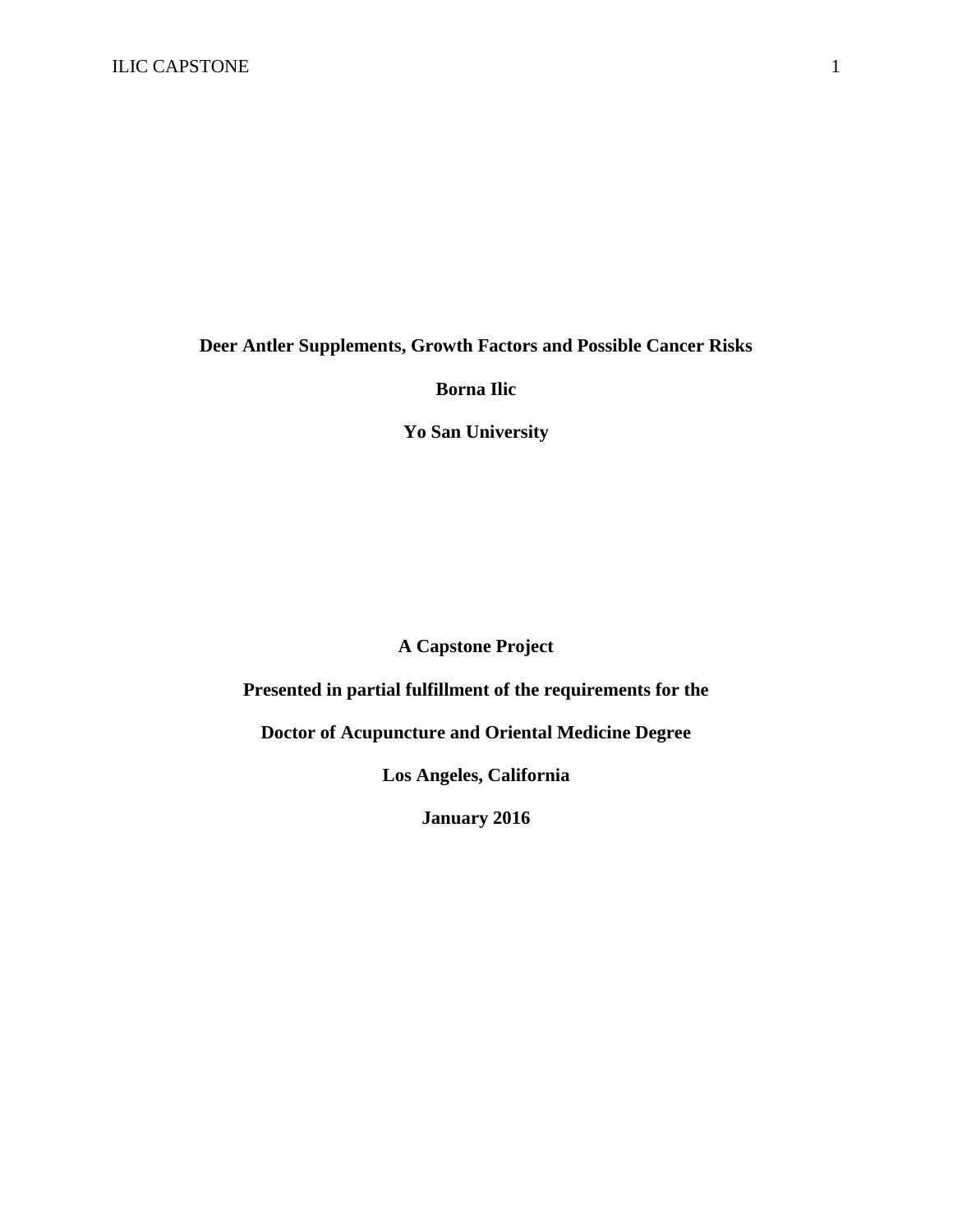## **Approval Signatures Page**

This Capstone Project has been reviewed and approved by:

Harley Ransey, Ph.D. Jan 31, 2016

Harlynn Renee Ramsey Ph.D. Capstone Project Advisor Date

Jan 31, 2016

Don Lee, L.Ac., Specialty Chair Date

\_\_\_\_\_\_\_\_\_\_\_\_\_\_\_\_\_\_\_\_\_\_\_\_\_\_\_\_\_\_\_\_\_\_\_\_\_\_\_\_\_\_\_\_\_\_\_\_\_\_\_\_\_\_\_\_\_\_ Jan 31, 2016

Andrea Murchison, DAOM, L. Ac., Doctoral Program Dean Date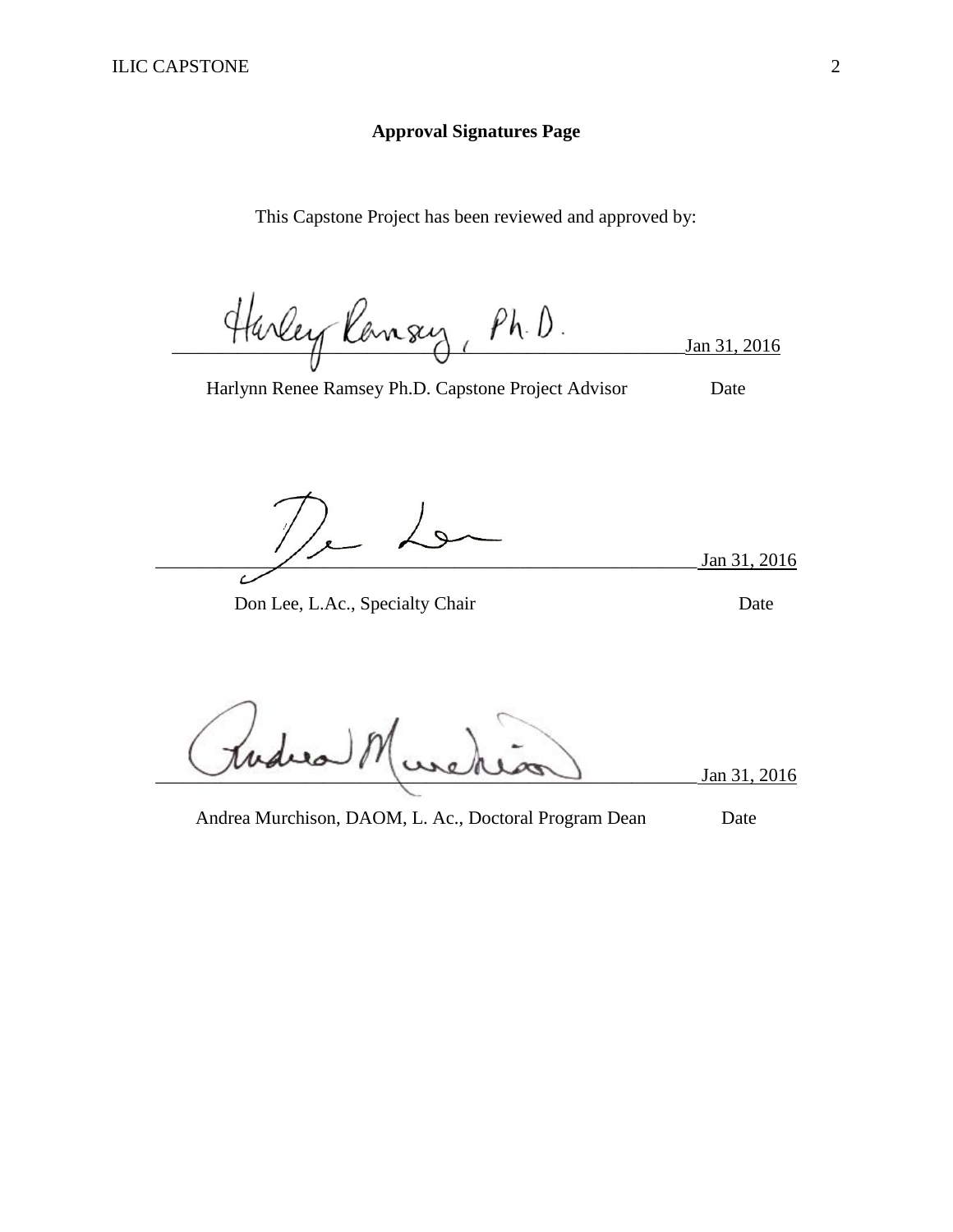# **Table of Contents**

| What is the Summary of the Current Understanding of the Association Between |  |
|-----------------------------------------------------------------------------|--|
|                                                                             |  |
| $\ldots$ 40                                                                 |  |
| Does Orally Administered IGF-1 Get Absorbed in the General Circulation? 40  |  |
|                                                                             |  |
|                                                                             |  |
| How does Deer Antler Supplementation Affect Endogenous Hormone Levels in    |  |
|                                                                             |  |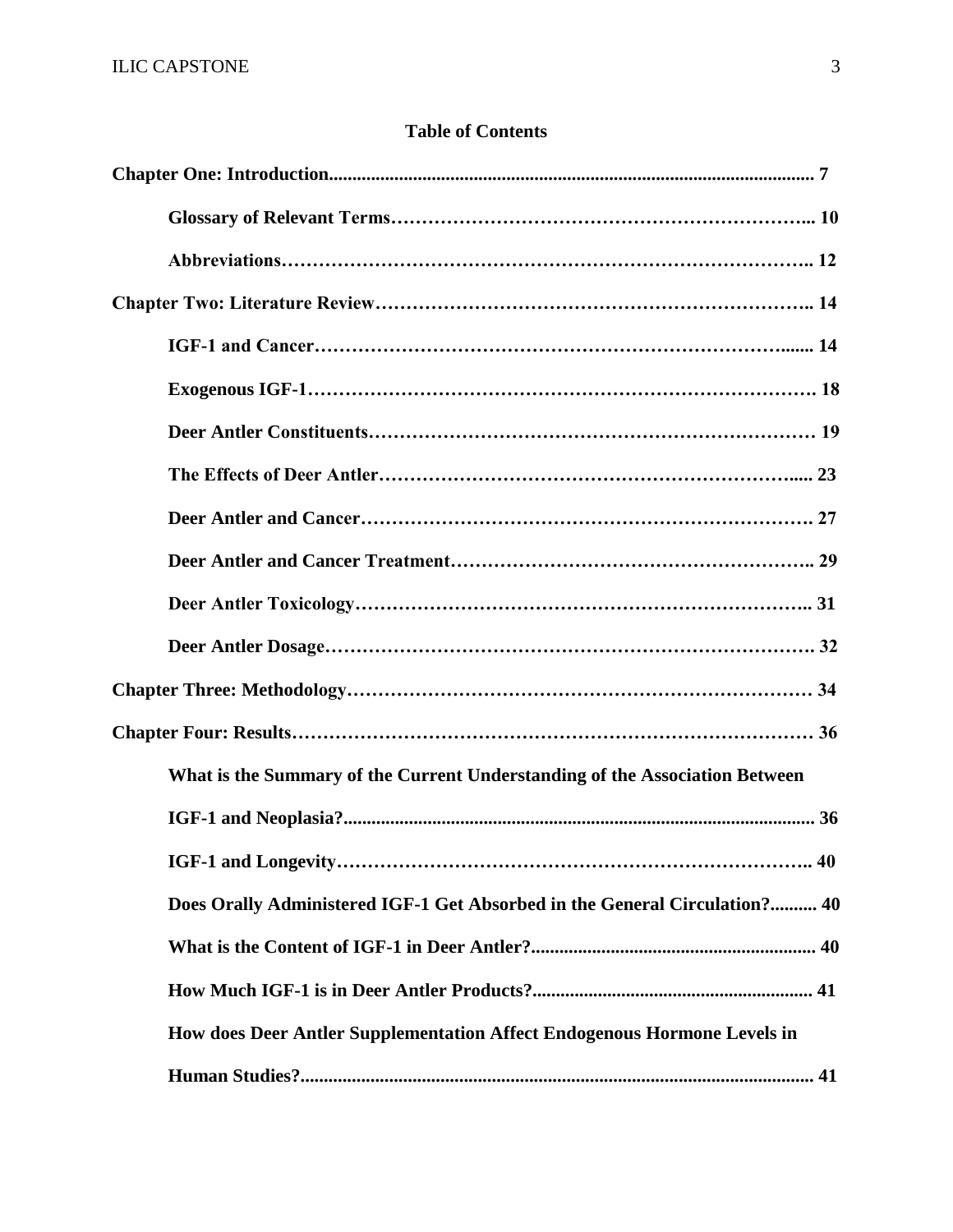| What were the Observed Effects of Deer Antler on Human Subjects? 42 |  |
|---------------------------------------------------------------------|--|
|                                                                     |  |
|                                                                     |  |
|                                                                     |  |
|                                                                     |  |
|                                                                     |  |
|                                                                     |  |
|                                                                     |  |
|                                                                     |  |
|                                                                     |  |
|                                                                     |  |
|                                                                     |  |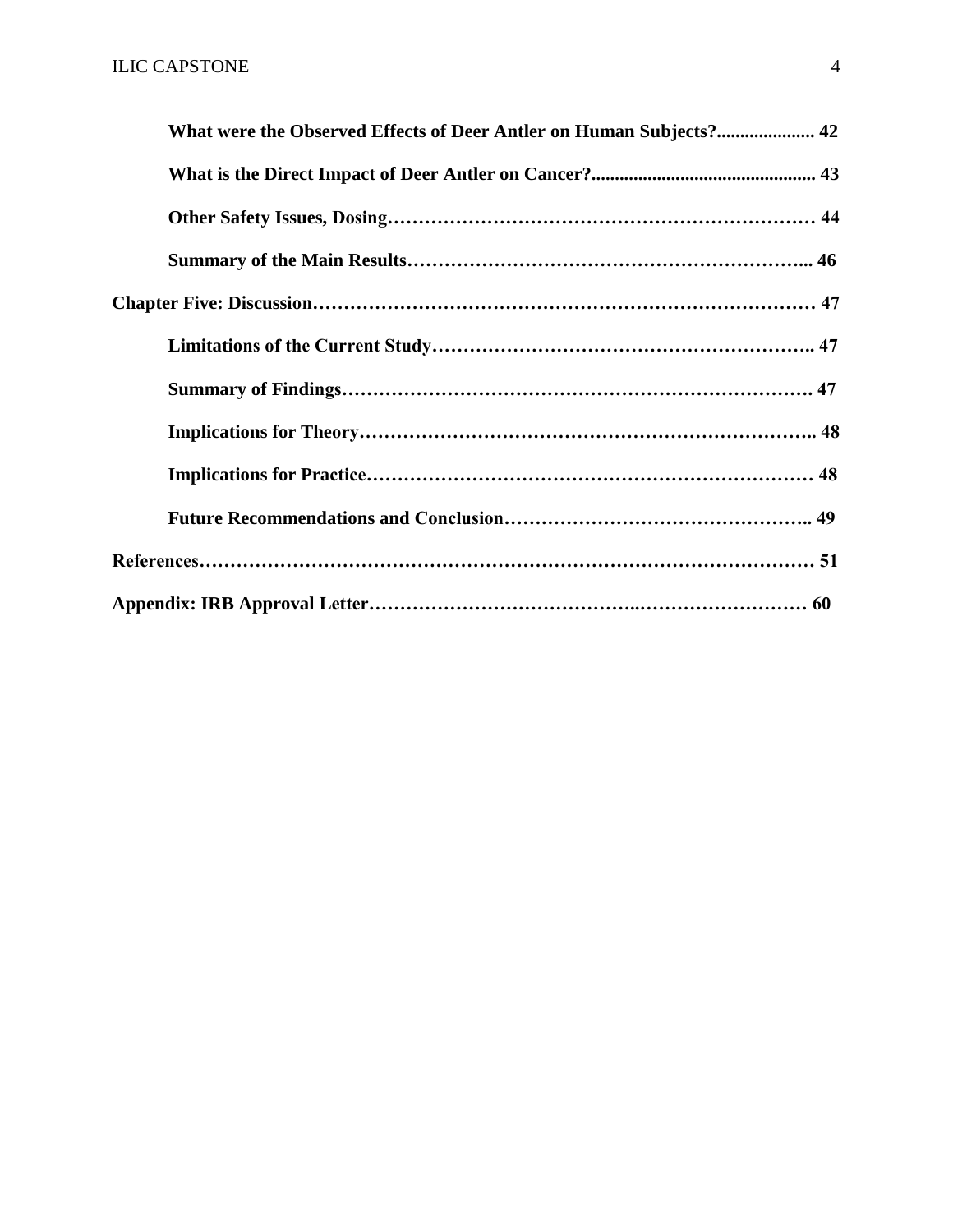#### **Abstract**

**Background:** Deer Antler has been used in Asia for millennia as a precious substance to nourish Yang energy, increase vigor, stamina and promote longevity. Its popularity has been fueled by publicity of the high profile professional sport scandal and the ever-present demand for athletic and sexual performance enhancing substances. Frequently marketed as the natural source of growth factors, some Deer Antler users question its safety in terms of increased cancer risk. **Aim:** The aim of this paper is to explore the possibility of higher chance of getting cancer among healthy individuals who take Deer Antler supplements. **Method:** This is a literature synthesis of the current understanding of Deer Antler's chemistry with the emphasis on Insulin –like growth factor-1, pharmacology, toxicology and its effects on cancer. **Results:** Although the hypothetical risk of cancer associated with Deer Antler can be inferred from the current scientific theory, there is no evidence supporting the hypothesis of increased risk of cancers in healthy Deer Antler users.. **Conclusion:** Cautious use of Deer Antler supplements is advisable due to the insufficient scientific evidence, lack of human trials and even the possibility of using illegal, adulterated products.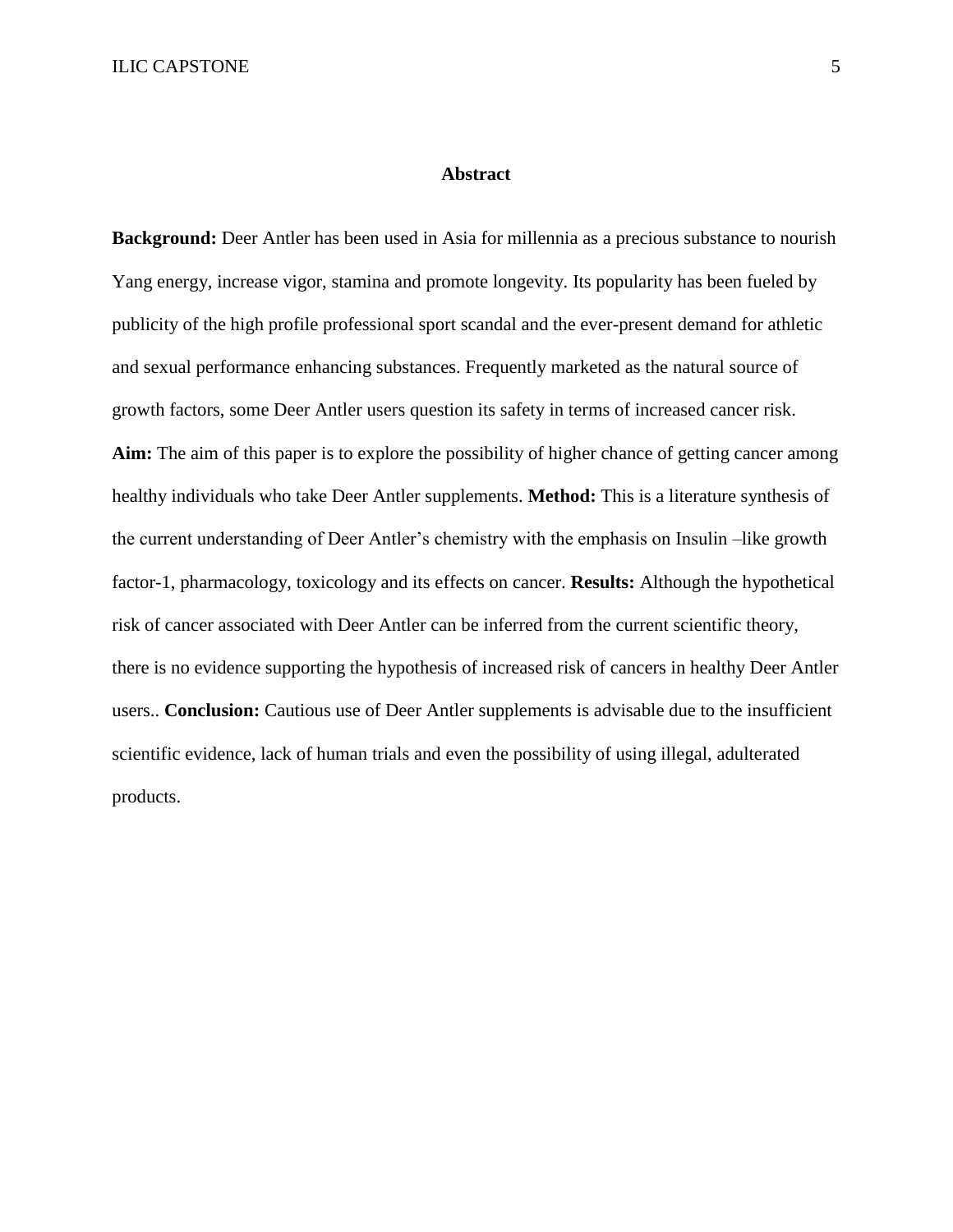## **Acknowledgments**

I would like to acknowledge Mr. Tom Hirsch and his ever-inquisitive mind for asking the question that got stuck in my head and eventually evolved into the research topic.

I wish to express my gratitude to the five exceptional people who have contributed to my search for the answers: Harley Ramsey, Julie Hong, Yang Li, Joan-Angela Hess and Trace Albrecht.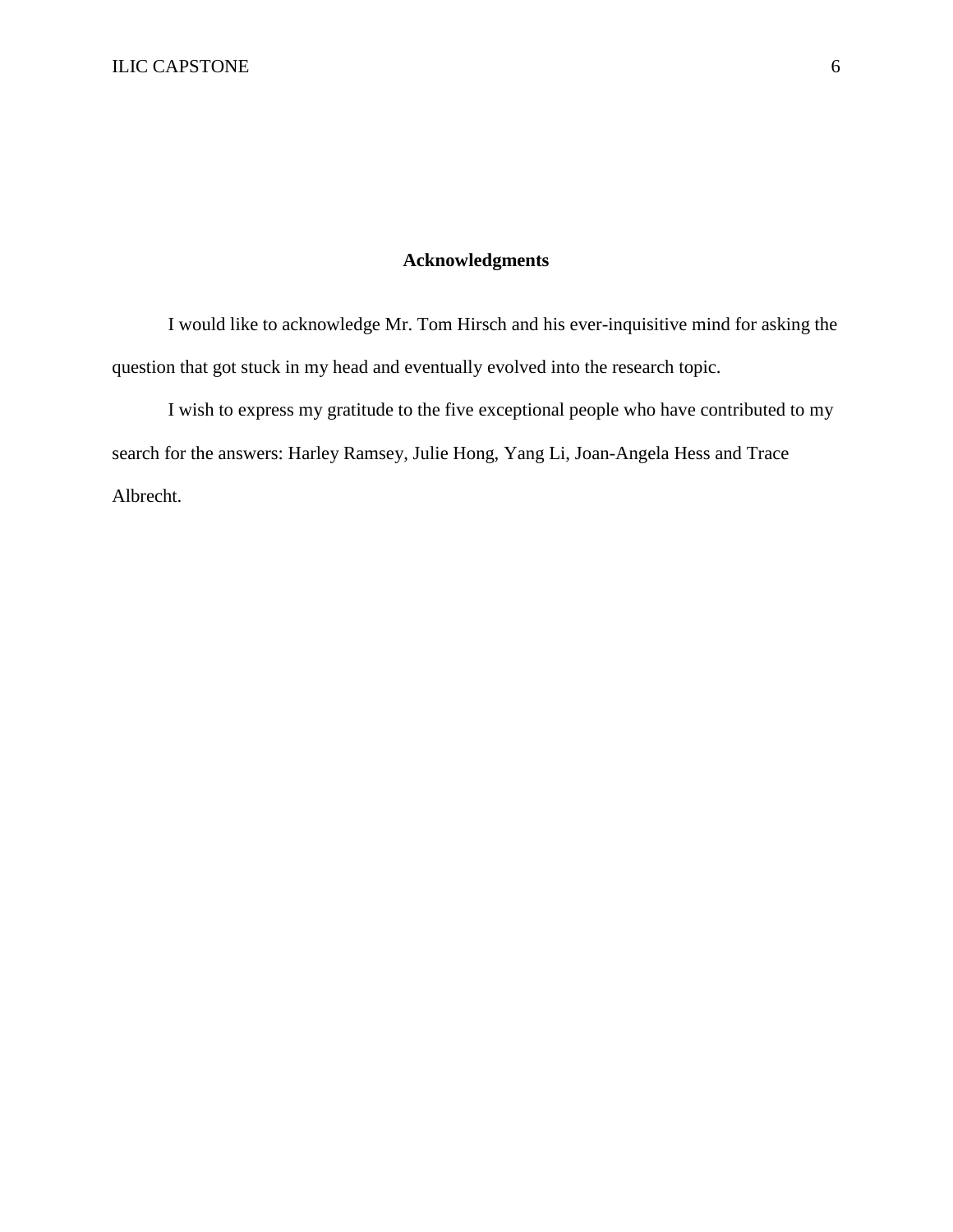#### **Chapter One: Introduction**

The use of Deer Antler for medicinal and health promoting purposes can be tracked down for two millennia. Deer Antler was included in Divine Farmer's Materia Medica, the earliest Chinese pharmacopeia compiled during the Han dynasty. Practitioners of Chinese medicine have prescribed it as a Kidney Yang, Jing and Blood tonic. Preparations of Deer Antler have been revered in Asia as powerful tonic for weak, old, overworked, emotionally taxed people. *The Essence of Medical Prescriptions,* a Japanese compilation of Chinese texts from the tenth century states "that there is nothing better than Deer Antler to cause a man to be robust and unaffected by age, not to tire in the bedroom, and not to deteriorate either in energy or in facial coloration" (Teeguarden, 1998, p. 125).

Deer Antlers are cranial appendages that develop after birth on the protuberances on the frontal bone of male deer. It is the only mammalian organ that can fully regenerate in an annual rhythm coordinated with the reproductive cycle. Unlike horns, antlers are secondary sexual characteristic whose function is to attract mates and fight other males. The whole process of growth to rejection and shedding takes only 90 days. Some deer species can grow spectacular, 100-pound heavy appendages at the rate of more than an inch of daily growth. Deer are the only animals that grow antlers and they should not be confused with horns. Horns are just keratinized tissue that grows from their base. Antlers are organs composed of skin, nerves, blood vessels, cartilage, fibrous tissue and bones (Price, Allen, Faucheux, Althnaian, & Mount, 2005). Antler regeneration is a stem cell process with the involvement of the whole matrix of growth factors which are mostly concentrated in the tip. During this period of intense growth all tissues develop simultaneously: bone, cartilage, nerves and blood vessels.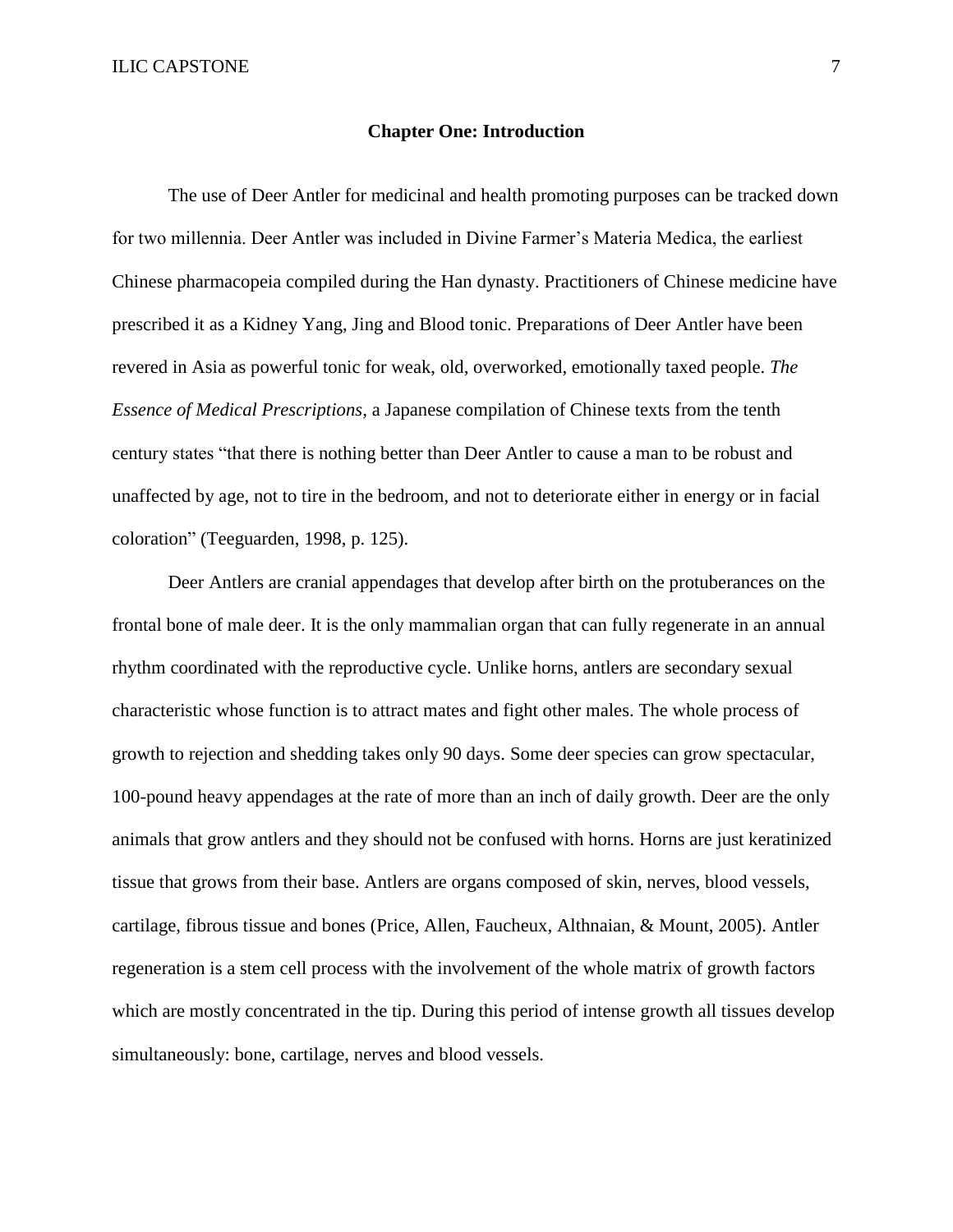These magnificent examples of male prowess in the animal kingdom have been held in the great regard by humans and still intrigue modern day scientists. Antler research can help us understand why mammals lost the ability to regenerate appendages and find the ways to overcome this shortcoming. Researchers' ultimate goal is to enable regrowth of human limbs lost through trauma or surgery (Kierdorf and Kierdorf, 2010). Some authors with interest in antiaging science go even further and consider the cycle of Deer Antler growth and apoptosis to be potential model to better understand human life stages. Researching the forces that drive development, rejection and shedding of antlers might help us to better understand growth, development, senescence and death (Huo, Huo and Zhang, 2014).

The primary source of Deer Antler is farmed deer. China and New Zealand are the two biggest producers of antlers in the world. In China, Jilin province is the main deer farming area. The global production is around 1300 tons per year and rapidly growing to meet demands of the world markets (Sui, Zhang, Huo and Zhang, 2013). Two main deer species used for farming in China are Sika deer (Cervus nippon Temminck) and red deer (Cervus elaphus Linnaeus). The primary material collected at deer farms is usually called velvet. Originally, velvet was referred to fine hair covering antlers, but in the deer antler industry velvet is stage of growth before ossification. Deer antlers are cut off while the animals are under local anesthetics. Ossified and naturally shed antlers are collected and used as a cheaper substitute for velvet. Cut antlers are immersed in boiling water and then dried by air or low temperature baking. Deer antler usually comes to Chinese herbal shops as thinly sliced chips. Traditionally antlers are not cooked with all other herbs, but taken as a powder with decoction. Deer Antler supplements are available as capsulated powder, liquid extract and lately as an oral spray.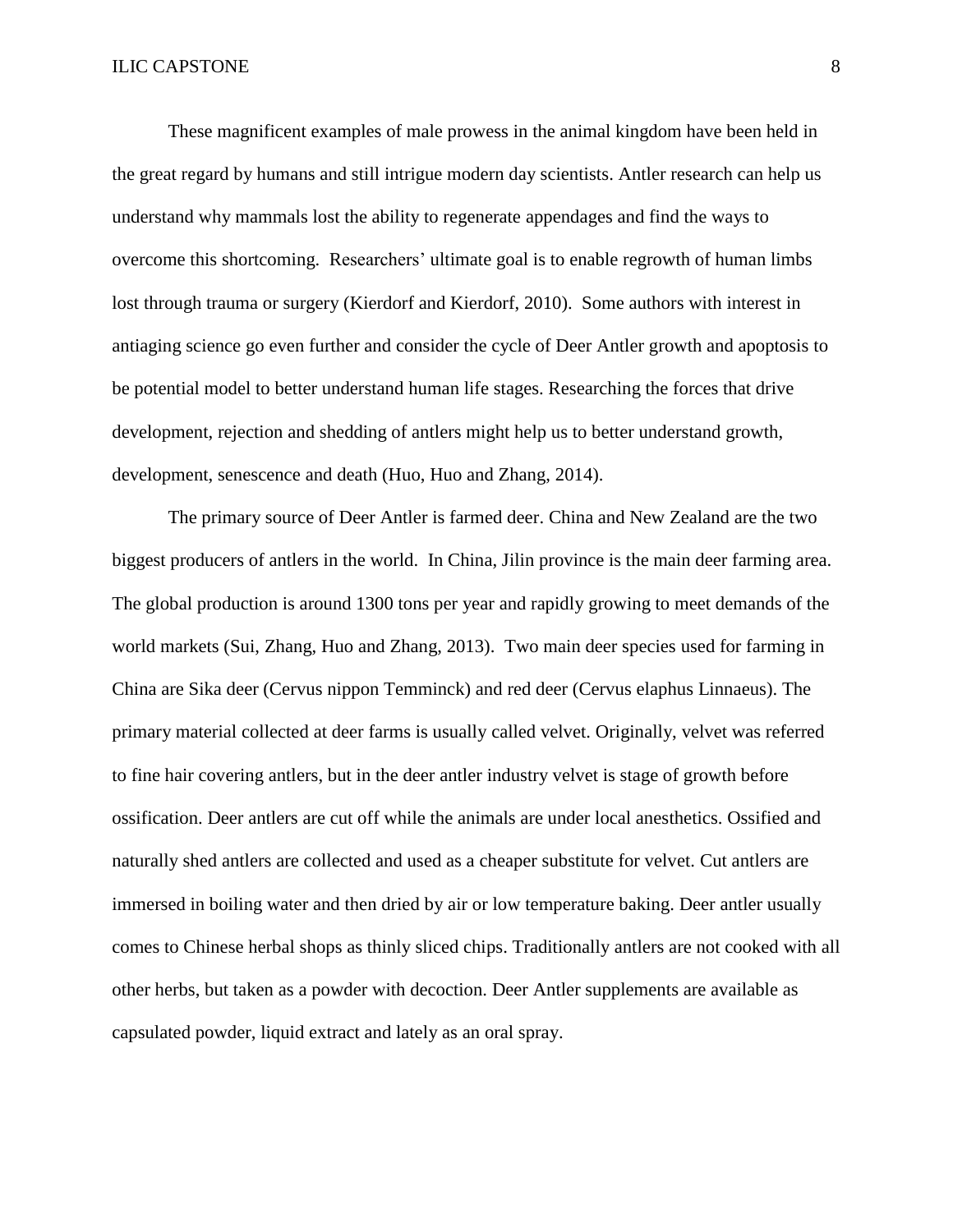Throughout the millennia Deer Antler has been used in treatment and in prevention of various conditions like cardiovascular diseases, infertility, gynecological problems, immunodeficiency, blood cancers, tissue repair and overall health promotion (Wu, Li, Jin, Li, Ma, You, Li and Xu, 2012). In modern times Deer Antler supplements have been heavily promoted as athletic performance boosters to increase strength and endurance during workouts and help muscle recovery. It is often marketed as a sexual enhancing substance. Many supplement companies have been touting Deer Antler as a natural source of Insulin Like Growth Factor 1 (IGF-1), supposedly it's the most important active ingredient.

IGF-1 has been on the list of banned substances by the National Football League (NFL), Major League Baseball, and the World Anti-Doping Agency. Deer-antler spray became the hot topic of media in the days leading to Super Bowl XLVII after *Sports Illustrated* published an article about Baltimore Ravens' linebacker Ray Lewis' alleged use of the substance to help in the healing of his torn triceps. Google search trend graph shows a huge spike in Deer Antler interest in those early months of 2013. Higher sales of Antler supplements followed, as well as consumption by athletes, body builders and anyone searching for strength and vigor.

Being a practitioner of medical traditions that brought Deer Antler to modern times, I have been approached on numerous occasions by people curious about Deer Antler benefits and sometimes they express concerns about its safety. Those inquires on potential side effects and my inability to provide satisfactory answer gave me an inspiration for the research question for this study:

Can Deer Antler supplementation increase the risk of cancer in otherwise healthy subjects?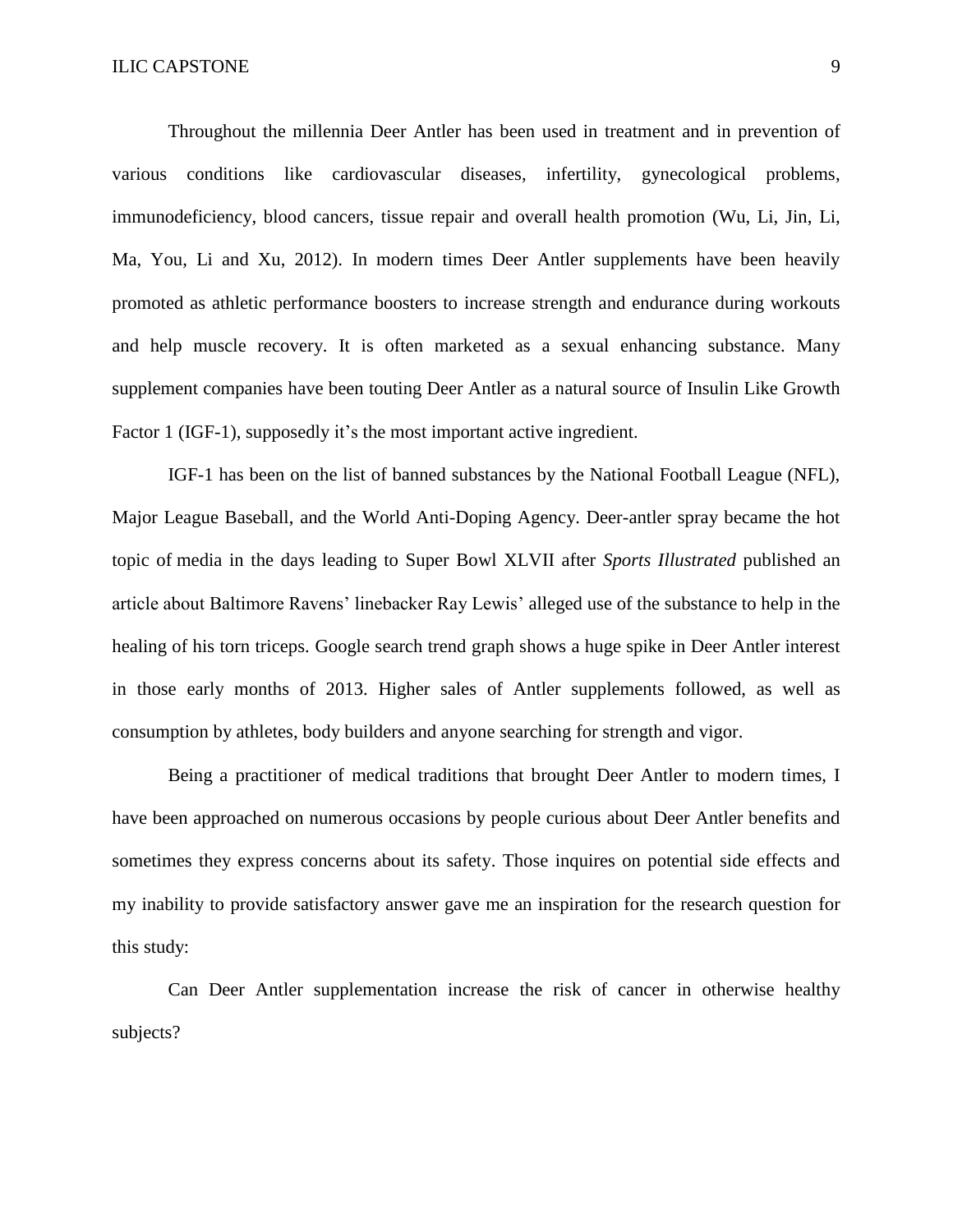There is perceived risk from taking Deer Antler supplements among some users. Presence of IGF-1 in antlers is the most common reason for the concern, especially by people who have done a little bit of research beyond the sales pitch. IGF-1 is an endocrine hormone, the most common mediator of Growth Hormone (GH). It is a protein secreted by the liver, with a similar structure to insulin. The GH/IGF-1 epidemiological studies have suggested association between GH/IGF-1 and cancer, although not with tumor induction (Jenkins, Mukherjee and Shalet, 2006).

The objective of this research synthesis is to explore the correlation between Deer Antler use and possible increased cancer risk in healthy individuals. I hope the results of this study will be of value for the practitioners of Chinese Medicine and other medical modalities to become more familiar with Deer Antler and get a better understanding of safety issues related to this unique substance. General population, patients of Traditional Chinese Medicine, athletes, body builders and anyone else using Deer Antler as a supplement hopefully will get more information on the potential risks.

#### **Glossary of Relevant Terms**

**Anabolic** is substance, usually a hormone used to repair body tissues, increase appetite and the growth of muscles (NCI Dictionary of Cancer Terms).

**Androstenedione** is anabolic steroid hormone of weaker potency than testosterone (Medilexicon).

**Angiogenesis** is the formation of new blood vessels (NCI Dictionary of Cancer Terms). **Apoptosis** is sometimes called programmed cell death. It is a series of molecular steps in a cell by which the body gets rid of abnormal or unneeded cells (NCI Dictionary of Cancer Terms).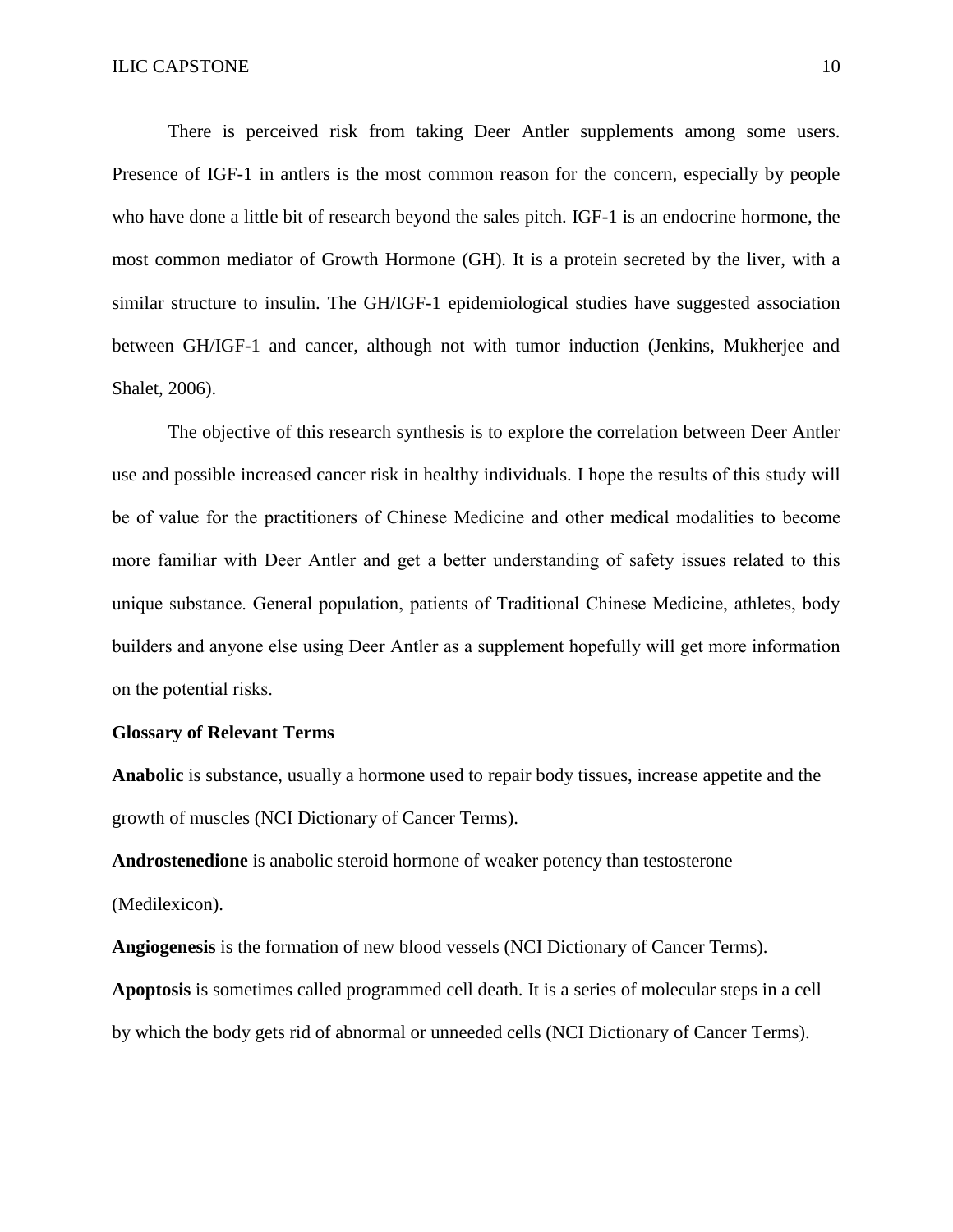**Autocrine** is referred to cellular self-signaling, where specific receptor is on the same cell that produced the signaling factor (Medilexicon).

**Erythropoietin** is a hormone produced by kidneys. It is a sialic acid containing glycoprotein that stimulates formation of red blood cells in the bone marrow (Medilexicon).

**Glycosaminoglycans** are long, unbranched polysaccharide molecules, major structural components of cartilage (NCI Dictionary of Cancer Terms).

**Osteoclastic** is pertaining to osteoclasts; large cells that absorb and remove bone tissue (Medilexicon).

**Kinase** is a type of enzyme that can activate or deactivate other molecules, such as sugars or proteins by transferring phosphate group (NCI Dictionary of Cancer Terms).

**Liposome** is a spherical particle of lipid substance suspended in aqueous medium. It is used as a drug delivery system to enhance therapeutic effect (Medilexicon).

**Mammalian target of rapamycin** is a protein kinase which is central regulator of cellular metabolism, growth and survival in response to hormones, growth factors, energy , nutrients and stress signals (Universal Protein Resource).

**Myelosuppression** is a condition in which bone marrow activity is decreased, resulting in fewer red blood cells, white blood cells and platelets (NCI Dictionary of Cancer Terms).

**Paracrine** is referred to cellular signaling to nearby cells (Medilexicon).

**Polymorphism** is a common change in the genetic code in DNA. Polymorphisms can have a harmful effect, a positive effect, or no effect at all.

**Protein kinase C** is any of a number of cytoplasmic calcium activated kinases involved in hormonal binding, platelet formation, tumor promotion and numerous other processes (Medilexicon).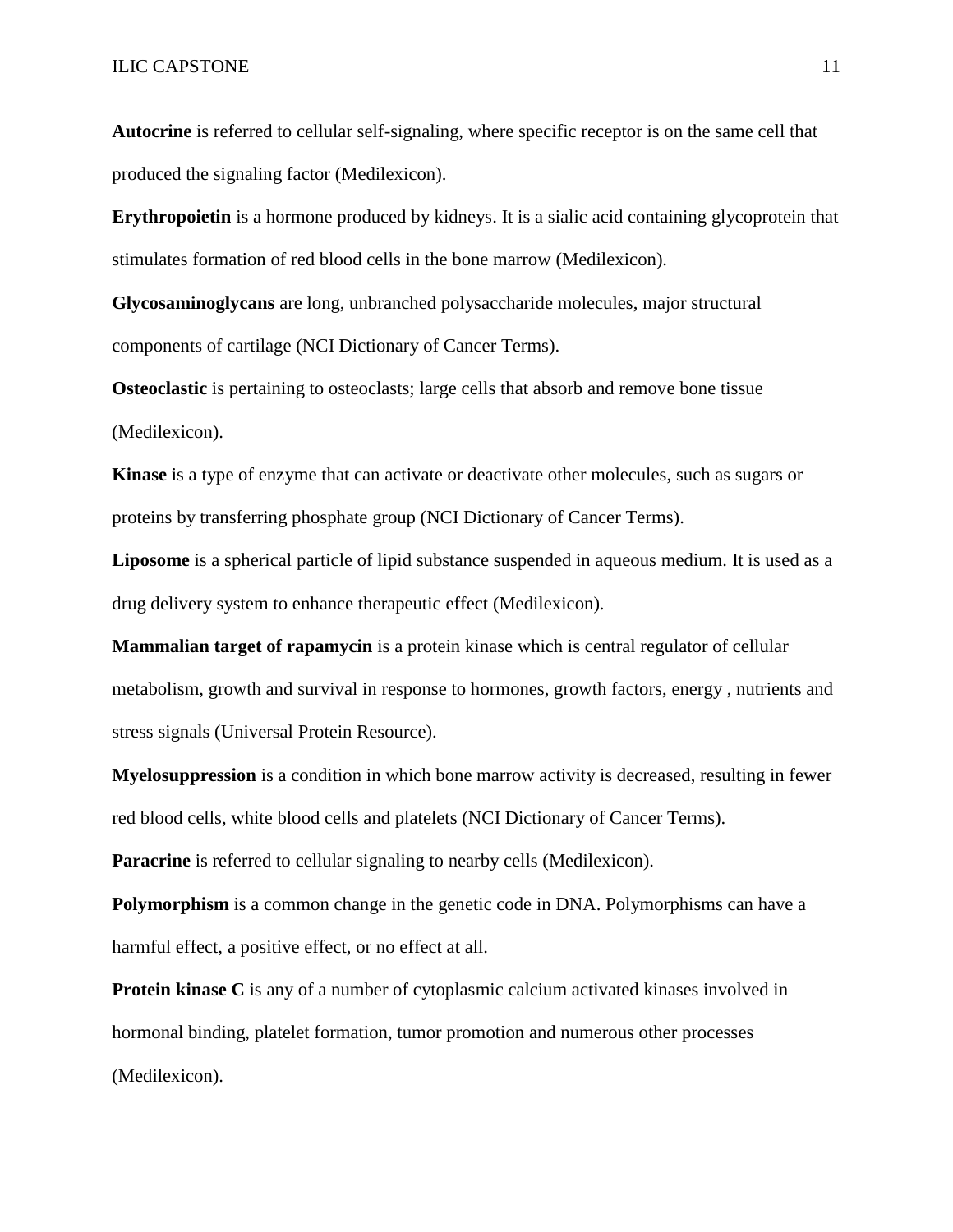**Sialic acids** are family of nine carbon acidic monosaccharides that occur naturally at the end of sugar chains attached to the surfaces of cells and soluble proteins (Wang and Miller, 2003).

**Sirtuins** are family of proteins that are localized in mitochondria. Sirtuins are linked to lifespan regulation (Sack and Finkel, 2012).

**Uronic acids** are acids derived from monosaccharides by oxidation of primary alcohol group (Medilexicon).

**Villous adenomas** is tumor of colonic mucosa, it can frequently become malignant Medilexicon).

**V02max** is the measure of maximum volume of oxygen than an athlete can use.

**Zoledronic acid** is a drug used to treat high blood levels of calcium caused by cancer (NCI

Dictionary of Cancer Terms).

#### **Abbreviations**

**GH:** Growth hormone

**IGF:** Insulin-like growth factor

**IGFBP:** Insulin-like growth factor binding protein

**IGFR:** Insulin-like growth factor receptor

**FGF:** Fibroblast growth factor

**FGFR:** Fibroblast growth factor receptor

**GAG:** Glycosaminoglycan

**MAPK1:** Mitogen-activated protein kinase 1

**MMP:** Matrix metalloproteinase

**PKCβ:** Protein kinase C β

**S6K:** S6 protein kinase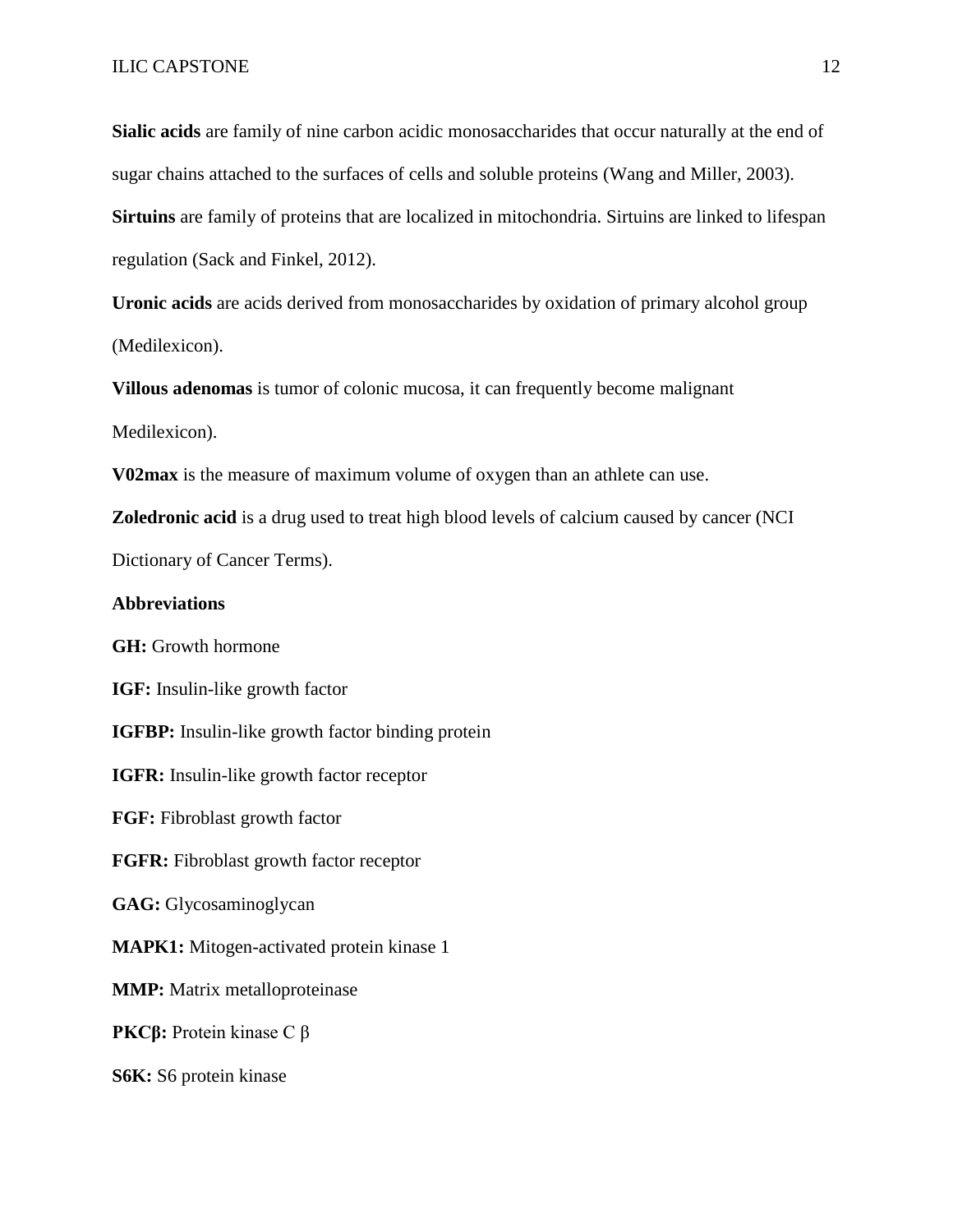**TOR:** Target of rapamycin

**VEGF:** Vascular endothelial growth factor

**VEGFR:** Vascular endothelial growth factor receptor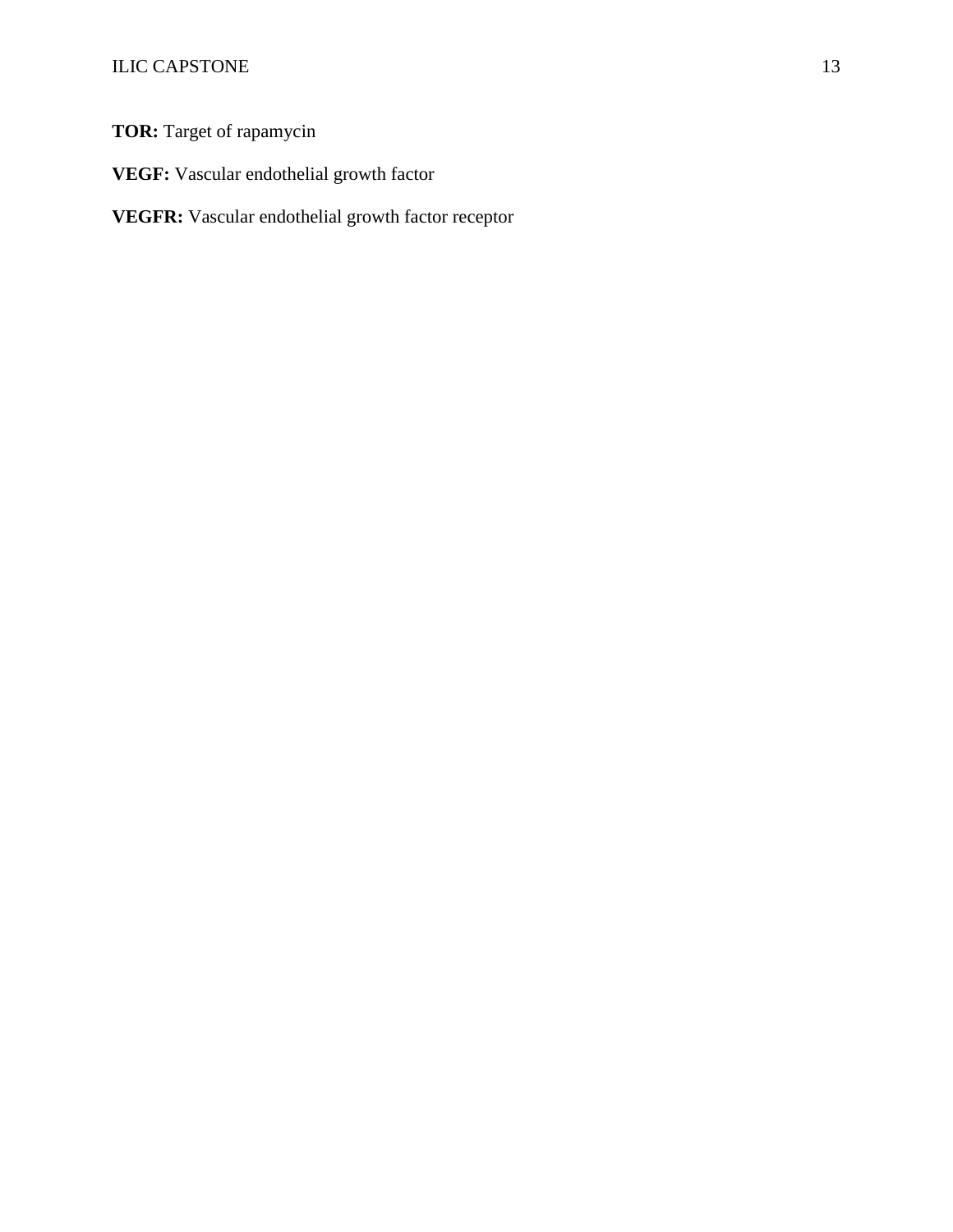#### **Chapter Two: Literature Review**

In this chapter I will present all the scholarly literature used in this project. The literature has been grouped in seven sections in the effort to cover all the relevant aspects of the research: The connection between IGF-1 and cancer, the impact of exogenous IGF-1 on human body, the actual constituents of Deer Antler, the effects of Deer Antler, the relationship between Deer Antler and cancer, Deer Antler toxicology and finally, dosaging of Deer Antler.

#### **IGF-1 and Cancer**

In their seminal paper "The Hallmarks of Cancer", Douglas Hanahan and Robert A. Weinberg lay down the rules that govern transformation of normal human cells into malignant cancers. They suggest that most, if not all human cancers share the same set of acquired capabilities, similar molecular, biochemical and cellular traits. To be precise, Hanahan and Weinberg suggest six alterations in cellular physiology that drive tumorigenesis: self sufficiency in growth signals, insensitivity to growth-inhibitory signals, evasion of apoptosis, unlimited potential to replicate, sustained angiogenesis and tissue invasion and metastasis. Normal cells require growth signaling for proliferation. This is in strong contrast to tumor cells, which are not dependent on exogenous growth stimulation. Tumors tend to generate their own growth signals, reducing their dependence on stimulation from their normal neighboring tissue microenvironment. IGF-1 and IGF-2 do not affect directly tumor cells proliferation, but are clearly part of the antiapoptotic machinery. These growth factors can affect dynamic of tumor development through activating survival signaling circuit (Hanahan and Weinberg, 2000).

IGF signaling system operates at a whole organism on cellular and subcellular levels. In the past it was believed that all IGF-1 originated in liver and was distributed by endocrine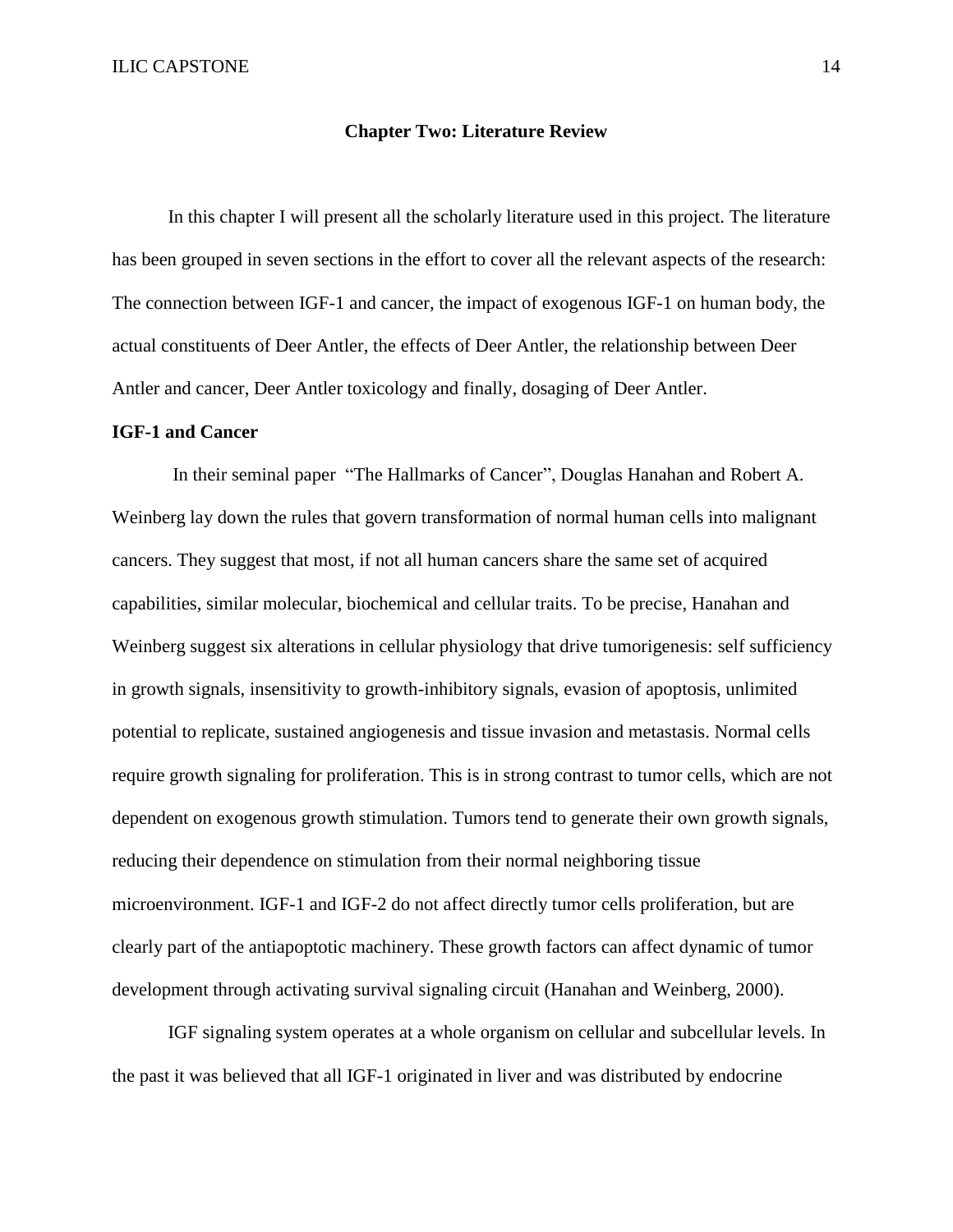mechanisms throughout the body. Now we know that IGF-1 can be produced in other organs. Higher levels of IGF-1 signaling are associated with quickening of the aging processes in the organism as a whole. Proliferation and metastasis of cancer is increased by activation of IGF-1 receptors, either because of a higher level of circulating IGF-1 in the body, or increased autocrine production by cancer cells. Converging results from epidemiological studies and in vivo models point to the conclusion that high levels of IGF-1 are associated with increased risk of several common cancers (Pollak, Schernhammer and Hankinson, 2004). Renehan et al. (2004) found in their overview of population studies association between high concentrations of IGF-1 and increased risk of prostate and premenopausal breast cancers. The same study showed modest, non-statistically significant positive association between IGF-1 and colorectal cancer risk. The authors identified 21 eligible studies, which included 3609 cases and 7137 controls. The cases in this meta analysis included prostate, colorectal, premenopausal and postmenopausal breast and lung cancers. Pollak et al. (2004) talk in their review on some factors that may influence circulating IGF-1 levels. There is a significant variation of circulating levels of IGF-1, IGF-2 and IGFBP between normal healthy individuals. Genetic factors influence levels of IGF-1. Polymorphic variations of genes encoding dozens of proteins involved in regulation of IGF-1 levels could influence circulating concentrations. Nutrition has important influence on IGF-1 levels. Starvation reduces levels of IGF-1. This might be evolutionary mechanism to minimize energy and protein consumption in the times of inadequate nutrition. High levels of protein or energy intake have mild effect on IGF-1 levels. Exogenous and endogenous steroid hormones have influence on GH/IGF-1 system. Oral estrogen replacement therapy suppresses IGF-1 levels. This might be result of estrogen direct delivery to the liver and suppression of hepatic IGF-1 gene expression. Acromegalics have very high levels of IGF-1, but surprisingly the increased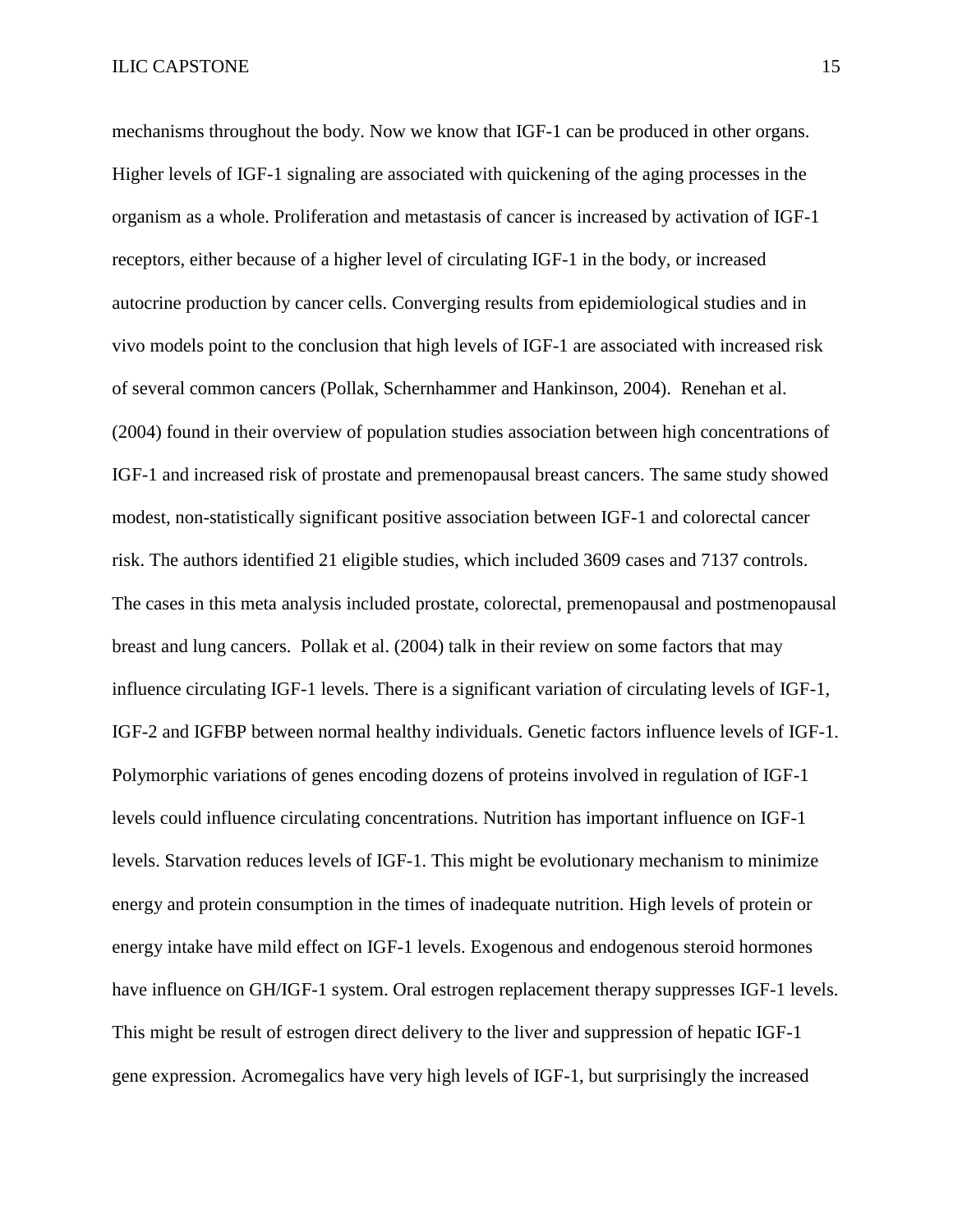cancer risk is quite modest. The lack of extreme cancer risk in people with acromegaly might be related to increased levels of IGFBP3, which is believed to attenuate IGF-1 signals. Pollak et al. (2004) conclude their paper with warning on possible detrimental effects of GH therapy. GH supplementation to increase IGF-1 levels above age specific norms might have short term positive, anabolic and anti-aging effects. The evidence of association of IGF-1 and cancer warrants caution over the long term of GH therapy.

It is interesting to mention that in contrast to cancer, risk of cardiac disease seems to vary inversely with circulating IGF-1 levels.

Cytosine-adenine (CA) repeat polymorphism in the human IGF-1 gene was the focus of many studies, primarily because of its proximity to the promoter. (CA) 19 polymorphism was implicated as higher cancer risk factor, and the studies had been inclusive. Chen et al. (2008) conducted their meta-analysis on (CA) 19 association with cancer. Eligible studies totaled 8800 outpatients and 13900 controls. The authors stratified the data by ethnicity (Asians and Caucasians) and type of the cancer (breast, prostate, colorectal). The meta analysis did not reveal significant association between (CA) 19 polymorphism and cancer risk.

Pooled individual analysis of 17 prospective studies published in 2010 showed that plasma concentrations of IGF-1 were positively associated with breast cancer risk. The association was weakly positive for premenopausal women, but strongly positive for postmenopausal women. IGF-1 was inversely associated with age, although without sharp decline around age of 50, which suggests that menopause does not have significant effect on IGF-1 levels. IGF-1 was higher in taller women. Women with BMI of 25.0 to 27.4 kg/m2 had higher levels of IGF-1 than thinner or more overweight women. Possible explanation might be that thinner women do not get enough nutrients to the liver to synthesize enough IGF-1, while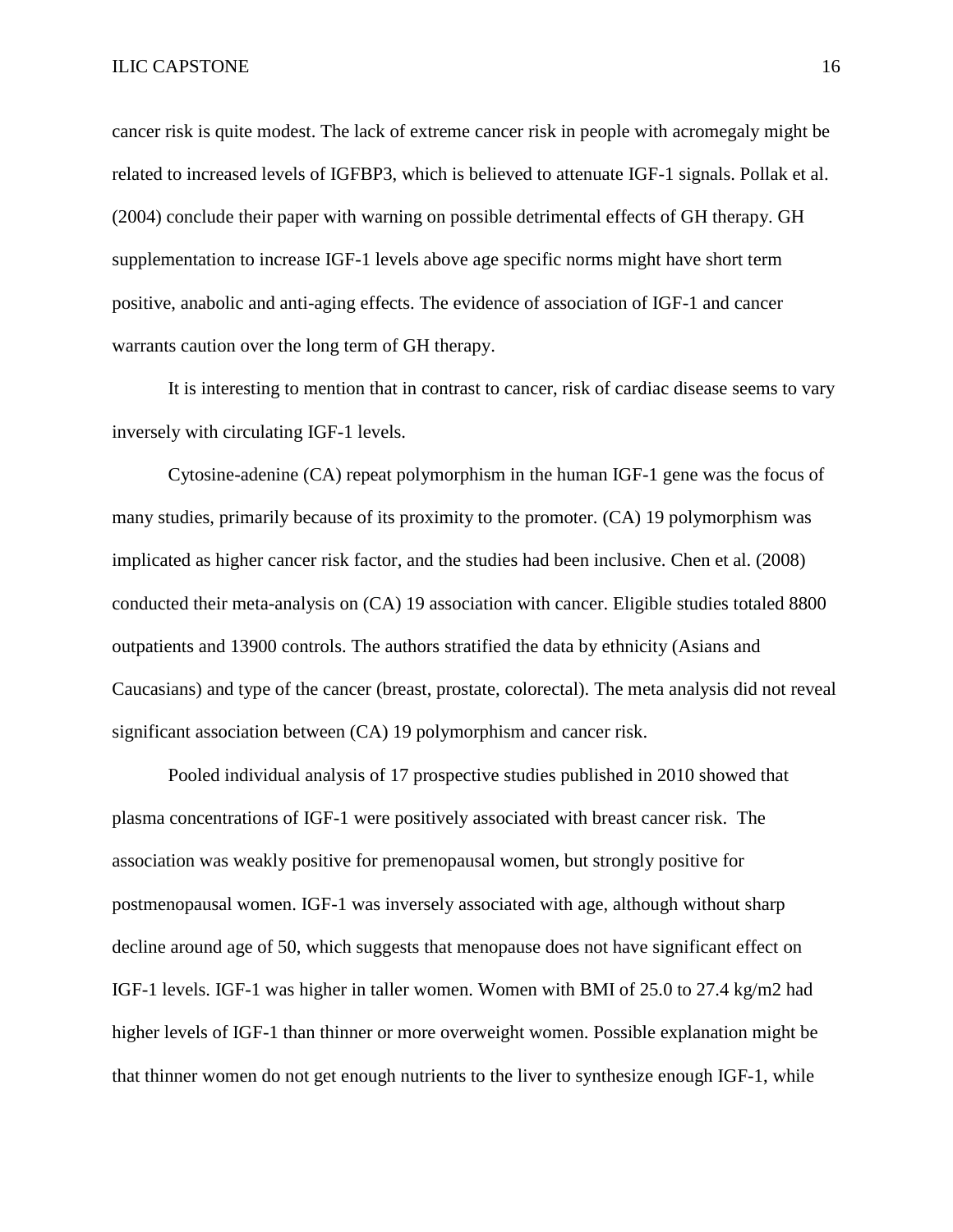obese women might have compromised liver function. Women who drank a small amount of alcohol had higher levels of IGF-1 than women who did not drink or drank more substantial amounts. The association of IGF-1 with the risk of breast cancer was limited to estrogen receptor positive tumors only. The odds ratio for IGF-1 is smaller than the odds ratio for both estrogens and androgens. High concentrations of estrogen and testosterone can double breast cancer risk. In this collaborative analysis, adjustment for estradiol and testosterone had no or very little effect on the association of IGF-1 with breast cancer risk in postmenopausal women. There is a need for better understanding of the joint effect of hormones on breast cancer risk (The Endogenous Hormones and Breast Cancer Collaborative Group, 2010).

Another study was done on 299 male participants who had at least one adenoma at the baseline. There was statistically positive association for serum IGF-1 levels and adenomas with villous histology. Villous adenomas are more often larger adenomas with a more severe degree of dysplasia and malignant transformation. After polyp removal surgeries, the authors observed inverse relation between IGF-1 levels and colorectal adenoma recurrence. This protective action of IGF-1 after polypectomy was unexpected, since it is in contrast to our understanding of IGF-1 as a mediator of body size and risk for colorectal tumors. Possible explanations for these surprise findings might be that IGF-1 acts as an analog to transforming growth factor beta, a negative growth regulator, or just that higher levels of IGF-1 might be associated with healthier organism (Jacobs et al., 2008).

Convincing data show that GH/IGF-1 axis plays a significant role in cancer development, but not with tumor induction. The proliferative and antiapoptotic effects of IGF-1 provide an environment that favors survival of genetically damaged cells. This effect might be weak, but exposure to a large number of damaged cells over many years could accelerate cancerogenesis,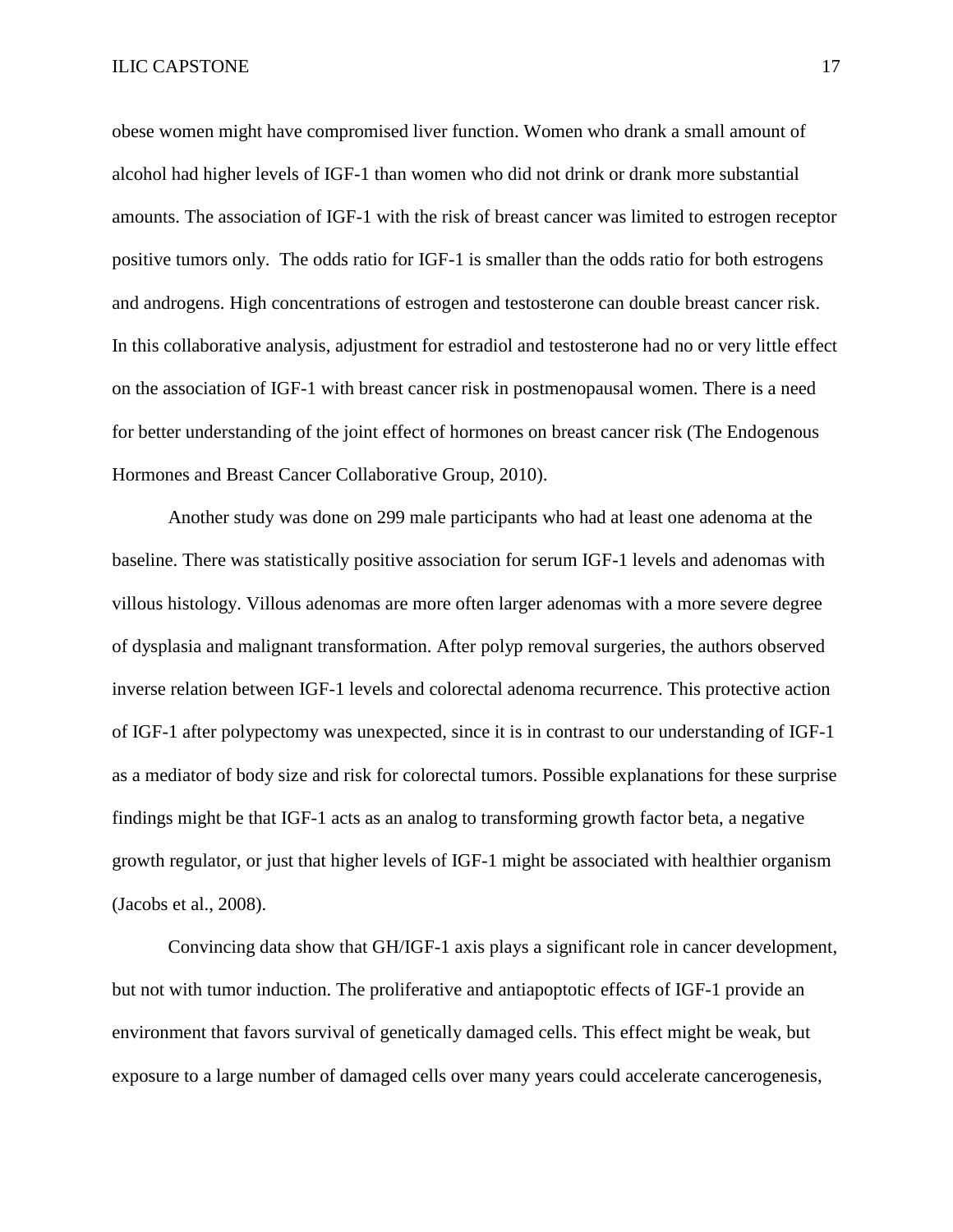although not inducing cancer per se (Jenkins, Mukherjee and Shalet, 2006). Reducing activity of IGF-1 and growth hormone is a promising target for antiaging therapies. The inhibition of those pathways has been a promising area of studies that might lead to prolonging life span and protection from damages and diseases associated with aging like cancer and diabetes (Puzanov and Hess, 2015).

Longo et al. (2015) in the review of workshop titled "Interventions to Slow Aging in Humans: Are We Ready?" brings the most promising strategies to slow down aging based on the current scientific understanding. The very first intervention listed is pharmacological inhibition of the GH/IGF-1 axis, followed by protein restriction and fasting, inhibition of TOR-S6K pathway, regulation of certain sirtuin proteins, inhibition of inflammation and the use of metformin. Low plasma IGF-1 concentration can predict survival in long-lived people, decreased risk of cancer and diabetes. Pharmaceutical interventions that directly lower IGF-1 levels in adults can improve health and prolong lifespan.

#### **Exogenous IGF-1**

Most orally taken proteins and peptides are degraded by enzymes in the gastrointestinal tract, otherwise they cannot pass through the intestinal epithelium. Despite the obstacles, the study on rats showed that 9.3% of orally taken IGF-1 got into systemic circulation. When administered with casein, the bioavailability of IGF-1 jumped to 67% (Kimura et al., 1997).

Kim et al. (2006) conducted a study to explore whether orally administered IGF-1 would be absorbed into circulation and also whether ingested IGF-1 would enhance the growth of tissues, internal organs and whole body. Actually the authors conducted two experiments. In the first experiment mice were fed IGF-1 and subsequently IGF-1 levels were measured during a 24 hour period. The second experiment was designed to investigate effects of repeated oral IGF-1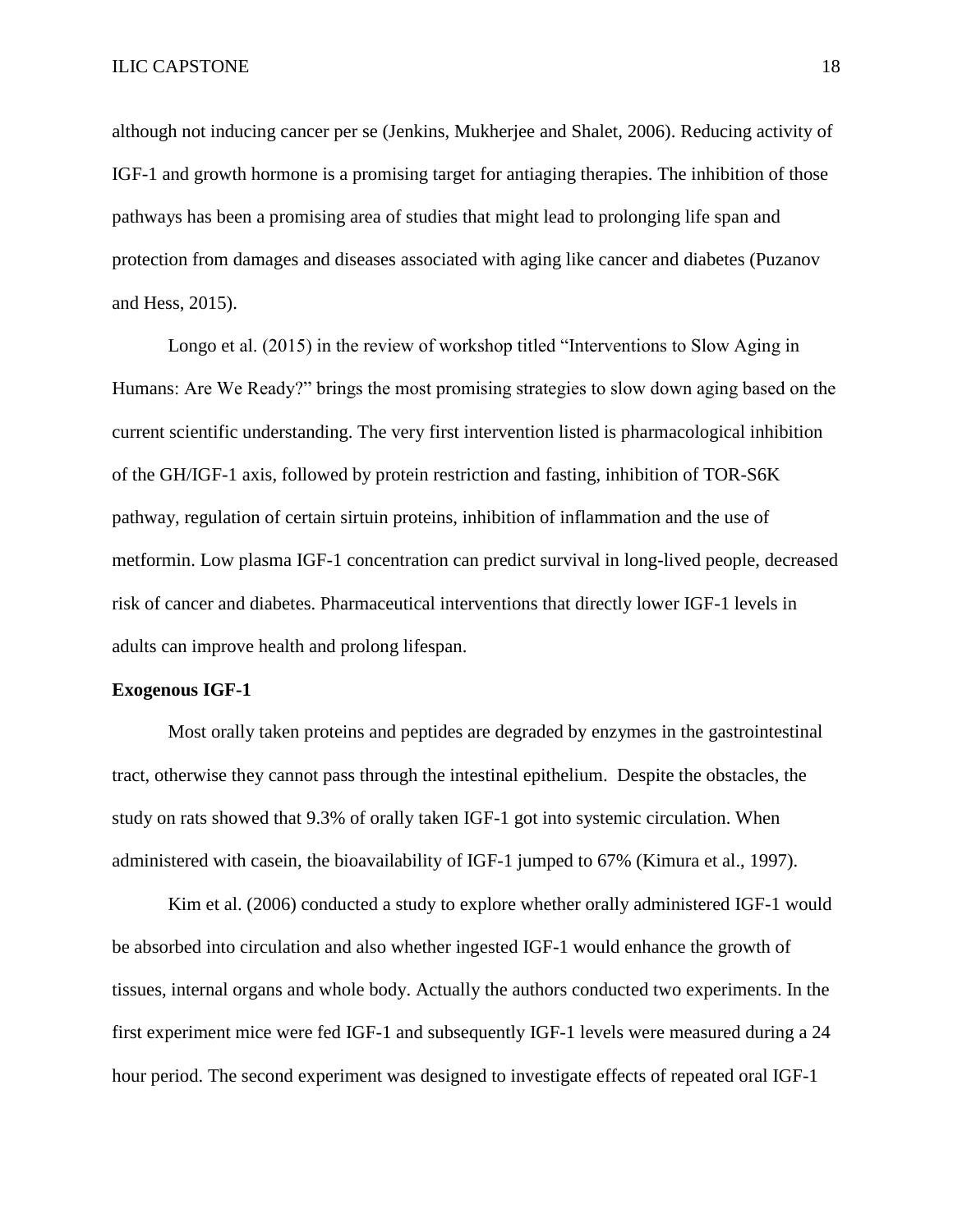administration during two weeks on organ and body weights. The first experiment showed that upon oral administration IGF-1 was absorbed in general circulation, serum levels peaked 4 hours later and returned back to baseline level within 8 hours. In the control group, consisting of animals receiving feed without IGF-1, concentration of IGF-1 did not change throughout the 24 hour period. There was no observed whole body growth or organ growth, with the exception of small intestines.

There have been few meta analyses conducted on the correlation between dairy product consumption and cancer risk. Milk may contain not only IGF-1, but also pesticides, which are potentially carcinogenic and high fat content especially saturated fats. On the other hand, dairy products contain vitamin D, calcium and conjugated linoleic acid, constituents associated with anticarcenogenic properties. The hypothesis that IGF-1 in milk is related to breast cancer is less than compelling, primarily because of the lack of evidence (Moorman and Terry, 2004). Overall, the literature review done by Moorman and Terry, 2004, came to the conclusion that published epidemiological data do not provide consistent evidence between dairy products consumption and breast cancer risk. Li et al., 2011, in their meta-analysis found no statistically significant association between dairy intake and bladder cancer risk.

#### **Deer Antler Constituents**

Sui, Zhang, Huo and Zhang, (2013), in a review of Deer Antler bioactive components gave a comprehensive list of its minerals, amino acids, proteins and peptides, saccharides and lipids.

**Mineral elements**: Calcium, Phosphorus, Sodium, Potassium, Magnesium, Iron, Zinc, Copper, Chromium, Strontium, Nickel, Cobalt, Manganese, Vanadium and Tin.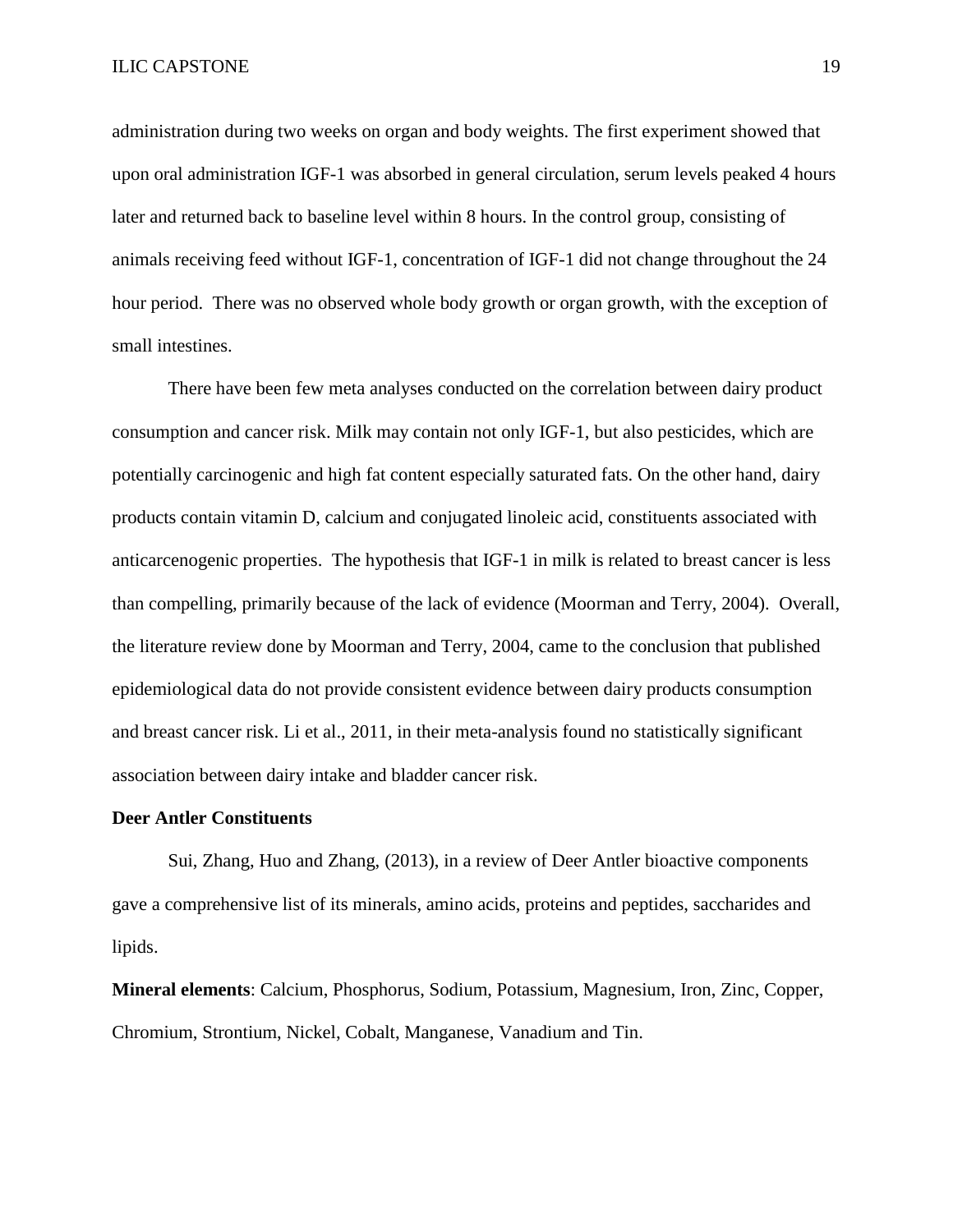**Amino Acids**. 19 amino acids have been isolated from Deer Antler: Arginine, Histidine, Glutamic acid, Proline, Aspartic acid, Serine, Threonine, Glycine, Alanine, Isoleucine, Leucine, Phenylalanine, Methionine, Lysine, Tyrosine, Valine, Cysteine, Hydroxyproline and Tryptophan. **Proteins and peptides**: Growth factors and their receptors: FGF-2, VEGF, FGFR1, FGFR2, FGFR3, VEGFR-2, soluble proteins, crude proteins, collagen and multifunctional peptides like tripeptide with a molecular weight of 395.1, and Decorin.

**Saccharides:** GAGs, Uronic acid, Chondroitin sulfate, Sialic acid, Keratan sulfate **Lipids:** Phospholipids, Prostaglandins, Saturated fatty acids, Monounsaturated fatty acids, Conjugated linoleic acid, Polyunsaturated fatty acid, 17 alpha-hydroxyprogesterone, Progesterone and Testosterone. Lu et al., (2013) developed a method for the simultaneous determination of eighteen steroid hormones in Deer Antler: 17α-Ethinylestradiol, 17α-Estradiol, 19-Nortestosterone, Estriol, Testosterone, Androsterone, 17β-Estradiol, Estrone, 17α-Hydroxyprogesterone, Medroxyprogesterone, Progesterone, Norethisterone acetate, Testosterone 17-propionate, Medroxyprogesterone 17-acetate, Corticosterone, Megestrol-17-acetate, Chlormadinon 17-acetate and 17β-Estradiol-benzoate. These 18 hormones cover four classes of steroid hormones: androgens, estrogens, corticoids and progestogens. Amino acids, polypetides and proteins are considered the most prominent bioactive components, whose content decreases from the tip to the base section of Deer Antler. Traditionally the tips of the antler have been considered more valuable than lower sections.

Decoctions and medicinal liquors have been traditional methods of preparation of Deer Antler. There are reports showing that hot water and ethanol extractions methods could denature proteins and compromise their effects (Sui et al., 2013). On the other hand, saccharides like uronic acid, sulfated GAGs and sialic acid need higher temperatures to be fully extracted (Je at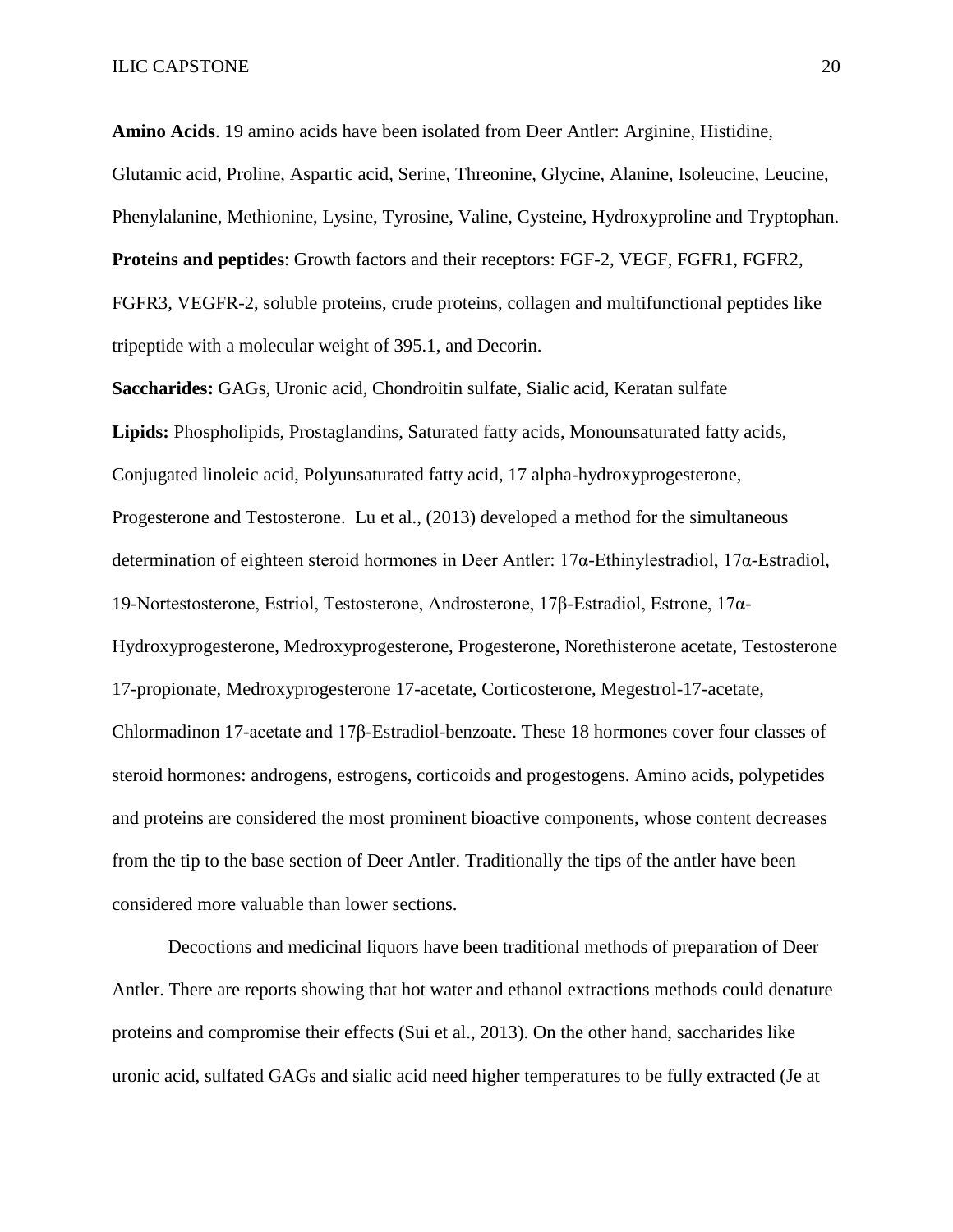al., 2011). Ethanol is more appropriate for the extraction of uronic acid, while water is better for sulfated-GAGs and sialic acid.

With the help of advanced analytical technology and proteomics it was possible to establish correlation between proteome difference and growth stages of Deer Antler. The early growth phases contain more metabolism related enzymes and signal transduction proteins, which are absent in later stages of Deer Antler cycle. The growth slows down in the later phases, and the proteins found have more structural support function (Huo Y.,Huo H. and Zhang, 2014). Kierdorf U. and Kierdorf H. (2010) stated that from in vitro and in vivo studies, IGF-1 is the main hormone behind Deer Antler growth. Bartos, Schams and Bubenik in their 2008 study concluded that testosterone, possibly interacting with other steroids and not IGF-1 is primarily responsible for the intense antler growth. Antler's growth is terminated by increasing levels of testosterone which stimulates osteoclastic activity. Eventual drop in testosterone precludes casting of hardened antlers. There is some evidence suggesting that this effect of testosterone is indirect, after testosterone conversion into estrogen (Kierdorf U. and Kierdorf H., 2010). Levels of amino acids, testosterone, IGF-1, and testosterone plus estradiol were significantly higher in the upper section of Deer Antler than middle and basal sections in the analysis published by Tseng et al., (2014). For example IGF-1 was measured 52.91 ng/g in the upper section, 46.7 ng/g at the middle and 22.9 ng/g in the base. They found testosterone levels to be 1.05 ng/g, 046 ng/g and 027 ng/g for the upper, middle and base sections of Deer Antler. GAGs, cholesterol, iron and copper also decreased from the tip to the base. Calcium levels on the other hand increased toward the base.

Liu, Zhang, Li and Dou (2011) conducted the successful study to employ and enzymelinked immunosorbent assay (ELISA) to detect the content of IGF-1 in Deer Antlers. In the past,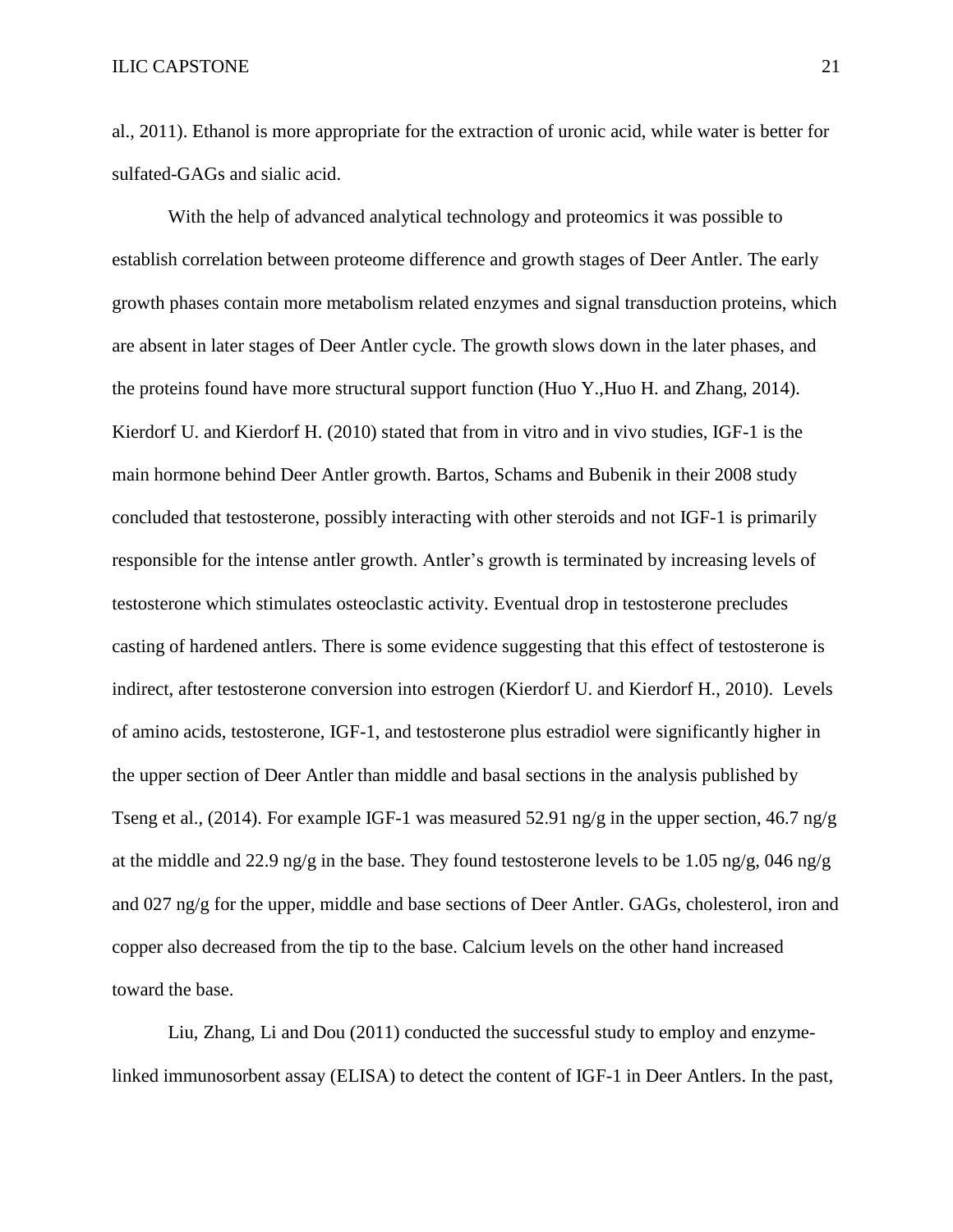ILIC CAPSTONE 22

IGF-1 content in antler was determined mainly by radioimmunoassay (RIA). RIA has some disadvantages like costly equipment, short-lived radioactive isotopes and possible radioactive contamination and technician exposure. ELISA protocol is considered relatively simple, reliable, rapid and economical. To measure IGF-1 content in this study, the deer blood samples were taken from upper, middle and base sections of Deer Antlers. The results showed the highest level of IGF-1 is in the upper section decreasing downward toward the base. IGF-1 content was significantly higher  $(P<0.01)$  in the upper section compared to the bottom section. A Korean study from 2007 demonstrated that IGF-1 in Deer Antler can be partially purified and quantified using classic protein isolation methods. The study measured total amount of 0.291 grams of IGF-1 in 20 grams of starting weight of Deer Antler tissue (Gu et al., 2007). Proteome analysis of red Deer Antlers done by Park et al. (2004) did not confirm presence of growth factors including IGF-1. The authors did find several proteins involved in growth factor signaling pathways such as PKCβ and MAPK1.

Cox and Eichner (2013) in their research article analyzed IGF-1 content in six Deer Antler supplements. Four supplements were liposome solutions, one tincture solution in 35% alcohol and one supplement was unprocessed bulk Deer Antler powder. All products were marketed as all natural source of IGF-1 with significant health benefits. For this study IGF-1 was extracted from all six supplements using chloroform and acetonitrile precipitation methods. IGF-1 is a 70 amino acids protein. Human and deer IGF-1share very similar sequence, the difference is only in two positions out of 70. IGF-1 can be analyzed as intact protein or as peptides after trypsin digestion. Ultra-performance liquid chromatography/tandem mass spectrometry (UPLC/MS/MS) methods were developed to measure intact IGF-1 protein and IGF-1 trypsin peptides using a triple quadruple mass spectrometer. The researchers found in all four liposomal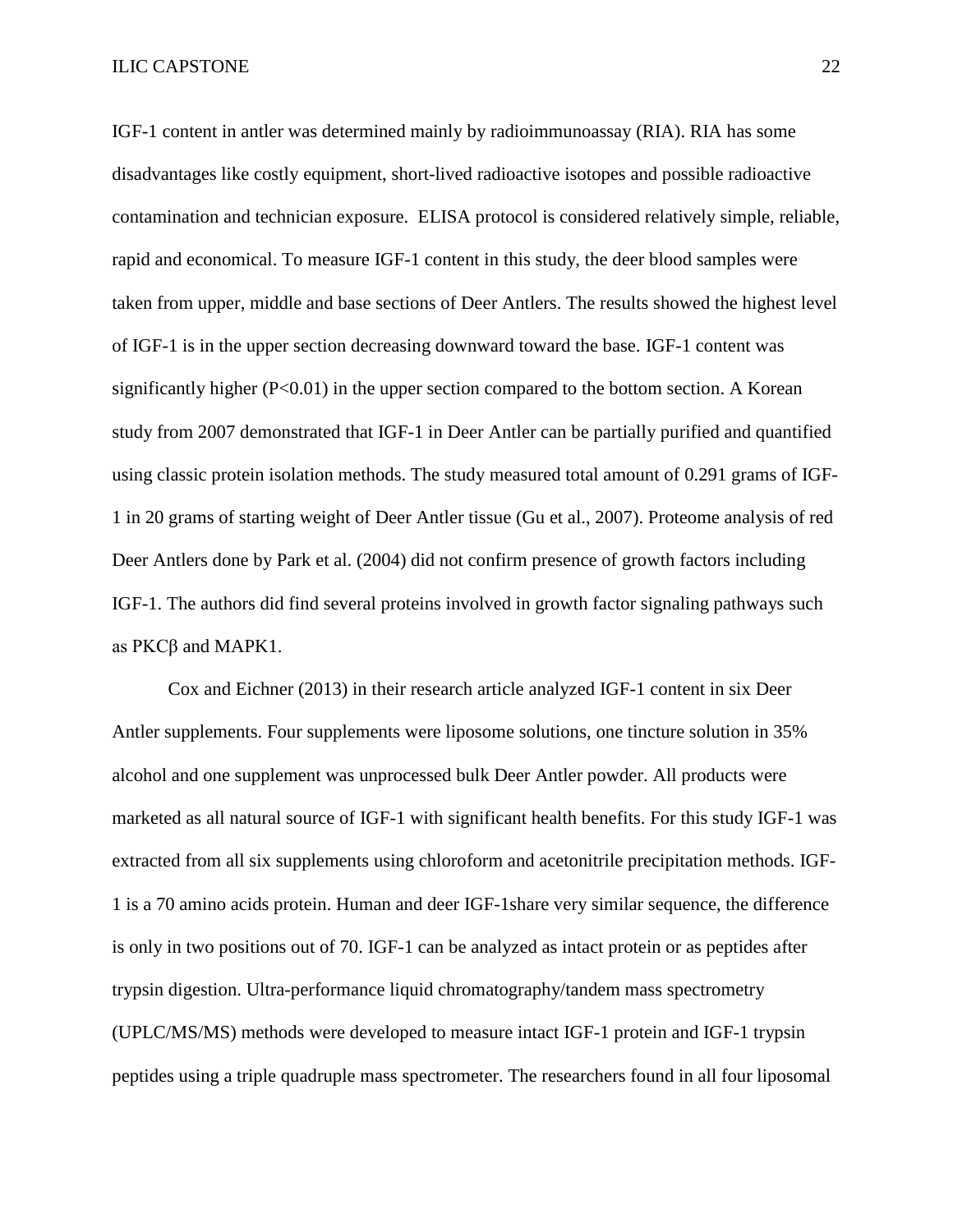solutions presence of pharmaceutical human IGF-1. Pharmaceutical IGF-1 can be produced by using recombinant methods or by just using crude preparations of IGF-1 from cow, dog or pig. Whichever of the two methods was used it is considered adulteration. Three of liposomal supplements had on the label high amounts of Deer Antler IGF-1: 5000ng, 10000ng and 100000ng per 1 fl. oz. bottle. Analysis of these three supplements did not confirm any deer IGF-1 only pharmaceutical human IGF-1 in the amounts 10 to 20 times smaller than labeled by manufacturer. It is possible that analytical methods were not adequate or that IGF-1 did go through the process of natural degradation. Only one out of four liposomal solutions contained small amounts of deer IGF-1. This can be explained either by too small amounts to be detected or by too long of a time between antler harvest and supplement production that allowed degradation of natural proteins. Deer IGF-1 and human IGF-1 could not be confirmed in tincture supplement and bulk Deer Antler powder. Adding recombinant protein of unknown purity may pose danger for the customers and it is definitely considered an illegal act by manufacturers (Cox and Eichner, 2013).

Suttie et al. (2004) argue for the need to develop a simple quality standard and effective product label that consumers can trust and make their purchase choices with confidence. Most natural products that are offered for retail sales do contain the concentration of what is believed to be the active ingredient or they are standardized to a particular marker substance. Deer Antler is an extremely complex mixture and no specific active ingredient is associated with a specific effect.

#### **The Effects of Deer Antler**

Zhang et al. (2013) in their comprehensive review of Deer Antler bioactive components and their pharmacological properties, list the following effects of Deer Antler: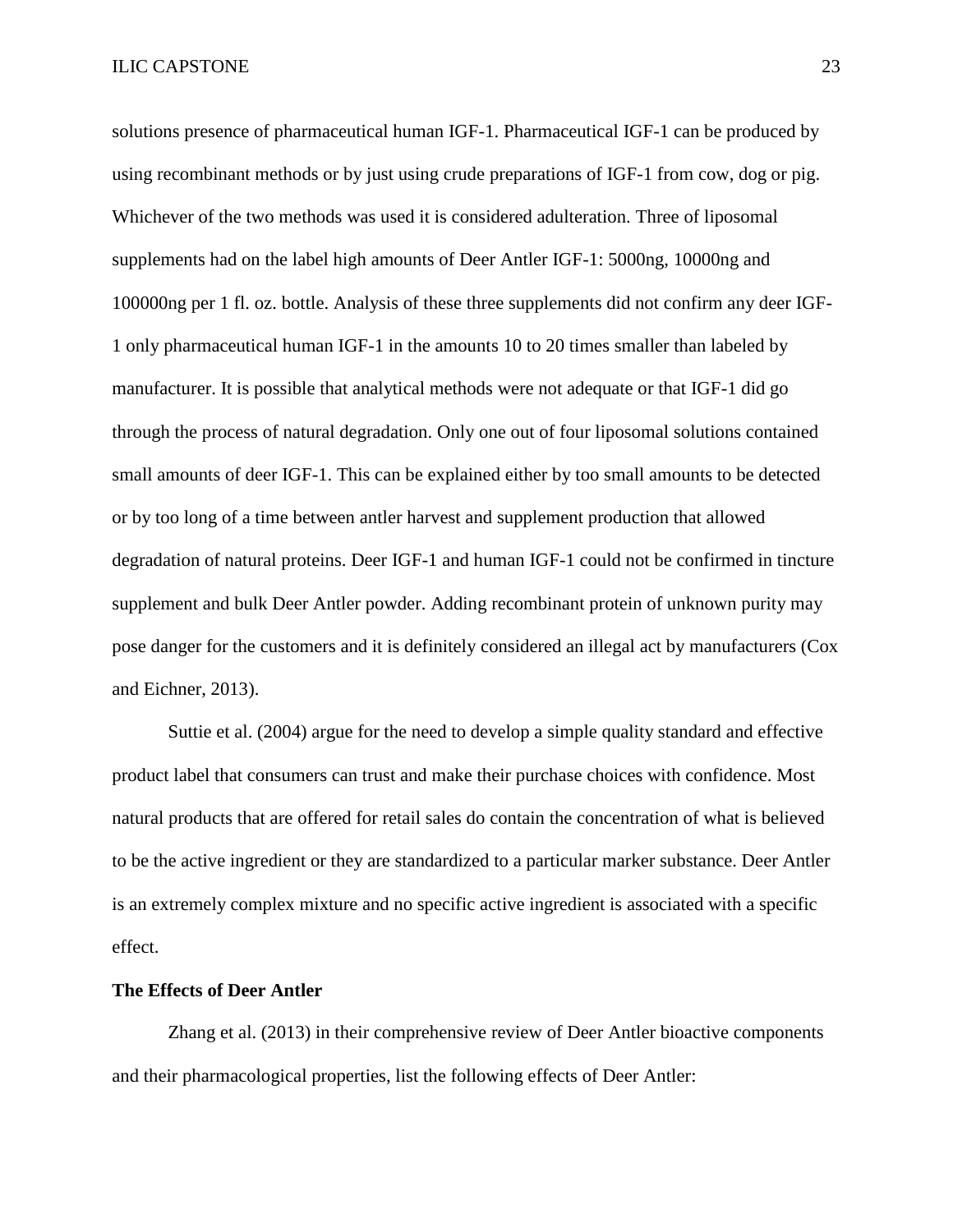immunomodulatory, anti-cancer, anti-fatigue, anti-osteoporosis, anti-inflammatory, antioxidation, wound healing and regeneration promoting and finally, cardioprotective effects. The studies they used to support their conclusions on Deer Antler pharmacological effects are exclusively murine, animal studies from China. Wu et al. (2013) in the review of traditional uses, chemistry and pharmacology of Deer Antler base found it to posses immunomodulatory, anticancer, anti-fatigue, anti-osteoporosis, anti-inflammatory, analgesic, anti-bacterial, anti-viral, anti-stress, anti-oxidant, hypoglycemic, hematopoietic modulatory activities and the therapeutic effect on mammary hyperplasia. There are no human studies included in this review, only studies on rodents. All the studies are from China. Deer Antler pharmacopuncture is a Korean style treatment that applies Deer Antler extract on an acupuncture point or a hypersensitive epidermal point. Lee, Hwangbo, Kwon and Seo (2013) reviewed the known studies on the subject of Deer Antler pharmacopuncture and it's effects on arthritis, anti-osteoporosis, anti-oxidation, antiaging, anti-ischemic effects, anti-cancer, growth promotion, increased immunity, neurogenesis, analgesic effects, and anti-stress effects. Most of the studies were experiments on animals. The authors concluded that more clinical trials are necessary to substantially support the experimental effects of Deer Antler pharmacopuncture.

Sleivert et al. (2003) conducted a well-designed, double blind study on the effects of Deer Antler extract or powder supplementation on aerobic power, erythropoiesis, muscular strength and endurance characteristics. The purpose of the study was to determine whether taking Deer Antler extract or powder enhanced the strength and muscular endurance during 10 weeks of a strength training program in male athletes. The second goal was to determine whether any changes in the levels of anabolic hormones occurred that could explain any enhancement in muscular strength or endurance. The third purpose was to determine if Deer Antler supplements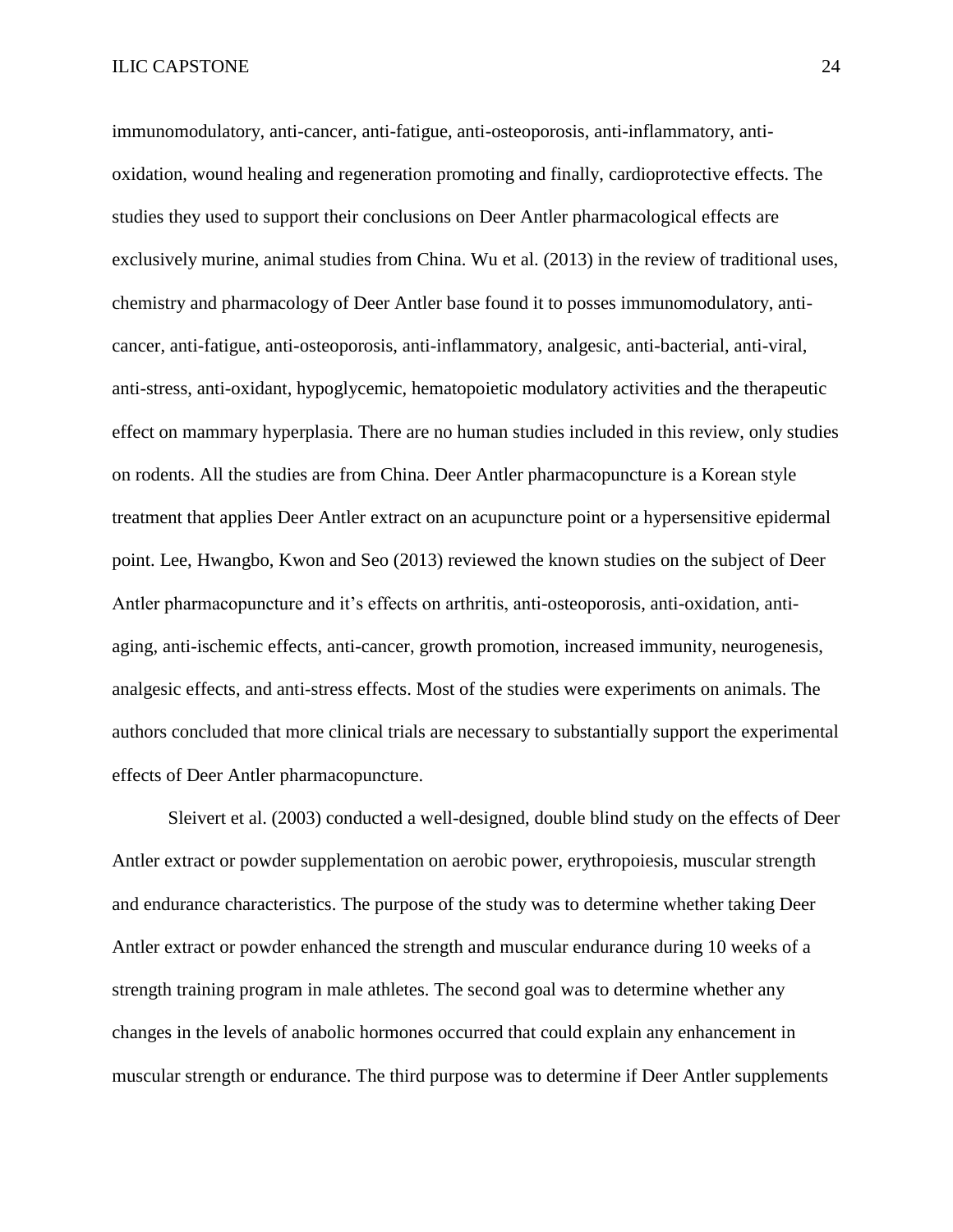#### ILIC CAPSTONE 25

had erythropoeitic properties that might affect athletic performance. All the participants were men, 19 to 24 years old, physical education students, active in sports and no dietary supplementation. Subjects were assigned capsules of either Deer Antler extract (300 mg per day), Deer Antler powder (1500 mg per day) or placebo capsule. They were taking the capsules for 3 months and the dosages were based on traditional doses used in Chinese medicine. The main finding of the study was that isokinetic strength and muscular endurance improved in the group taking Deer Antler powder. There were no significant differences in IGF-1 or testosterone in any of three groups as a result of the supplementation or strength training. In addition, there were no significant changes in VO2max or erythropoietin. The authors gave one possible speculative explanation for increasing muscle endurance with no increase in testosterone or IGF is that Deer Antler provided analgesic effect that masked the pain during endurance tests.

A 2004 double blind study investigated the physiological and potential performance enhancing effects of 1350 mg twice a day Deer Antler supplementation in men during 10 weeks of resistance training. The researchers found that Deer Antler supplementation in athletes might be effective in five areas: 1) fat mass losses; 2) enhancement in upper and lower body strength; 3) possible prevention of declines related to over-training; 4) enhancement of aerobic capacity; 5) significant reduction in LDL cholesterol (Broeder et al., 2004). Authors found the most interesting finding increased aerobic capacity in Deer Antler group measured as VO2max. This study unfortunately had a high dropout rate which weakened statistical significance of its results.

A 2005 study examined the effects of Deer Antler supplementation on the hormonal response to exercise in male and female rowers. The rowers, both male and female were given 560 mg daily of Deer Antler or placebo for 10 weeks. There was no significant difference between Deer Antler and placebo groups in hormonal response after a 2000 m race. Testosterone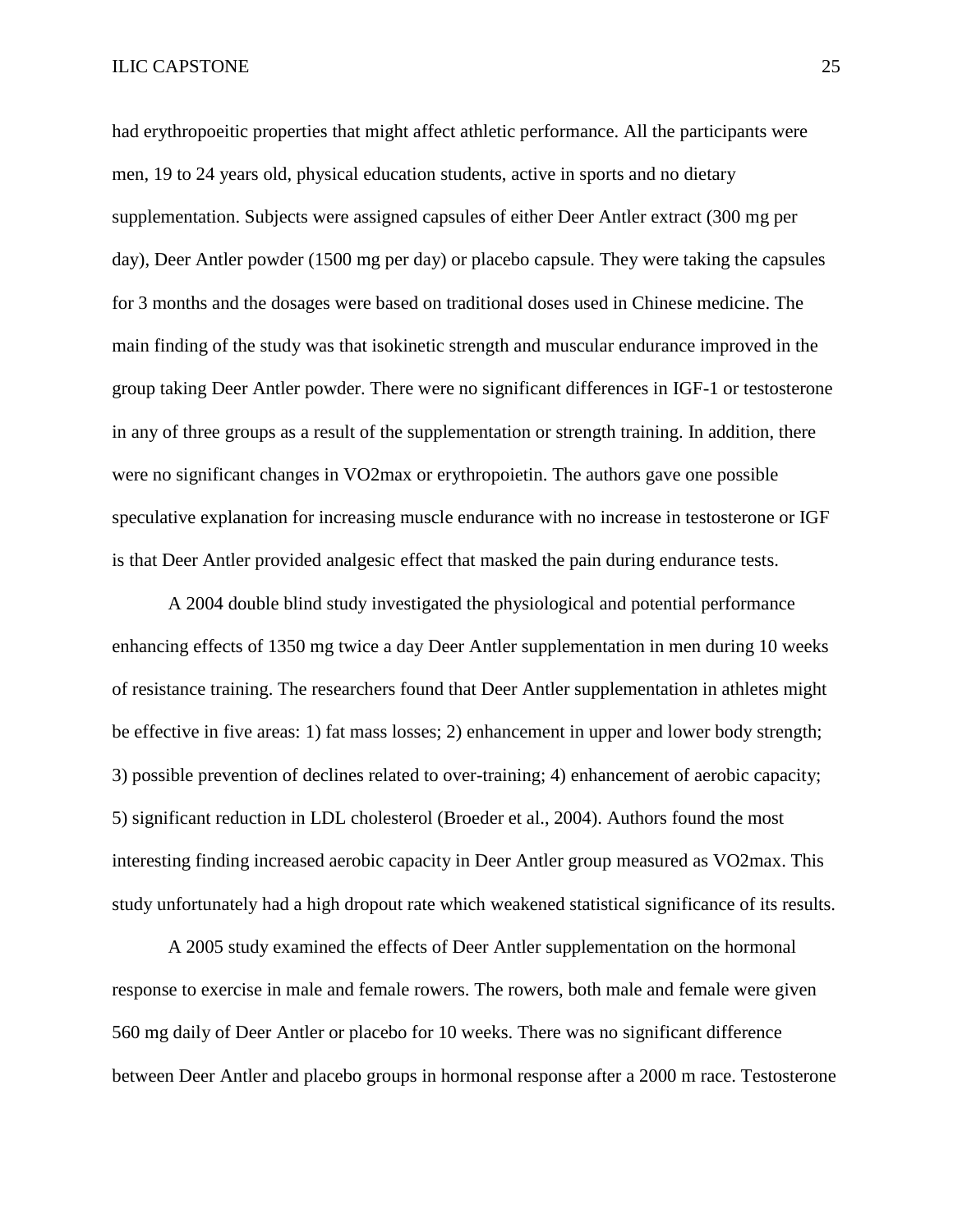#### ILIC CAPSTONE 26

(men only) and growth hormone (both men and women) were higher at 5 minutes after the race, but returned to baseline at 60 minutes. Cortisol was higher at 5 and 60 minutes, compared toat rest for both genders, and was higher 60 minutes post exercise after 5 and 10 weeks of training (Syrotuik, MacFadyen, Harber and Bell, 2005).

A New Zealand double blind, randomized, placebo controlled study explored the effects on Deer Antler supplementation on sexual function in men and their partners. At the end of 12 weeks of study, there were no significant differences in the hormone level of two groups (Deer Antler and placebo) of men at baseline; neither were there any significant changes in hormone levels from the beginning to the end of the study. Study showed no significant effect of Deer Antler supplementation on the measured sexual function in a group of heterosexual men between the ages of45 and 60, in steady relationships (Conaglen H., Suttie and Conaglen J., 2002).

Triple blind, placebo controlled clinical trial examined the effects of Deer Antler on joint pain and swelling, functional ability, quality of life, blood levels of C-reactive protein and adverse events in patients with stage 2 to 3 of rheumatoid arthritis. Some patients after 6 months study did report improvements with their symptoms, but there were no statistically significant differences between the groups (Allen, Oberle, Grace, Rusell and Adewale, 2011).

The systematic review of randomized controlled studies by Gilbey and Perezgonxales, (2012) on health benefits of Deer Antler supplements returned 724 articles. After excluding duplicates, the remaining 478 articles were narrowed down to only seven articles that met all inclusion criteria. Those seven articles were already presented in this chapter. The included studies scored between 3 and 5 points on the Jadad scale. The conclusion of the review was that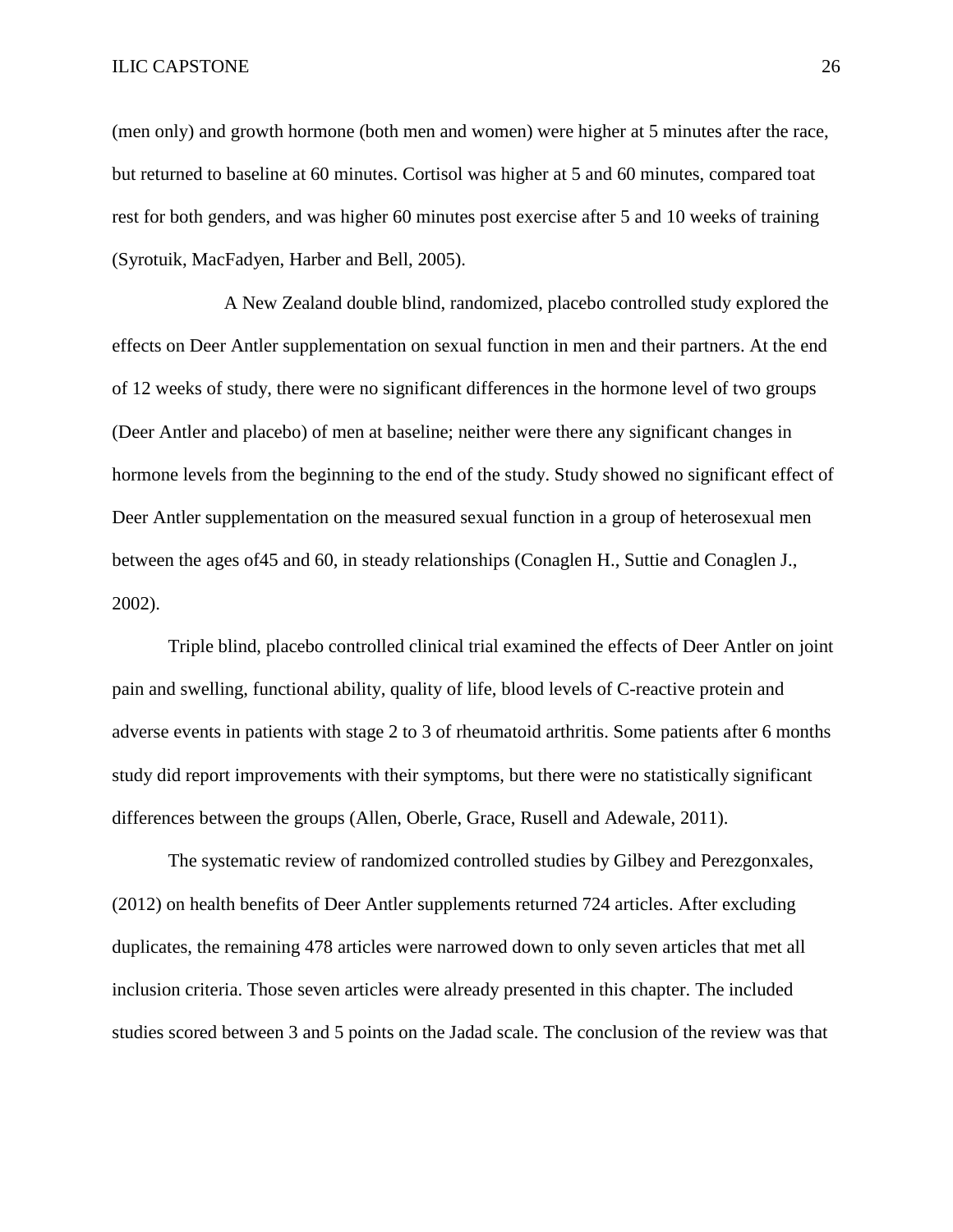claims that Deer Antler supplements had beneficial effects for any human condition were not supported by convincing clinical data from human trials.

### **Deer Antler and Cancer**

The astonishing growth rate of Deer Antlers has been intriguing researchers to explore whether antlers are susceptible for tumor formation. Antler formation in male deer is well coordinated process exhibiting no growth abnormalities associated with malignant tumors. Even antlers of castrated animals seem to be resistant to malignant growth (Kierdorf and Kierdorf, 2010). It has been argued that the ability for epimorphic regeneration is associated with resistance to malignant tumor formation. Tumors tend to occur in reverse relationship to the tissue capacity to regenerate itself (Prehn, 1997).

Clark et al. (2004) reported on the ability of Deer Antler extracts to promote angiogenesis both in vitro and in vivo. An in vitro cell proliferation assay was performed on human umbilical vein endothelial cells that were treated with Deer Antler extract. In vitro ability of Deer Antler to promote migration of bovine aortic endothelial cells was reported, too. Wound healing is a complex process in which angiogenesis plays an important part. In vivo studies on rats show that Deer Antler extracts in saline solution at dose rates 2 mg/ml, 10 mg/ml and 100 mg/ml significantly improved the rate of wound closure. Only the smallest dose of 0.1 mg/ml show no significant effect. Both boiled and not heated Deer Antler extracts exhibited similar responses. Angiogenesis is not only the process by which new blood vessels develop, but it is also the method by which cancers grow and spread. Fraser et al. (2010) investigated the possibility of Deer Antler supplement to promote growth and metastases of colon cancer. This New Zealand study was done on rats with colon cancer. Chemical carcinogen azoxymethane (AOM) was used to induce colon cancer in rats. AOM is selective for distal colon and rectum, which is common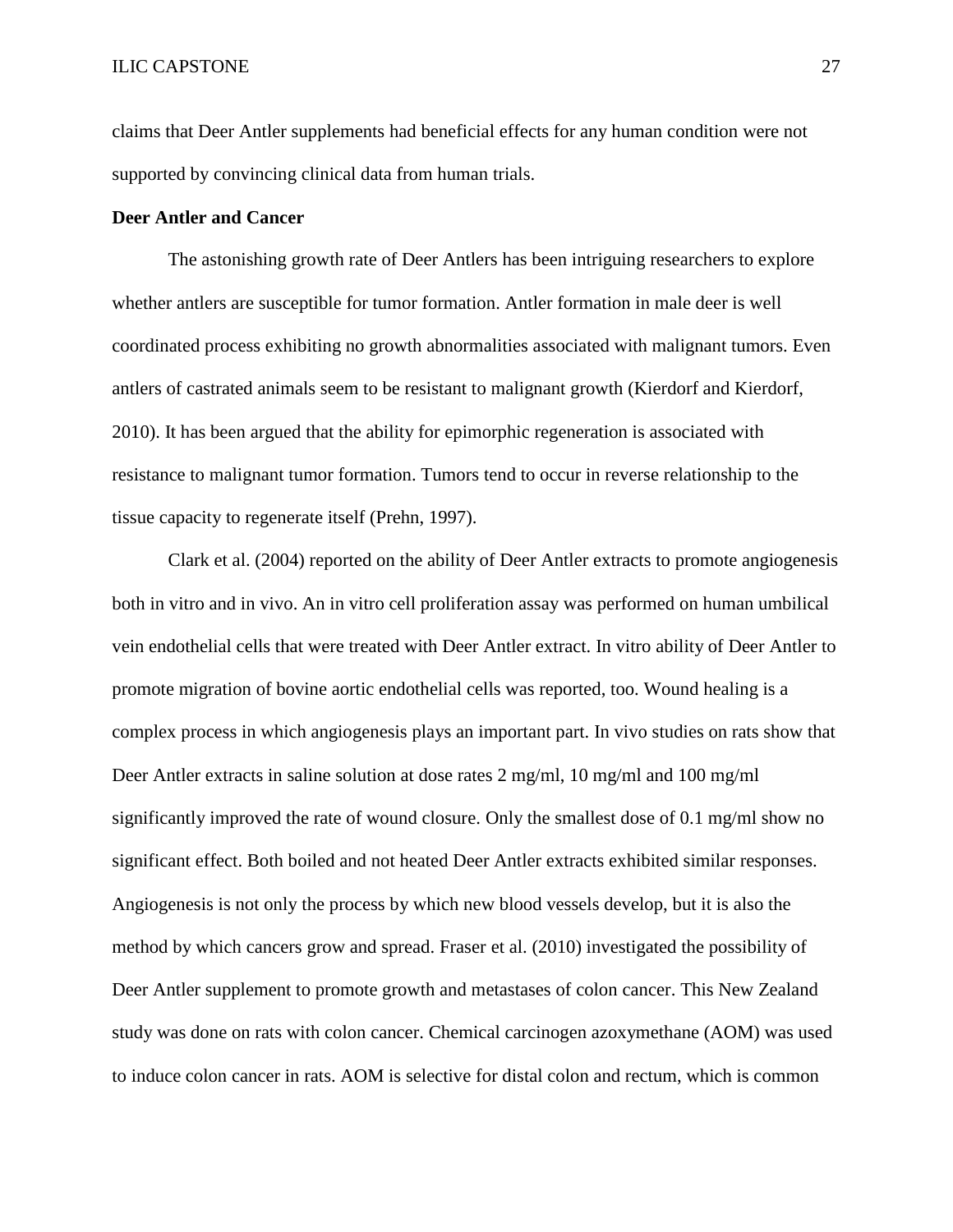distribution of colon cancer in humans. Rats were randomly assigned in two groups, treatment and control. The treatment group was given Deer Antler powder in gelatin cubes, 1 gram per kilogram of body weight for 26 weeks. The control group received gelatin cubes without Deer Antler in them. The results showed that there was no statistically significant difference after 26 weeks between two groups in the volume of colon tumors, multiplicity (incidence) of colon tumors or multiplicity of tumors at all sites. The significant difference between groups was that the Deer Antler group had ahigher incidence of lower grade colon tumors and for tumors at all sites. The tumors were evaluated on Astler-Coller grading system. The important separation is between tumors affecting local lymph nodes and tumors without lymph nodes involvement. Deer Antler treated group had no tumors involving lymph nodes, unlike the control group. The study not only confidently (p<0.0001) concluded that Deer Antler does not increase the incidence, multiplicity, metastases and tumor volume in rats with AOM induced colon cancer, but showed less metastases and ahigher proportion of lower grade colon tumors.

The following case control study published in the British Journal of Cancer is not on Deer Antler, but on related topic: Men who use muscle building supplements that contain creatine or androstenedione may have up to 65% increased risk of developing testicular cancer. The odds are even higher for men who started using this supplements before age of 25 or who had taken them for the period longer than 36 months. Testicular germ cell cancer is the most common solid cancer in men aged 15 to 39 years. The incidence of it increased significantly in recent decades; so far no other known factors beside muscle building supplements can explain the increase (Li et al., 2015).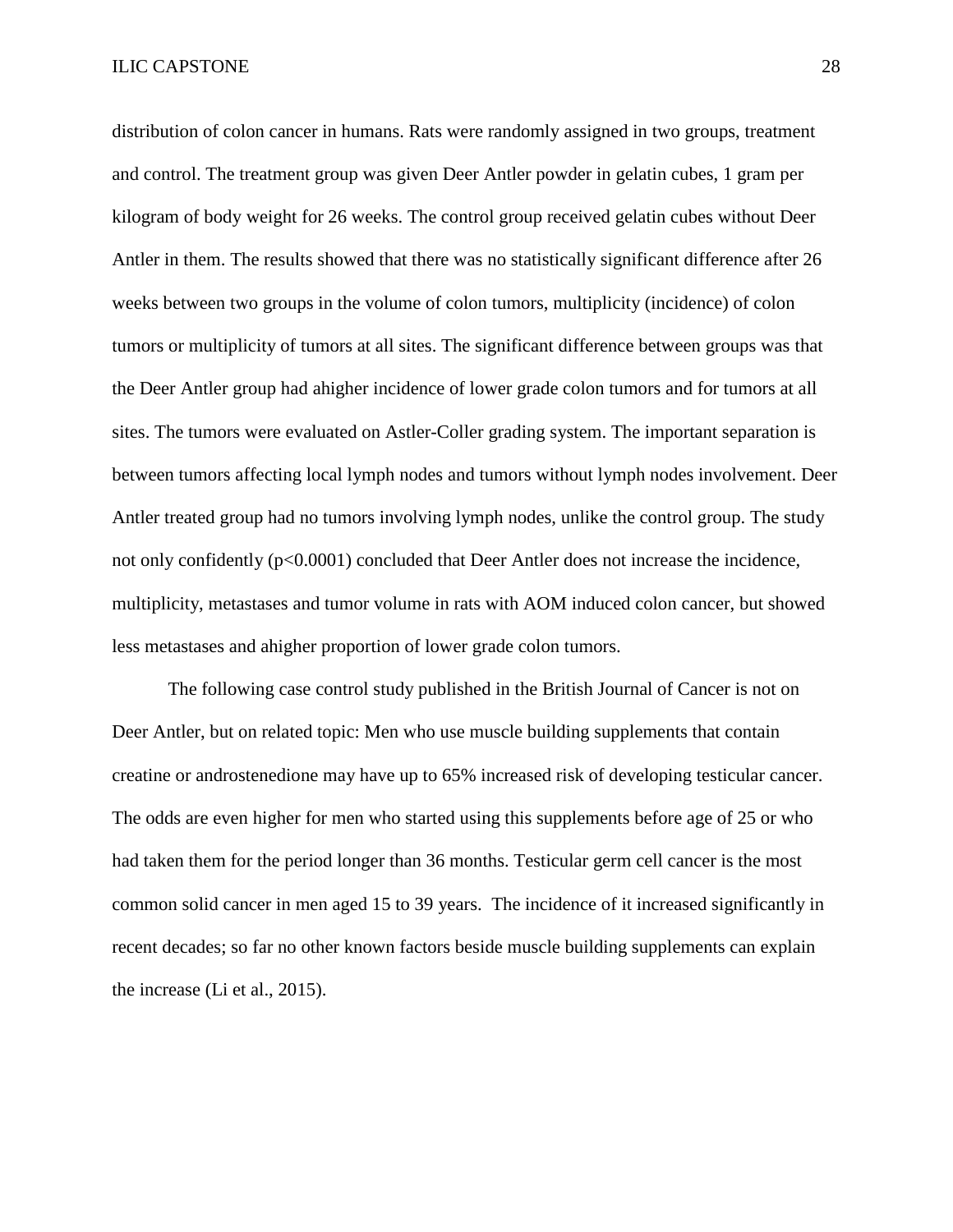## **Deer Antler and Cancer Treatment**

Li, Cheng and Du (2008) mention Deer Antler in multiple instances in their comprehensive book *Management of Cancer with Chinese Medicine.* They list Deer Antler with other materia medica as an accessory treatment for alleviating side effects of chemo and radiation therapy. Deer Antler is mention as beneficial for promoting the production and enhancing the function of leukocytes and macrophages. The authors included Deer Antler on the list of materia medica that promotes humoral immunity. The book references a Chinese study by Cheng et al. on the positive effects of oral administration of Yi Xue Teng (Tablet for Augmenting the Generation of Blood) in the treatment for bone marrow suppression after chemotherapy for leukemia. Hemoglobin, white blood cell count and platelets came back to normal faster in the group taking the herbal formula than in the control group. Formula Yi Xue Tang contains beef bone marrow, deer blood, human placenta, deer antler, donkey hide gelatin, deer antler gelatin, turtle shell gelatin, codonopsis and astragalus. *Management of Cancer with Chinese Medicine* recommends using Deer Antler for damage to renal function due to chemotherapy.

Study published in Chinese language by Yang et al. (2014) came to conclusion that Deer Antler suppresses the over activation of osteoclasts, reduces bone absorption and maintains balance between osteogenesis and osteoclastogenesis. This was study on mice injected with breast cancer cells into shinbone. Some were treated with Deer Antler polypeptide, some with zoledronic acid, and the control group was without treatment. There was no significant difference between the Deer Antler and zoledronic acid groups, but both seemed to inhibit tumor growth. Unfortunately, there were only ten animals per group, which was the weakness of the experiment.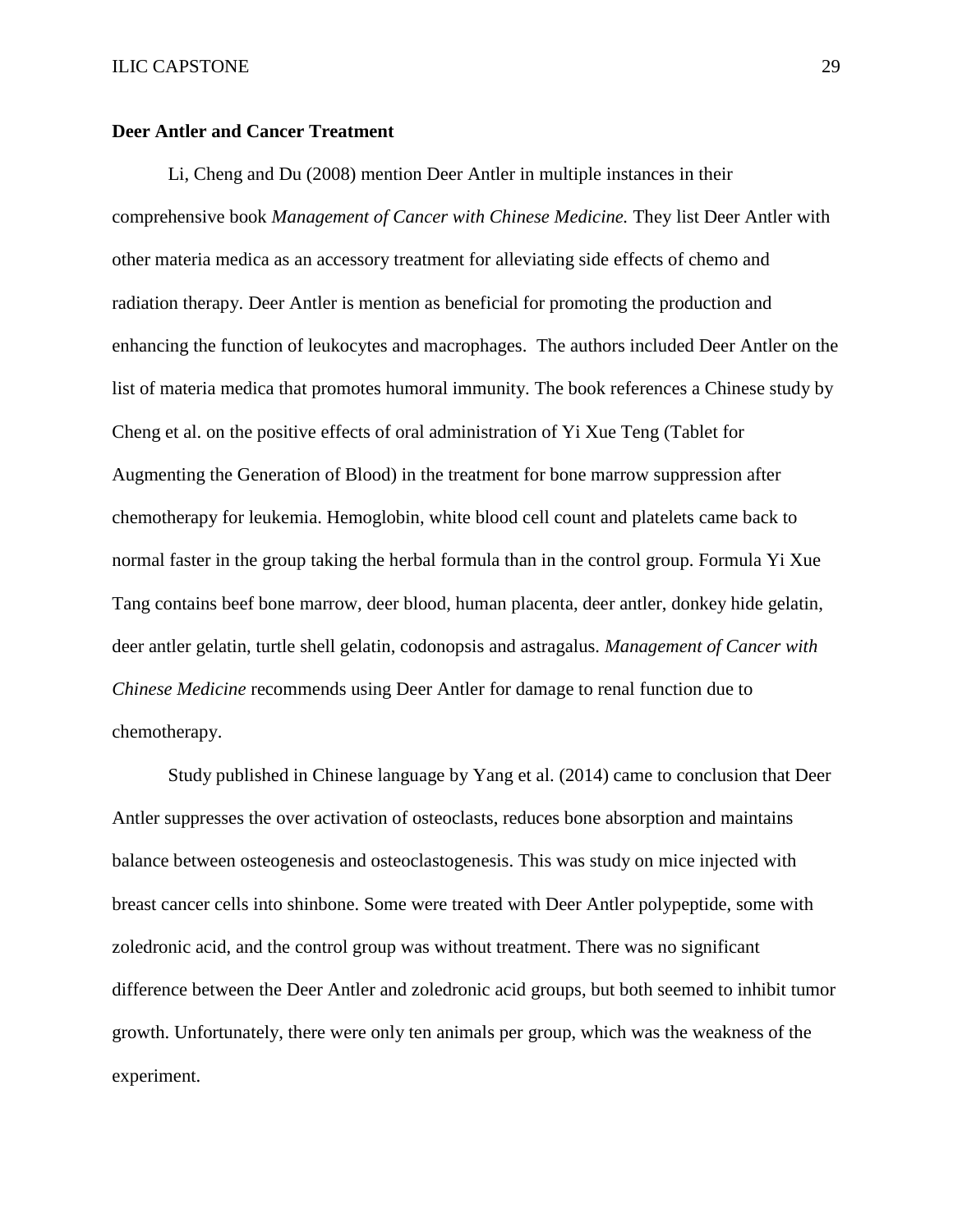A clinical study, also in Chinese language, investigated the efficacy of oral administration of Deer Antler to treat myelosuppression after chemotherapy. Control and treatment groups were comparable in size, age and gender. All the subjects were treated with chemo for lung cancer, breast cancer or malignant lymphoma. Their Chinese medical diagnosis was Qi and Blood deficiency, Kidney and Spleen Yang deficiency. The control group was getting only chemotherapy, while the treatment group was taking one gram twice a day of powdered Deer Antler in addition. The author concluded that Deer Antler showed promising efficacy as a treatment for chemotherapy induced myelosuppression based on white blood cells count, Karnofsky performance status scale and body weight change after treatment (Duan, 2007).

There has been safety concern related to using Deer Antler in hormone sensitive conditions like breast cancer and endometriosis. There has been belief that Deer Antler should be avoided for women with hormone sensitive issues. Kim et al. (2012) in this South Korean study investigated the effects of Deer Antler extract on adhesion and migration of human endometriotic cells. The establishment of endometriotic cells in abdomen requires adhesion, migration, invasion and proliferation of the ectopic endometrial tissue. The study was done in vitro, using human endometriotic cells and human peritoneal mesothelial cells in the presence (treatment group) or absence (control group) of Deer Antler extract. The Deer Antler group demonstrated anti-adhesive effect and significantly reduced migration of endometrial cells. Deer Antler extract significantly suppressed expression of matrix metaloproteinases (MMP). MMP-2 and MMP-9 are important enzymes in ectopic adhesion, invasion, implantation and vascularization of the endometrium. The study also found that Deer Antler extract reduced the levels of inflammatory cytokines TNF-α (tumor necrosis factor alpha) and IL-6 (interleukin 6). The authors concluded with the suggestion that Deer Antler extract might be effective in treating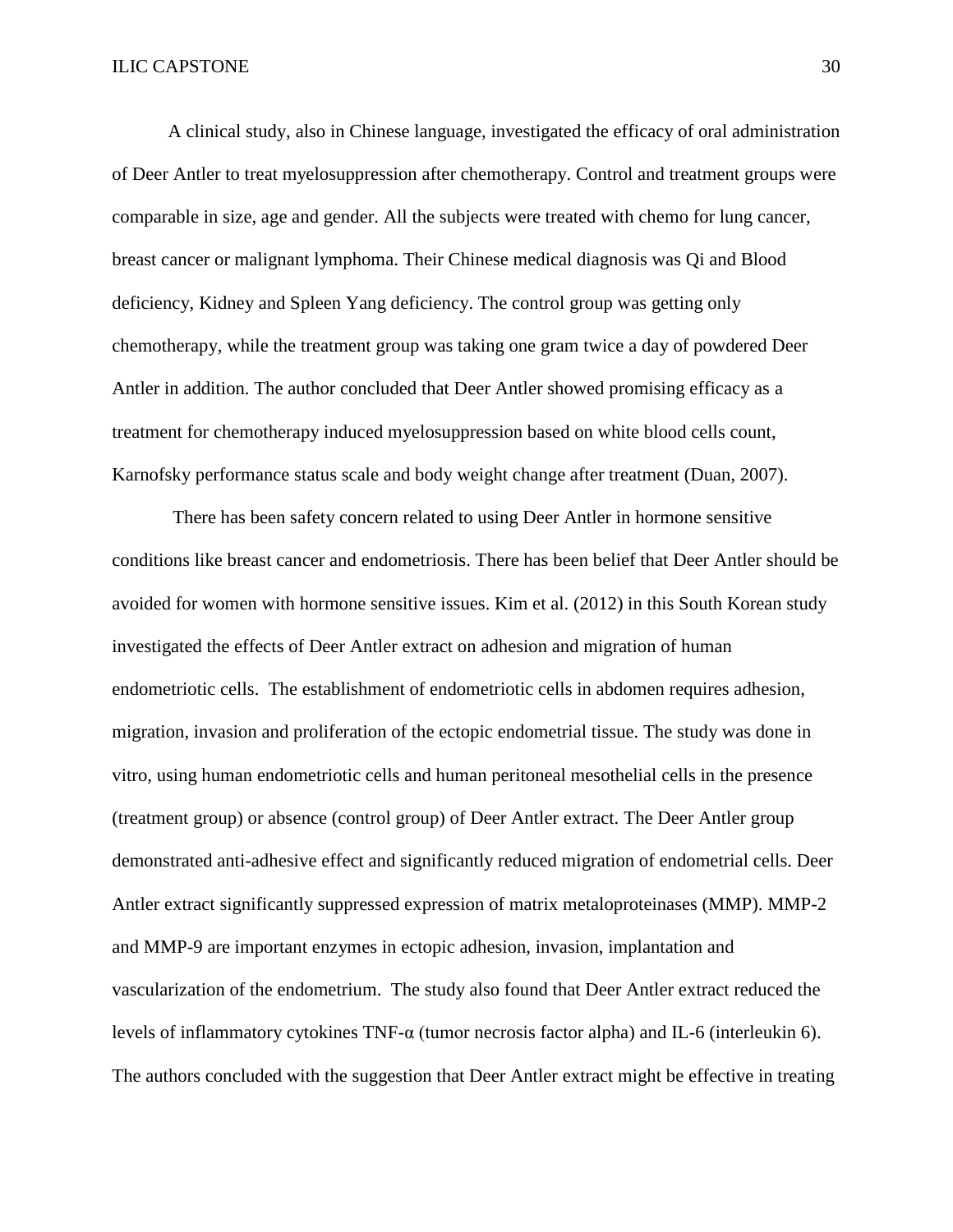endometriosis and might be a potential anti-adhesive and anti-metastatic agent. Endometriosis shows many characteristics of benign neoplasia with the potential for malignant transformation. Endometriosis and ovarian cancer share similar predisposing factors like genetic susceptibility, immune and angiogenic dysregulation, and environmental toxic exposure. Cancer and endometriosis displays features of atypia, adherence, invasion and metastases (Varma, Rollason, Gupta and Maher, 2004).

#### **Deer Antler Toxicology**

Zhang et al., (2000) explored in this New Zealand study the potential toxic effect of acute and subacute dosage regiments of Deer Antler powder in rats. No acute toxicity was found at the dose levels of 0.5, 50, 500 and 2000 mg/kg given for 7 consecutive days. There were neither gross pathological findings, nor histopathological evidence of acute toxicity. Subchronic oral administration of 1000 mg/kg for 90 days produced no signs of toxicity. There was no change in weight. No significant differences were seen between the Deer Antler group and the control group in red blood cell count, hemoglobin, platelets, and white blood cell count. There were no observable effects on carbohydrate metabolism, liver function and kidney function. The autopsy of rats treated with Deer Antler did not show any gross or microscopic changes of heart, liver, lungs, stomach, small and large intestines, pancreas, kidneys, bladder and spleen. Authors concluded with confidence that any potential accumulation of active constituents resulting from Deer Antler consumption does not lead to toxicity. The mg/kg doses were by far greater than dosages anticipated in humans. It is likely that no acute or subchronic toxicity would occur in humans. Since this study was done on rats, not on human subjects, this conclusion should be taken with caution. Similar study done on mice and published in Chinese language also showed no evidence of subchronic toxicity (Lei, Ding, Wang and Jiao, 2010). Another Chinese language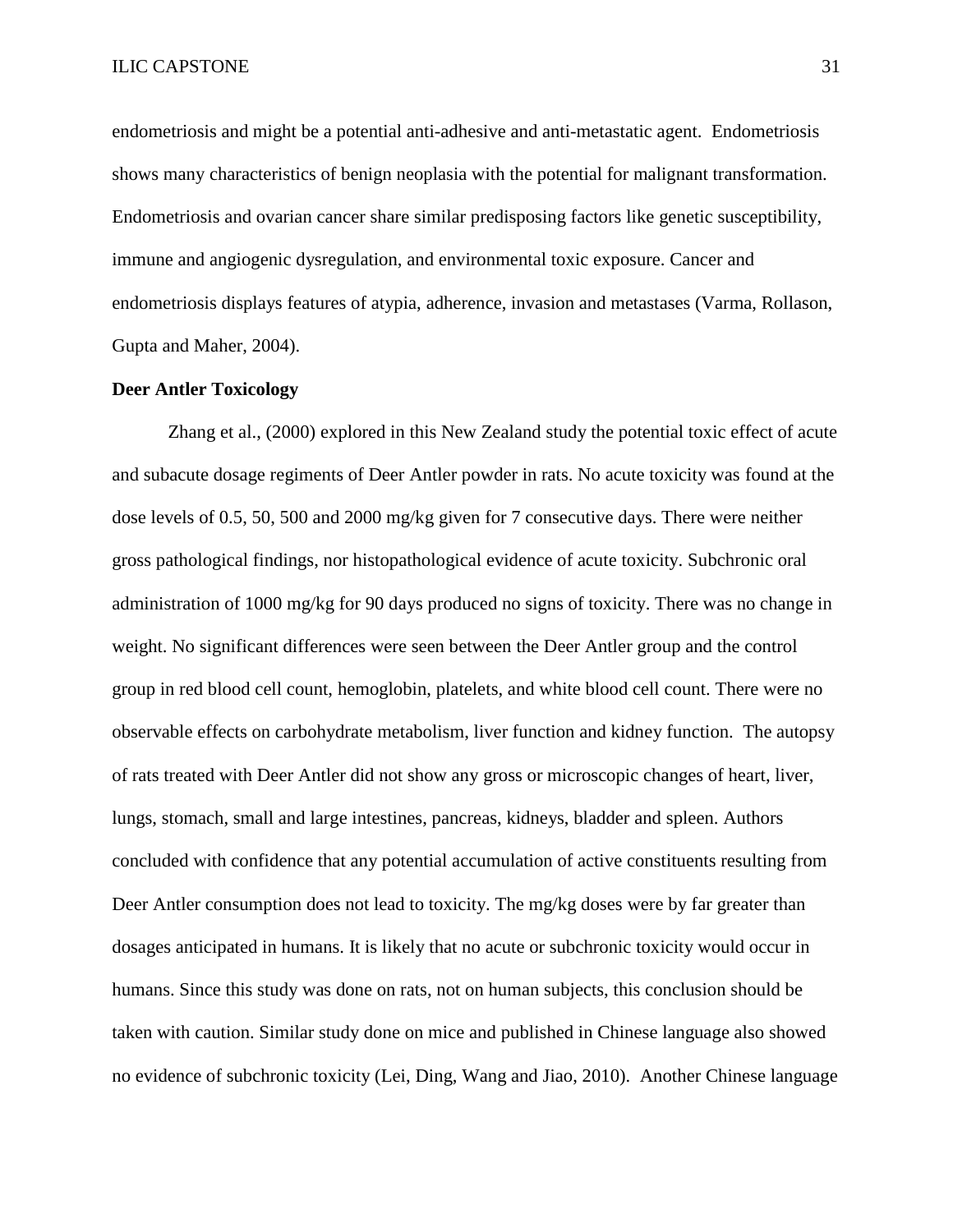study done by Dong et al. (2008) concluded that Sika Deer Antler capsules are safe food without toxicity. Rats were given for 30 day Deer Antler on dosage 150 times higher than human dose without any impact on hematology, blood chemistry, body weight and histopathological tests. Wu et al. (2013) in their review of Deer Antler base summarized the toxicity chapter with the statement: "In short no known contraindications for the use of Deer Antler base have been found." The study on dogs that were injected with Deer Antler extract showed no effect on the cardiovascular system. The eleven cardiovascular parameters were studied before and after Deer Antler administration including cardiac output, stroke volume, heart rate, mean arterial pressure, pulse pressure, central venous pressure and total peripheral resistance (Clifford, Lee, Kim and Lee, 1979).

Rollin, (2001) submitted his ethical commentary to *The Canadian Veterinary Journal* on animal welfare versus food safety in collecting Deer Antler. Cutting antlers might be painful for animals, since the tissue is alive at the time of collection. For the reasons of animal welfare and easier handling, animals are anesthetized for the collection and provided with analgesic after the procedure. This practice raises questions of possible anesthetic residue and subsequently the safety of Deer Antler products for the consumer.

#### **Deer Antler Dosage**

Both major Chinese herbal reference books used as textbooks in schools of Traditional Chinese Medicine in the US, *Materia Medica* (Bensky, Clavey and Stöger, 2004) and *Chinese Medical Herbology and Pharmacology* (Chen J. and Chen T., 2004) suggest daily dosage for Deer Antler (Lu Rong) at 1 to 2 grams as a powder. Kawtikwar, Bhagwat and Sakarkar (2007) in the review article on Deer Antler state that in Korea typical dose is 1200 mg of sliced Deer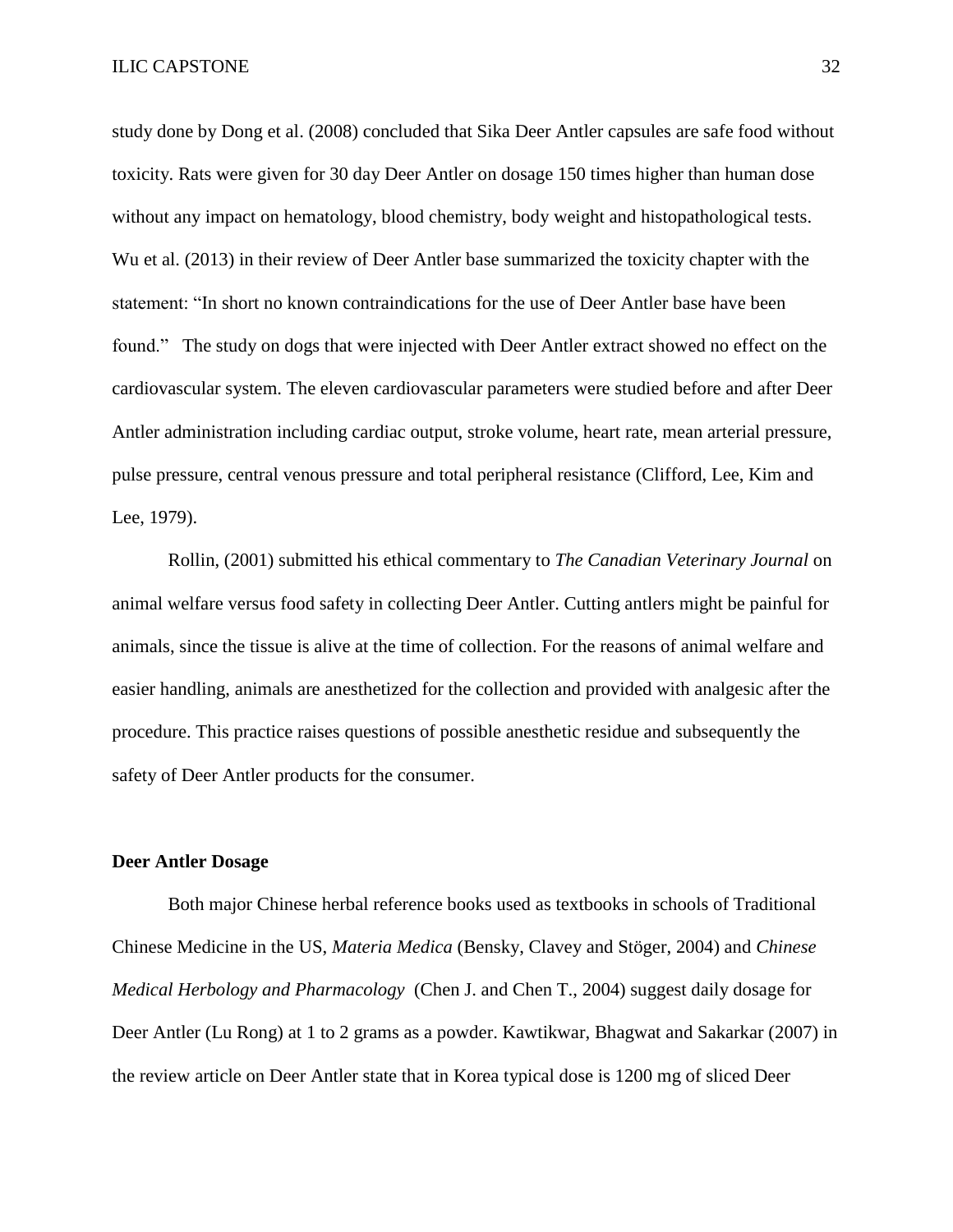#### ILIC CAPSTONE 33

Antler daily, while in China 900 to 1200 mg daily appears to be the prophylactic dose and more than 1200 mg is the therapeutic dosage. In Russia, Deer Antler is taken twice a day as alcohol extract, 1.25 to 2 ml each time. Another study on rats treated with Deer Antler powder for heart failure considers 2g/70 kg to be human clinical daily dose of Deer Antler (Shao et al., 2012). In the literature review of dose levels of Deer Antler products in relation to efficacy, Suttie and Haines (2004) expressed how difficult is to analyze the dosages and come up with a robust recommendation on them. There are significant differences in the quality of antlers, method of product preparation, length of treatment and clinical objective. The authors analyzed dosages of Deer Antler prescribed by medical practitioners, human clinical trials, case studies and animal trials. Despite difficulties in the analytical process the review concluded that 2000 to 3000 mg per day of Deer Antler powder equivalent (20 to 4o mg/kg/day) is needed to effectively enhance performance in healthy individuals. In the same review, the authors thought the dosage of at lease 27 mg/kg to be effective. They point out, in addition, that there is no sufficient data for Deer Antler dosage recommendations for unhealthy people or for the possible effectiveness of low dosages (200 to 400mg/day) taken over long time period.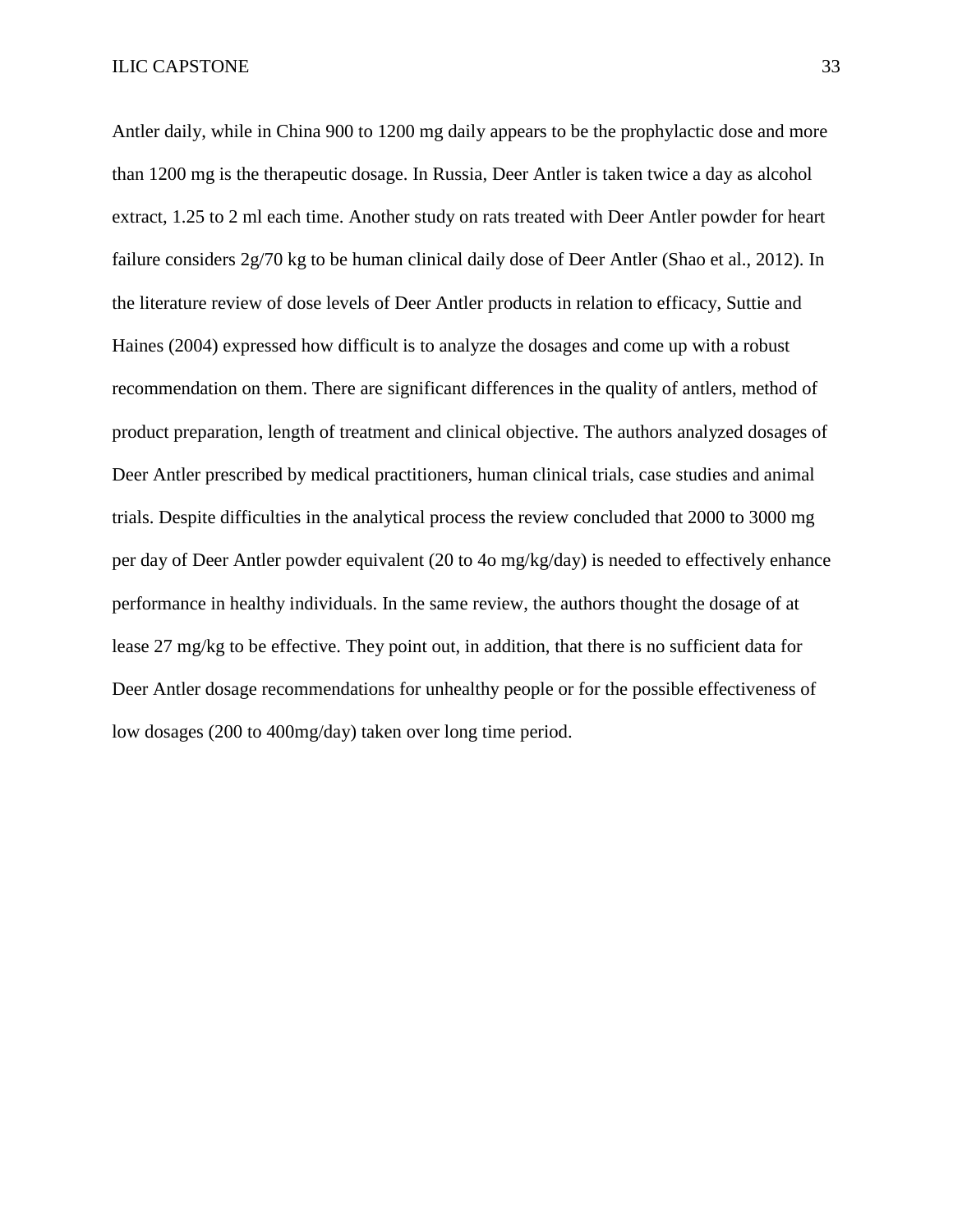#### **Chapter Three: Methodology**

This chapter presents the methodology applied for this literature synthesis research.

The project's objective is to answer the research question stated as: Does Deer Antler supplementation increase cancer risk in otherwise healthy subjects? This question originated through my daily work, and my inability to provide the answer to it, so it morphed into the topic of this paper. There was no research hypothesis, just unbiased curiosity and desire to explore the current scientific knowledge on the subject.

The research was conducted in my work office, home office and UCLA biomedical research library. To research peer reviewed articles I utilized Pub Med, Google Scholar, Science Direct and Wanfang Data databases. Published books were also used in the research process. The following search terms were primarily used: "Deer Antler", "Deer Velvet", "Deer Antler chemistry", "Deer Antler constituents", "Deer Antler pharmacology", "Deer Antler toxicity", "Deer Antler supplements", "Deer Antler benefits", "Deer Antler safety", "Deer Antler dosage", " Deer Antler and cancer risk", "Deer Antler and cancer", "Deer Antler and growth factors", "growth factors and cancer", "IGF-1 and cancer" and "exogenous IGF-1". I went through a couple of hundred abstracts, eventually chose 71 full articles from which I extracted the research information. The inclusion criteria for the articles were to be published in past fifteen years in English or Mandarin languages in peer-reviewed journals. Because of the scarcity of research on the topics related to Deer Antler, I did include studies both on human and animal subjects. The articles were organized in seven groups corresponding with the themes that emerged from my research: IGF-1 and cancer, exogenous IGF-1, Deer Antler constituents, the effects of Deer Antler, Deer Antler and cancer, Deer Antler toxicology and Deer Antler dosaging.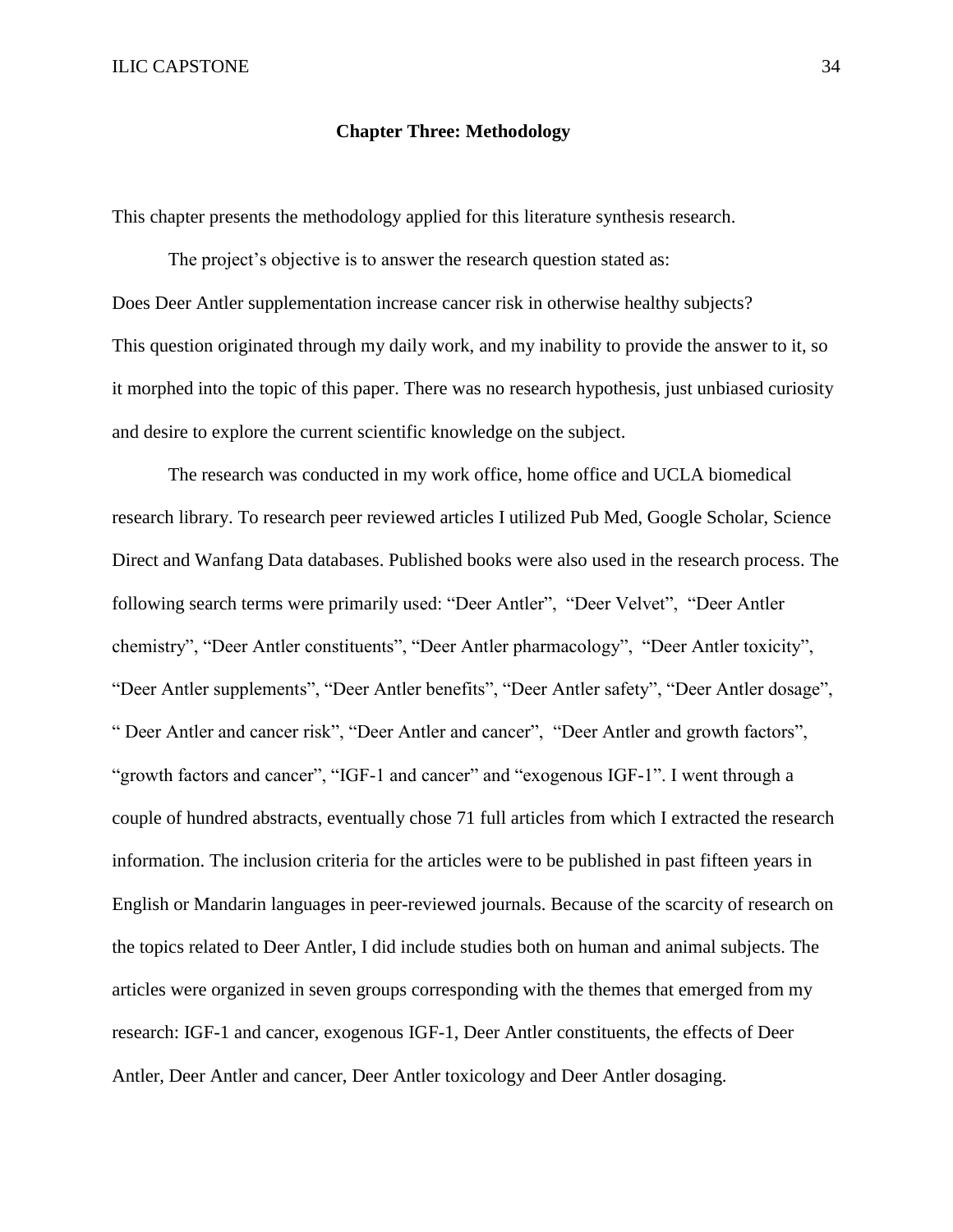Cooper and Hedges (1994), prominent writers on research methodology define research synthesis as "the process of conducting surveys of previously published material." Science is a cumulative effort where thousands of scientist contribute toward the common goal either as theorists, researchers who collect data and research synthesists who bring all the pieces together.

The focus of my synthesis were research findings and theories related to the subject. The goal was to integrate past literature on to the topic. My perspective was to begin the research process with neutral initial point of view. The aim was comprehensive coverage of relevant and available material that I conceptually grouped by different aspects of the research topic. The intended audience of this research were health practitioners and the general public interested in the topic

The studies varied considerably in subjects and style, exploring different aspects of the topic, which made it impossible to compare data and clearly defined this project as qualitative research. The whole research process was an exercise in inductive logical thinking and simultaneously a learning experience of opening new themes and creating a narrative theoretical analysis in effort to answer the research question. My research could not find any single article directly investigating Deer Antler usage and cancer risk in healthy individuals, thus necessitating inductive inference to integrate all the information collected. David Hume, 18<sup>th</sup> century Scottish philosopher had an opinion that inductive logic, although useful for creating generalizations, is eventually flawed, since it cannot establish unbreakable connections between cause and effects. Kyriacou (2004), argues that medical decision making will always require inference or extrapolation from the available research to the individual patient or specific issue. Depending on the validity, reliability and availability of knowledge, the inferential step from evidence to clinical question can be small to quite large and always (to a greater or lesser extent) theoretical.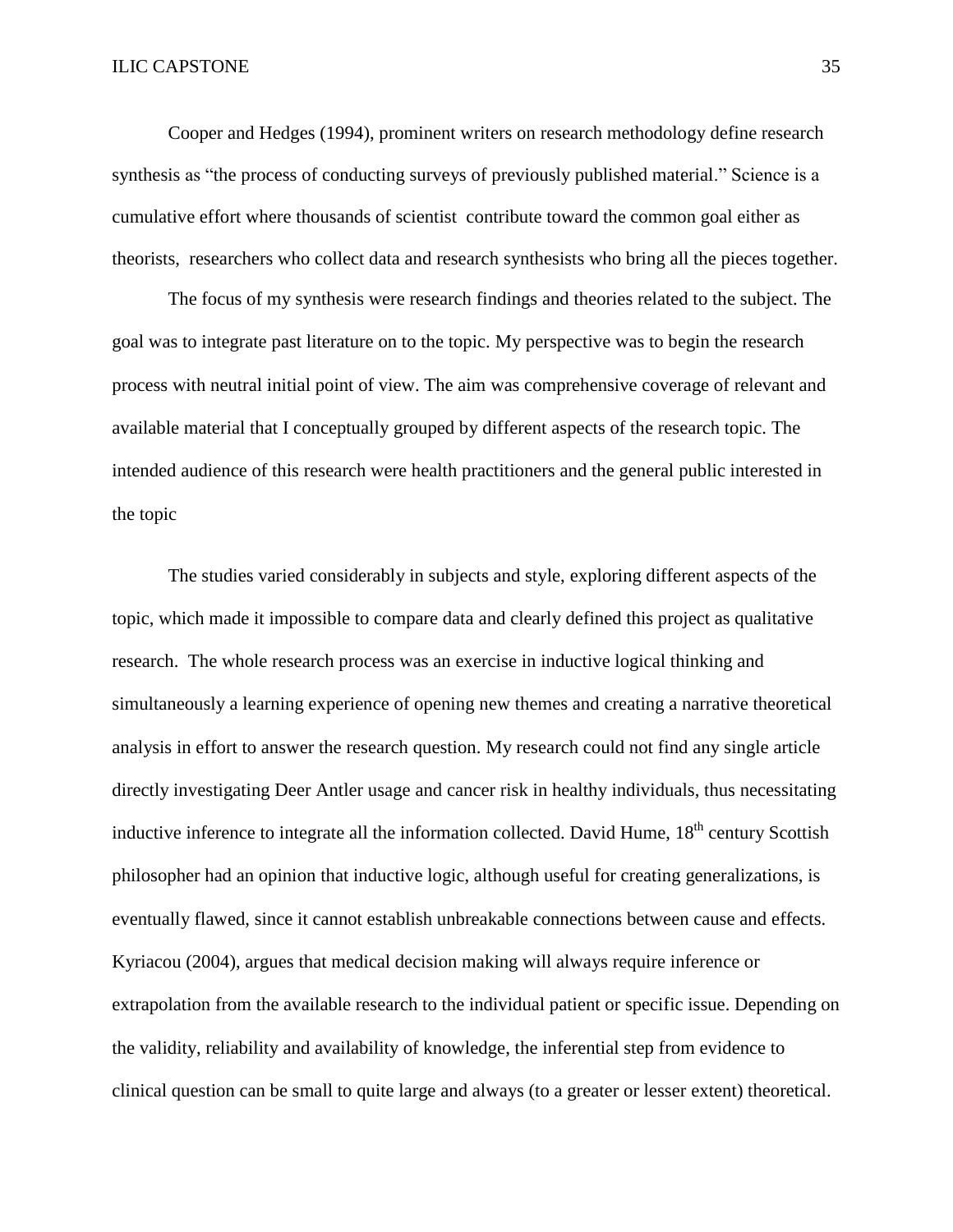#### **Chapter Four: Results**

The objective of this chapter is to present the most relevant data and current scientific knowledge in an effort to provide the best answer to the research question: Does the use of Deer Antler supplements increase the risk of cancer in otherwise healthy subjects?

The very recent study (Li et al., 2015) showed strong correlation between long-term use of muscle building supplements containing creatine or androstenedione and testicular cancer. These were not Deer Antler supplements, but products marketed for the similar effects on the body and targeting similar consumer group of athletic minded men. In the case of Deer Antler, IGF-1, it's the most commonly promoted ingredient is perceived by some as the main reason for concern of possible cancer risks. The research results are organized in the groups exploring the links between IGF-1 and cancer, IGF-1 and longevity, IGF-1 and Deer Antler, Deer Antler and cancer, Deer Antler effects, toxicology and dosaging.

# **What is the Summary of the Current Understanding of the Association Between IGF-1 and Neoplasia?**

The following statements are the most important findings on the IGF-1 and cancer relationship extracted from the literature used for this research:

- IGF-1 does not directly affect tumor cell proliferation, but it is clearly part of antiapoptotic machinery.
- Cancer proliferation is increased by activation of IGF-1 receptors in the body, due to increased levels of circulating IGF-1 in the body or increased autocrine production by cancer cells.
- Higher levels of circulating IGF-1 are associated with increased risk of common cancers.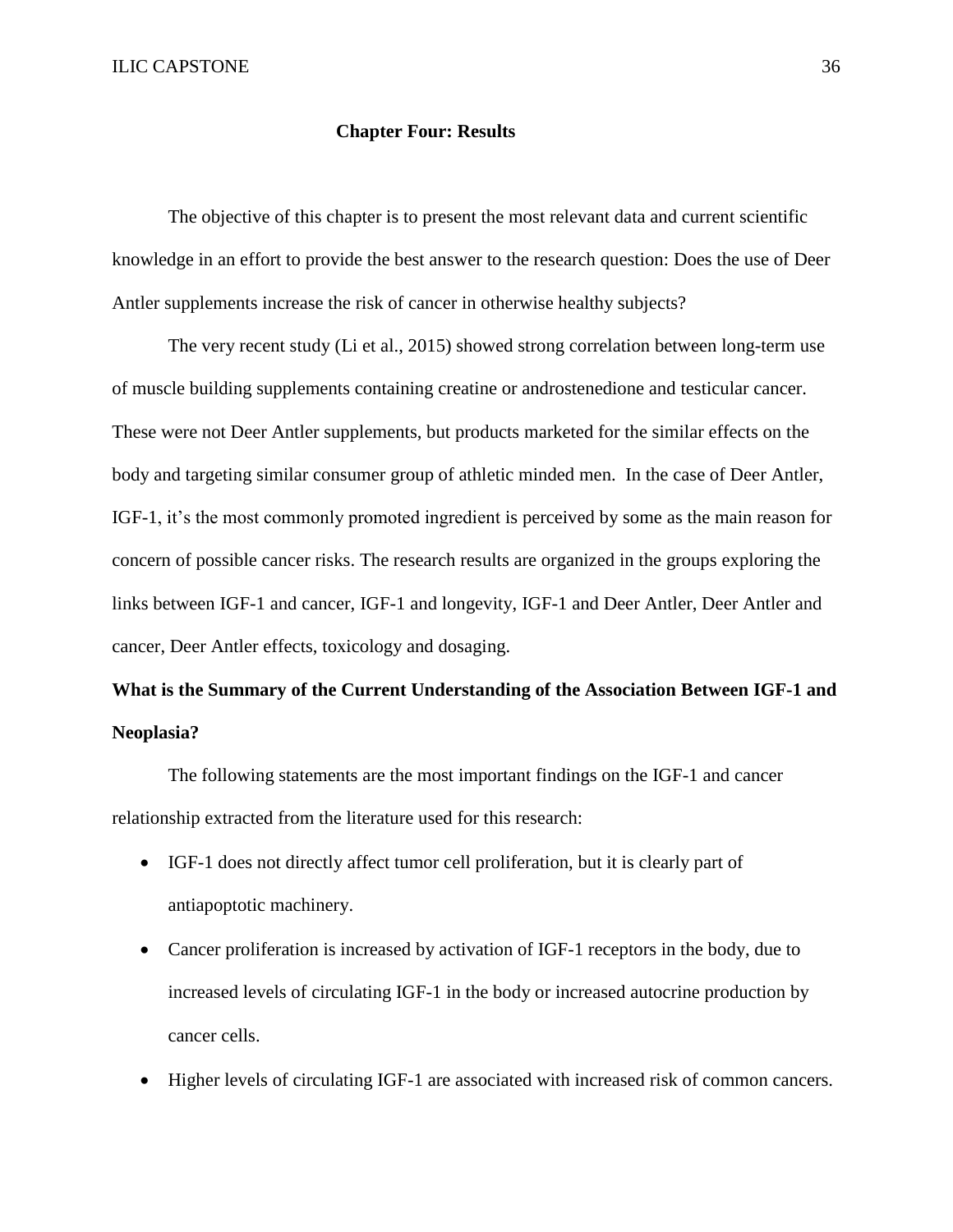- GH-IGF-1 axis has significant role in the development of cancer, but does not induce tumorigenesis.
- IGF-1 provides an environment that favors survival of genetically damaged cells. The effect is weak, but through the exposure to large number of damaged cells over a prolonged period of time can accelerate cancerogenesis.
- Genetic factors influence individual levels of IGF-1. A diet high in protein and energy mildly increases IGF-1 levels, while starvation has the opposite effect.
- Exogenous and endogenous steroids have important influence on GH/IGF-1 axis. Oral estrogen replacement therapy lowers circulating levels of IGF-1, but transdermal delivery does not. This might be explained by direct suppression of the hepatic IGF-1 gene in the case of oral delivery.

**Population Studies.** Table 1 is the summary of the most significant results of comprehensive overview of population studies published by Renehan et al. (2004).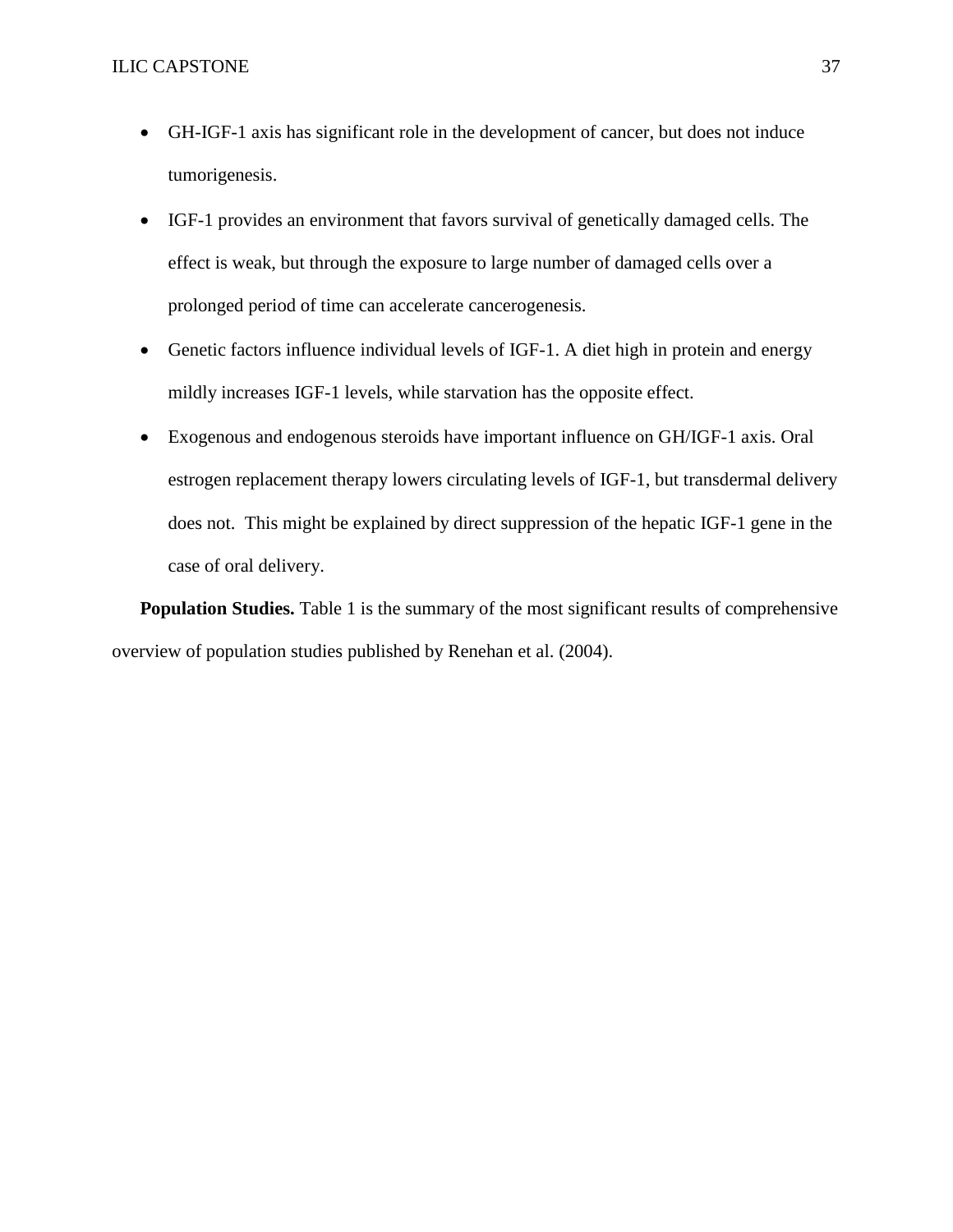| <b>Study</b>                        | <b>Study population</b>  | <b>Cancer risk related to</b><br>IGF-1 level* |
|-------------------------------------|--------------------------|-----------------------------------------------|
| <b>Colorectal cancer</b>            |                          |                                               |
| Physicians' Health Study            | 193 cases, 318 controls  | 0.28                                          |
| Nurses' Health Study                | 79 cases, 158 controls   | 0.28                                          |
| New York University Women's         | 102 cases, 200 controls  | 1.23                                          |
| <b>Health Study</b>                 |                          |                                               |
| North Sweden Health and Disease     | 110 cases, 336 controls  | 1.75                                          |
| Cohort                              |                          |                                               |
| Chinese men living in Shanghai      | 135 cases, 661 controls  | 1.18                                          |
| <b>Prostate cancer</b>              |                          |                                               |
| Physicians' Health Study            | 530 cases, 540 controls  | Early stage: 1.2                              |
|                                     |                          | Late stage: 5.1                               |
| Baltimore Longitudinal Study of     | 72 cases, 127 controls   | 3.11                                          |
| Aging                               |                          |                                               |
| North Sweden Health and Disease     | 149 cases, 298 controls  | 1.72                                          |
| Cohort                              |                          |                                               |
| The Washington County Serum         | 30 cases, 60 controls    | 0.60                                          |
| bank                                |                          |                                               |
| <b>ATBC Cancer Prevention Study</b> | 100 cases, 400 controls  | 1.00                                          |
| <b>Breast cancer</b>                |                          |                                               |
| Nurses' Health Study                | 397 cases, 620 controls  | Premenopausal: 2.88                           |
|                                     |                          | Postmenopausal: 0.89                          |
| New York University Women's         | 287 cases, 786 controls  | Premenopausal: 2.30                           |
| <b>Health Study</b>                 |                          | Postmenopausal: 0.95                          |
| Swedish cohorts                     | 513 cases, 987 controls  | Premenopausal: 0.63                           |
|                                     |                          | Postmenopausal: 1.29                          |
| Kaiser Permanente Medical           | 126 cases, 126 controls  | Premenopausal: 3.49                           |
| Care Program                        |                          | Postmenopausal: 0.77                          |
| Italian cohort (ORDET)              | 133 cases, 503 controls  | Premenopausal: 3.12                           |
|                                     |                          | Postmenopausal: 0.58                          |
| Two prospective cohorts, EPIC       | 149 cases, 333 controls  | Premenopausal: no data                        |
| and PPHV                            |                          | Postmenopausal: 1.1                           |
| Lung cancer                         |                          |                                               |
| <b>CARET</b>                        | 159 cases, 297 controls  | 0.64                                          |
| Japan Collaborative Cohort          | 194 cases, 9351 controls | 1.17                                          |
| Study                               |                          |                                               |
| Shanghai                            | 230 cases, 659 controls  | 0.73                                          |
| New York University Women's         | 93 cases, 186 controls   | 0.79                                          |
| <b>Health Study</b>                 |                          |                                               |

Table 1: Population studies of serum IGF-1 levels and cancer risk

Highest versus lowest quantile relative risk (95% confidence interval).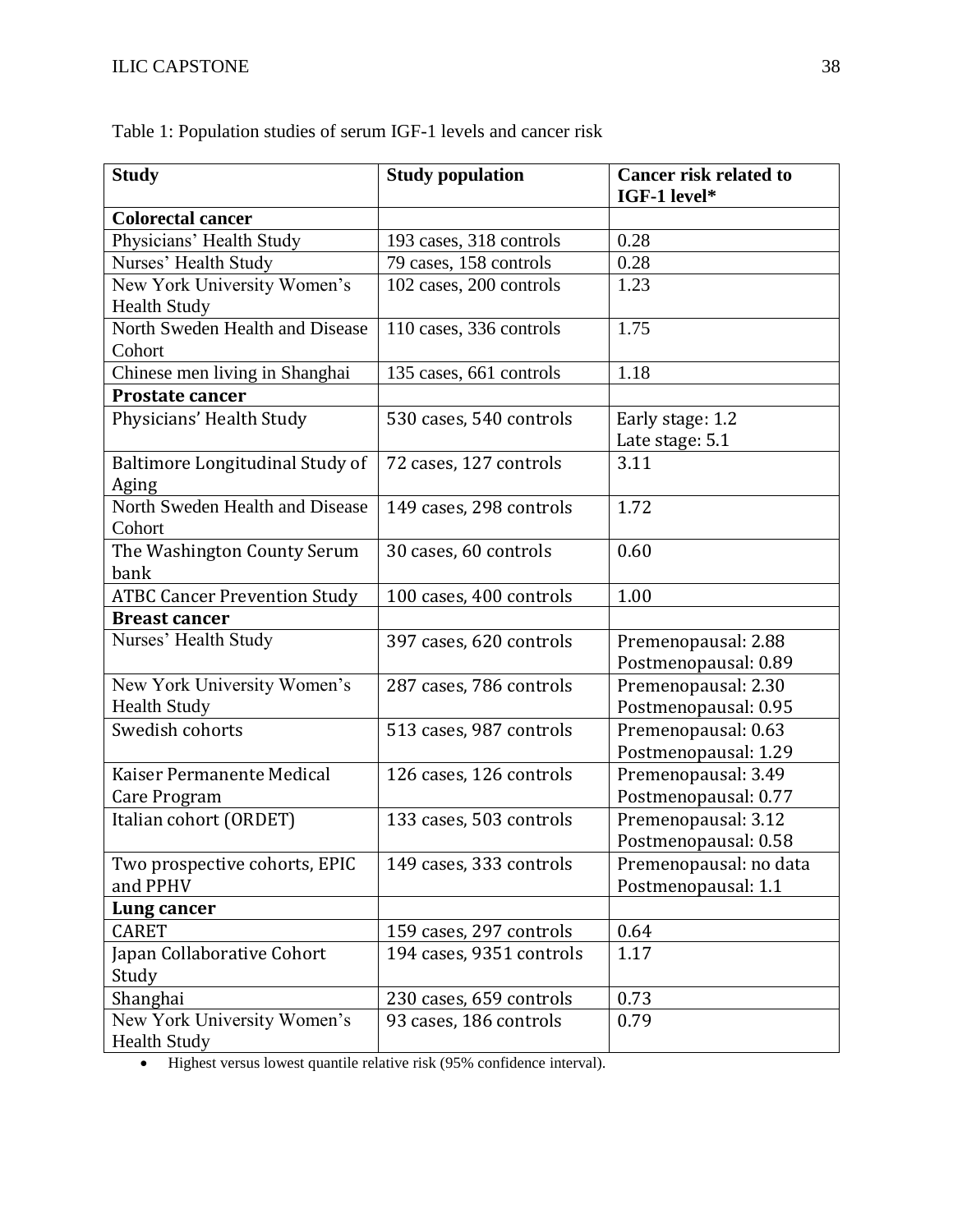The table shows correlation between higher levels of IGF-1 and increased risk of colorectal,

prostate and breast cancer. Lung cancer studies did not establish that association. The possible

explanation is that even higher levels of IGF-1 are insignificant in comparison of exposure to

high levels of carcinogens: The lung cohorts were comprised primarily of heavy smokers.

The most relevant findings of pooled analysis of 17 prospective studies are presented in

Table 2 (The Endogenous Hormones and Breast Cancer Collaborative Group, 2010).

| <b>Factor and subset</b>  | Cases/Controls | OR (95% CI) |
|---------------------------|----------------|-------------|
| <b>All studies</b>        | 4790/9428      | 1.25        |
|                           |                |             |
| <b>Menopausal status</b>  |                |             |
| Premenopausal             | 1937/4096      | 1.18        |
| Postmenopausal            | 2853/5332      | 1.30        |
|                           |                |             |
| Age at diagnosis          |                |             |
| < 50                      | 1071/2286      | 1.15        |
| $\geq 50$                 | 3719/4352      | 1.28        |
|                           |                |             |
| <b>Estrogen receptors</b> |                |             |
| Positive                  | 1414/2702      | 1.38        |
| Negative                  | 479/948        | 0.80        |
|                           |                |             |

Table 2: Odds ratio (OR) for breast cancer associated with IGF-1 levels, data from 17 prospective studies.

Circulating IGF-1 is positively associated with breast cancer risk. It appears that this association is confined only to estrogen positive tumors. The association is stronger in postmenopausal and older women.

The third population study used is on characteristic of baseline adenomas by tertile of IGF-1 (Jacobs et al., 2008). Subjects in the highest tertile of circulating IGF-1 had 30 % occurrence of villous histology in baseline adenomas compared to 16.2% in the lowest tertile.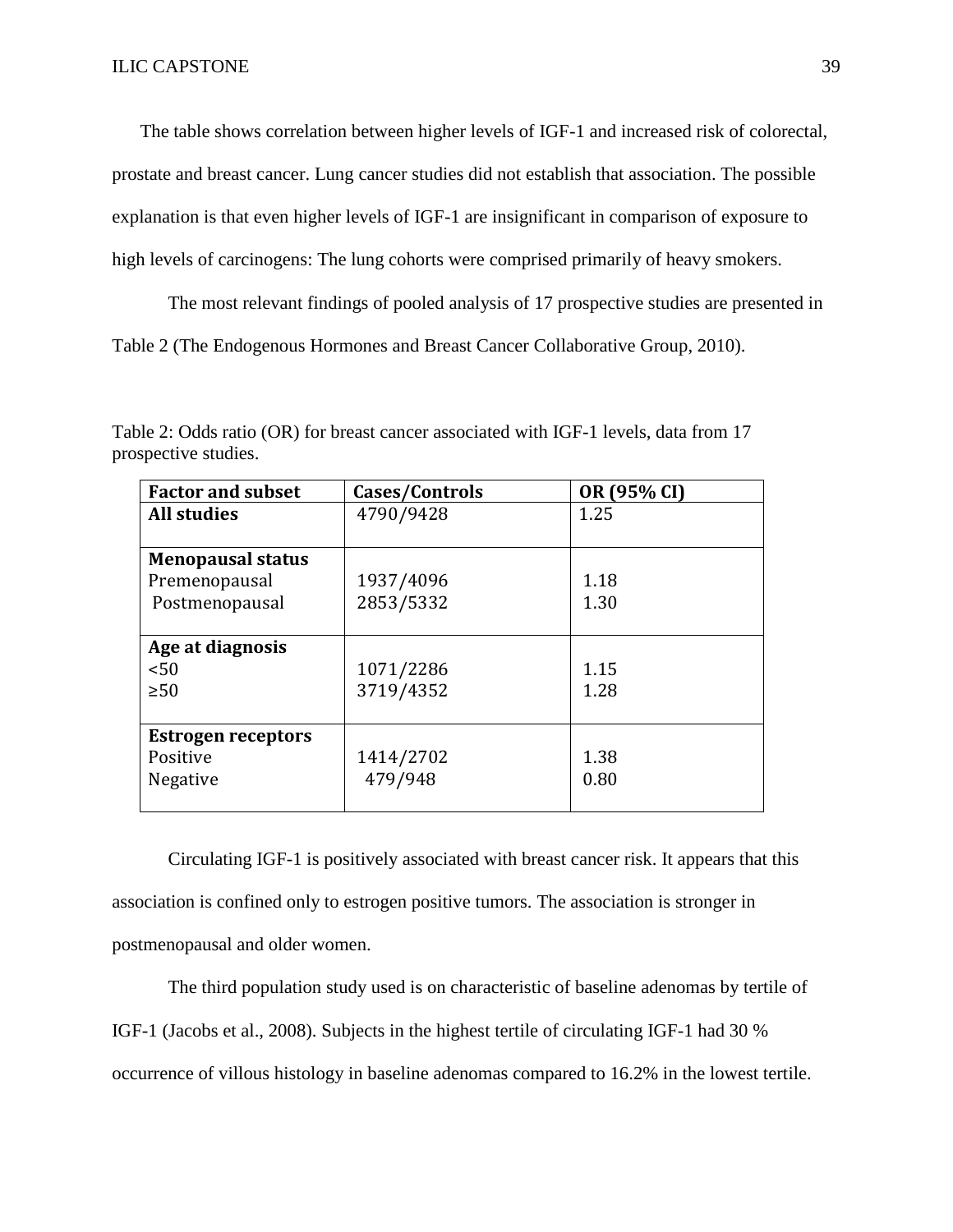The unexpected finding was an inverse relation between IGF-1 and colorectal adenoma recurrence after surgical removal. This puzzling finding might point to possible protective action of IGF-1.

#### **IGF-1 and Longevity**

Reducing the activity of GH/IGF-1 axis is considered by longevity experts one of the most validated and consistent interventions to extend mouse lifespan and health span. The total lack of circulating IGF-1 is lethal, reduction in IGF-1 levels and action can extend lifespan in animal models. Low plasma levels of IGF-1 can predict survival in long-lived people, especially in women with a history of cancer (Longo et al., 2015).

#### **Does Orally Administered IGF-1 Get Absorbed in the General Circulation?**

IGF-1 is a polypeptide and like other proteins and peptides has to be broken down by digestive enzymes in order to pass through the intestinal wall. Despite that, study on rats showed that 9.3% of orally taken IGF-1 did get into systemic circulation.

The transient increase in serum IGF-1 levels after oral IGF-1 administration indicates that the physiologically significant amount of exogenous IGF-1 gets absorbed into general circulation in weanling mice and adult rats. Mean serum IGF-1 concentrations was greater  $(p<0.01)$  in the IGF-1 fed group than in the control group.

#### **What is the Content of IGF-1 in Deer Antler?**

Table 3 shows the example of measured content of IGF-1 in three sections of antlers taken from sika deer (Tseng et al., 2014). The content of IGF-1 is significantly higher in the upper section compared to the base  $(p<0.01)$ . Estradiol and testosterone follow the same pattern, the upper portion has the highest content of both hormones, basal section the lowest.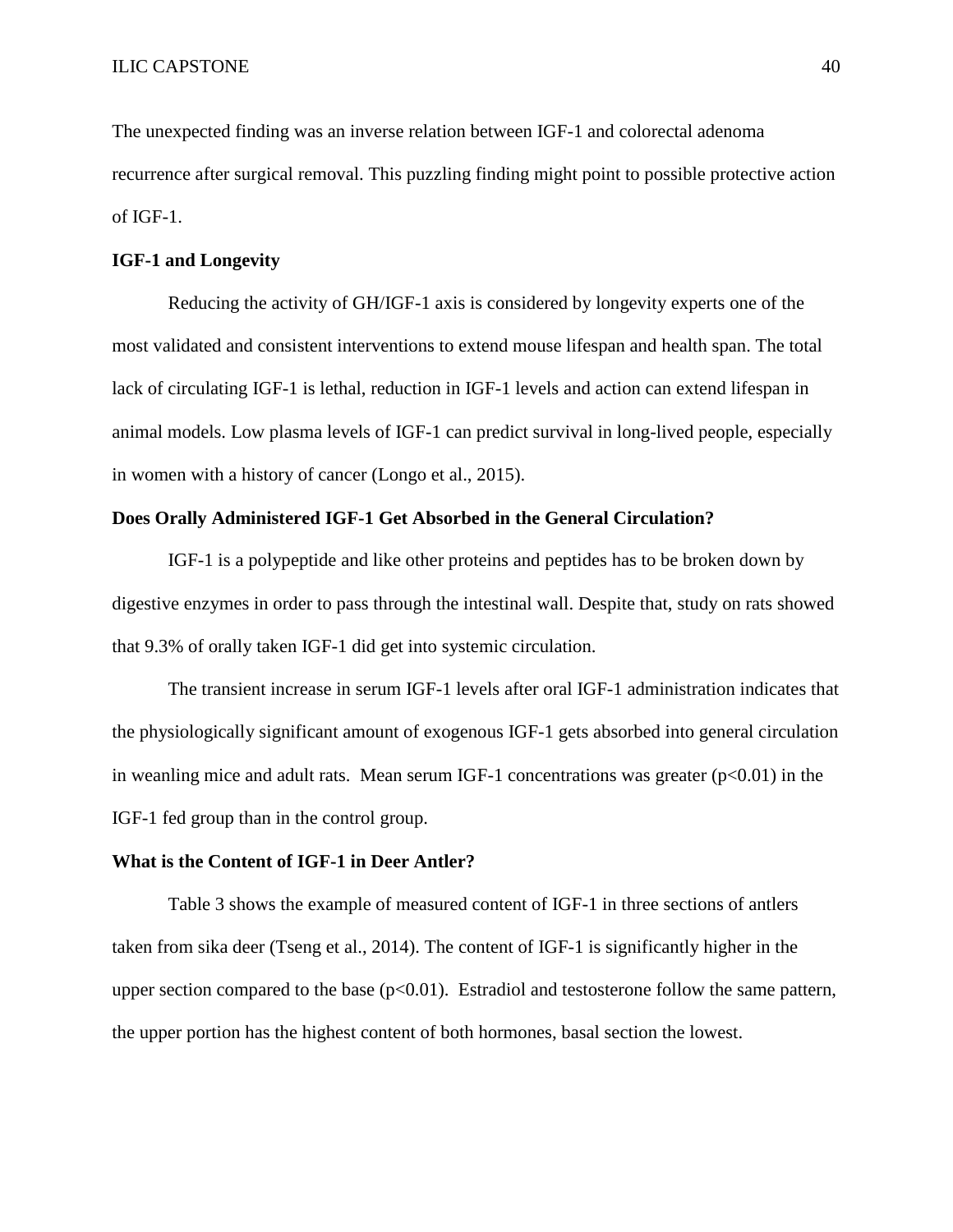| Constituent  | <b>Upper section</b>  | <b>Middle section</b> | <b>Basal section</b>   |
|--------------|-----------------------|-----------------------|------------------------|
| IGF-1        | $52.91 \pm 7.60$ ng/g | $46.70 \pm 7.54$ ng/g | $122.90 \pm 8.71$ ng/g |
| Estradiol    | $2.13 \pm 0.47$ ng/g  | $1.61 \pm 0.56$ ng/g  | $1.02 \pm 0.46$ ng/g   |
| Testosterone | $1.05 \pm 0.04$ ng/g  | $0.46 \pm 0.12$ ng/g  | $0.27 \pm 0.11$ ng/g   |

Table 3: Chemical analysis of three sections of Deer Antler

#### **How Much IGF-1 is in Deer Antler products?**

Deer Antlers are extremely complex substances and no specific ingredient has been associated with the specific effect. Despite that fact, many manufacturers of Deer Antler supplements single out IGF-1 as an active ingredient and keep promoting their products as natural source of IGF-1. Deer Antler products usually come to the market as powdered Deer Antler, tinctures and liposome solutions that are often offered as oral sprays.

The study that I used for this paper (Cox and Eichner, 2013) found no Deer Antler IGF-1 in the majority of products tested and low content of Deer Antler IGF-1 in only one out of six products chosen. The amounts of deer IGF-1 might have been present in concentrations too low to be detected. There is a possibility that analytical methods were not adequate, or that IGF-1 levels degraded over the time and extraction process.

Human IGF-1 was detected in some products. Natural, non-adulterated products cannot show any human IGF-1, which is a pharmaceutical protein.

Certain manufacturers claimed high concentration of IGF-1 on the product label, but analysis of the actual product found much lower amounts of human IGF-1.

# **How does Deer Antler Supplementation Affect Endogenous Hormone Levels in Human Studies?**

**IGF-1/GH.** A ten week strength training program with concurrent supplementation with either 300 mg of Deer Antler extract or 1500 mg of Deer Antler powder did not show any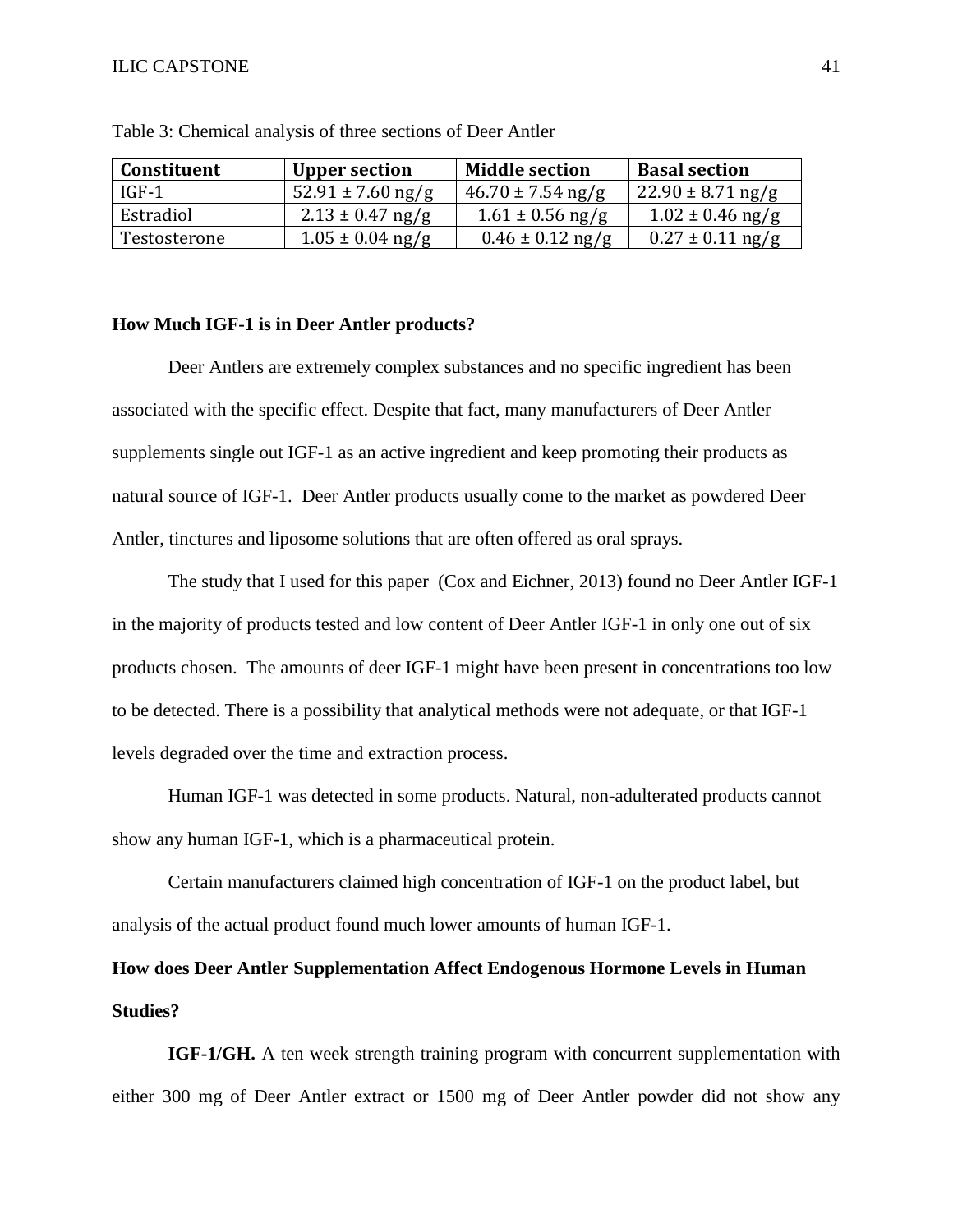difference in IGF-1 levels before and after the ten week training program compared to group receiving placebo (Sleivert et al., 2003).

GH levels at rest and after a race were no different in rowers taking Deer Antler supplement during a ten week training program compared to rowers taking a placebo (Syrotuik et al., 2005).

**Testosterone**. Taking Deer Antler powder supplement for 12 weeks did not cause significant change in testosterone levels or measured sexual function parameters (Conaglen et al., 2005).

Deer Antler supplementation did not affect testosterone levels in a strength training study or astudy on hormonal responses in rowers (Syrotuik et al., 2005).

**Erythropoietin and Cortisol.** Levels of these two hormones seem also not be affected by taking Deer Antler supplements (Sleivert et al., 2003).

#### **What were the Observed Effects of Deer Antler on Human Subjects?**

All the available research on human subjects did not show any significant effect of Deer Antler on anabolic hormone levels, erythropoietin and cortisol. Consequently and as expected, alteration in muscular strength and performance, isoinertial strength and rowing performance were not observed in those studies. The only unexplained finding was an increase in isokinetic strength and the mechanism behind it, since there were no hormonal changes. Possible explanation was an analgesic effect of Deer Antler that might have enabled athletes to push harder through the exercises (Sleivert et al., 2003).

There was no effect of Deer Antler supplementation on  $VO_{2max}$ , erythropoeitic activity and oxygen carrying capacity (Sleivert et al., 2003).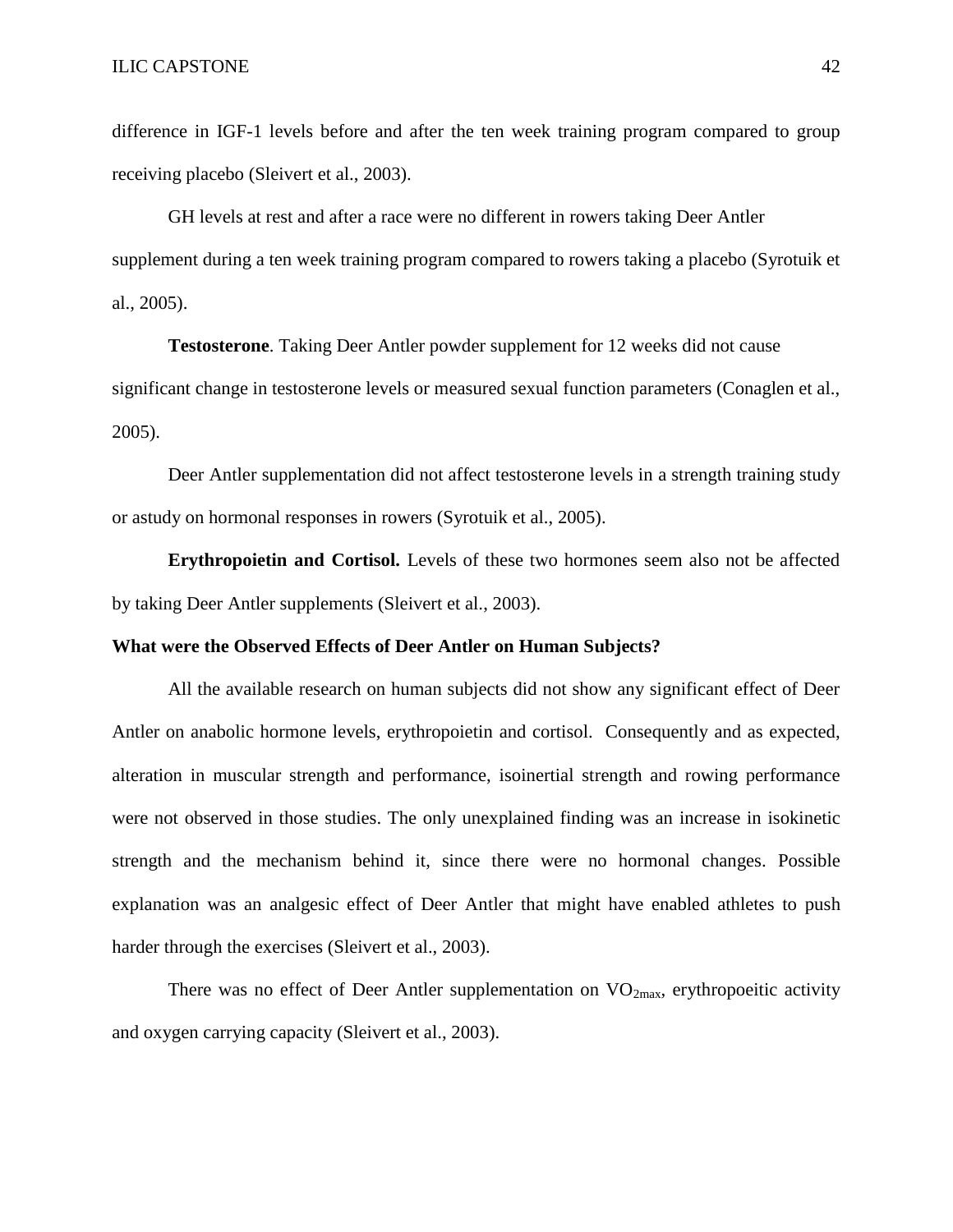In male subjects' sexual behavior, Deer Antler did not change thoughts, desire, arousal, initiation, pleasure, satisfaction, problems affecting sexual function and preferences (Conaglen et al., 2005).

#### **What is the Direct Impact of Deer Antler on Cancer?**

Based on the available evidence, Deer Antlers as organs are seemingly resistant to develop cancer. It appears that tissues resist oncogenesis in direct proportion to their epimorphic regenerative ability. The question is: Does this resistance to tumors in nature somehow get replicated when using Deer Antler as a supplement or medicinal substance? Chinese studies do show the benefits of Deer Antler in myelosuppression secondary to chemotherapy. Knowing the deep cultural reverence for Deer Antler and its benefits in the East and relative obscurity in the West, it was no big surprise for me that there were no available studies investigating the direct association between intake of Deer Antler supplements and risk of cancer.

The following three studies and their findings might be considered keystone, because they offer the most direct insight in possible impacts of Deer Antler on cancer:

- Deer Antler extracts are able to enhance the growth and migration of endothelial cells in vitro and exhibit potent wound healing ability in vivo. In another words, Deer Antler promotes angiogenesis, which facilitates spread of tumors as new blood vessels provide growth factors and nutrients for further growth and metastases (Clark et al., 2004).
- The study done by Fraser et al., (2010) clearly demonstrated the opposite and unexpected: Rats with azoxymethane induced colon cancer treated for 26 weeks with high oral doses of Deer Antler (1g/kg) had significantly less metastases and higher proportion of low grade tumors compared to control group.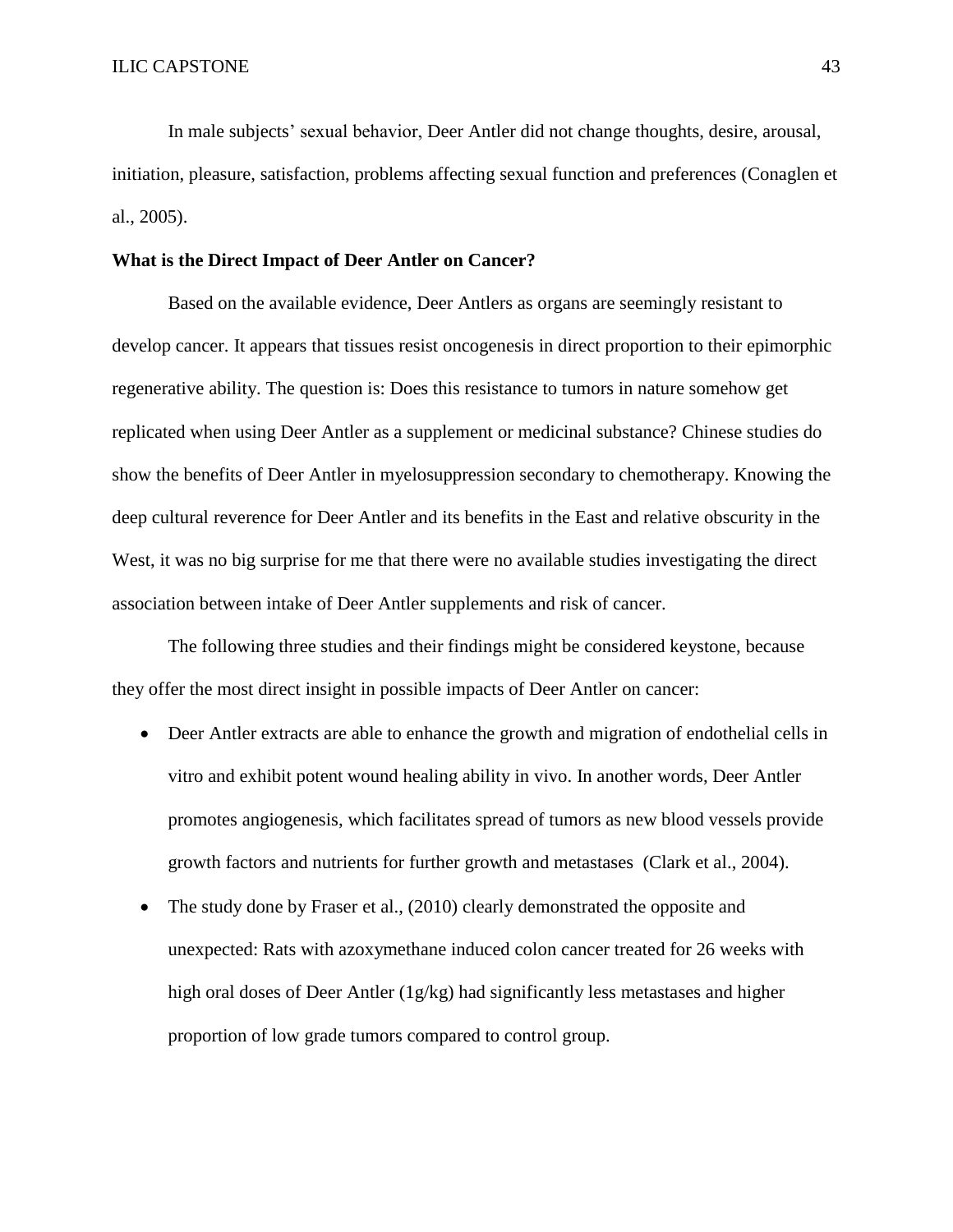The observed in vitro effect of Deer Antler extract to inhibit endometriotic cells migration and adhesion to mesothelial cells supports the possibility of Deer Antler as anti-metastatic agent. Treatment with Deer Antler extract significantly decreases metalloproteinases expression, which plays a major role not only in endometriosis, but also in cancer progression and metastases (Kim et al., 2012).

#### **Other Safety Issues, Dosing,**

Deer Antler seems to have almost no known toxicity. Studies on animals that were given much higher than regular human adult dosages (equivalent of up to 140 grams daily for an adult) did not produce any observable toxic effect. On the other end of the spectrum, the dosages below 2 grams per day for an adult might not be sufficient to produce desired positive effects. Under dosing might have undermined significance of some studies used in my research project. It seems that Deer Antler might have potentially quite broad safe therapeutic range, from about 2 grams per day to at least 70 grams per day over a 90 day period for an adult (Table 4).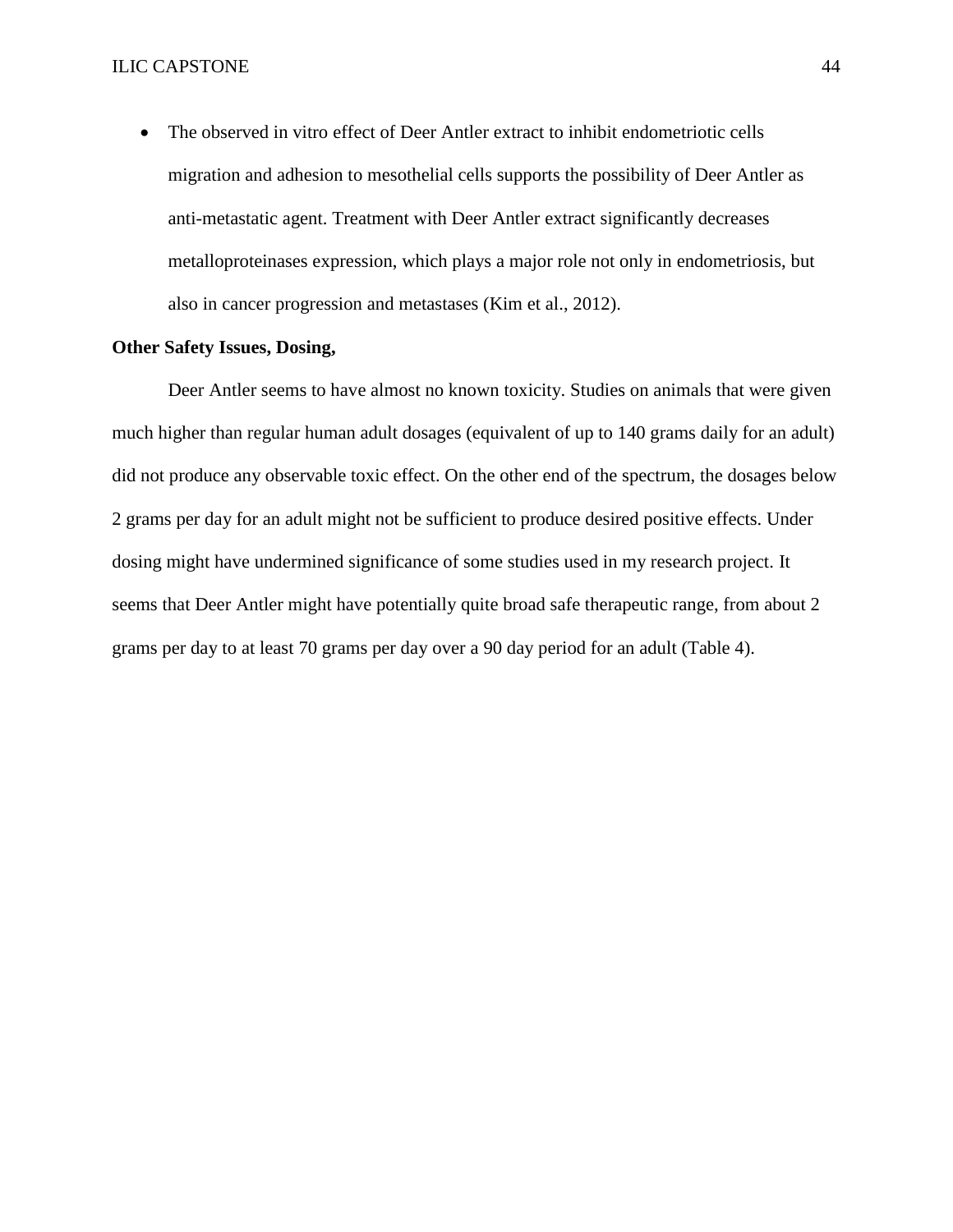| <b>Daily</b><br>Dosage* | <b>Duration</b> | <b>Subjects</b> | <b>Comments</b>                                                                                                                                                                                          |
|-------------------------|-----------------|-----------------|----------------------------------------------------------------------------------------------------------------------------------------------------------------------------------------------------------|
| $0.56$ g                | 10 weeks        | Humans          | No observed effect on rowing performance<br>and hormonal response (Syrotuik et al.,<br>(2005).                                                                                                           |
| 1 <sub>g</sub>          | 12 weeks        | Humans          | No effect on sexual behavior or hormonal<br>levels (Conaglen et al., 2002).                                                                                                                              |
| 1.5 <sub>g</sub>        | 10 weeks        | Humans          | Study on athletes, no change in hormonal<br>levels, aerobic power, erythropoiesis, but<br>isokinetic strength and muscular endurance<br>improved (Sleivert et al., 2003).                                |
| $1$ g to $2$ g          | varies          | Humans          | Common dosage range in TCM books and<br>practice.                                                                                                                                                        |
| 2g                      | 4 weeks         | Rats            | Comparable effects to drugs in reversing<br>changes in functional parameters and BNP<br>levels in rats with heart failure (Shao et al.,<br>2012).                                                        |
| 2g                      | 10 days         | Humans          | Significant efficacy observed in treating<br>myelosuppression after chemotherapy<br>(Duan, 2007).                                                                                                        |
| $2$ g and<br>above      |                 | Humans          | The dosage recommended by New Zealand<br>review (Suttie and Haines, 2004).                                                                                                                               |
| 2.7 g                   | 10 days         | Humans          | Promising results on upper body strength,<br>body fat, protection from overtraining,<br>aerobic capacity, and cholesterol. No<br>adverse effects on liver and kidney function<br>(Broeder et al., 2004). |
| 70 <sub>g</sub>         | 26 days         | Rats            | Deer Antler did not increase incidence,<br>multiplicity, metastases or volume of colon<br>cancer Fraser et al., 2010).                                                                                   |
| 70 <sub>g</sub>         | 90 days         | Rats            | Study on subchronic oral toxicity: No<br>toxicological and histopathological changes<br>were observed (Zhang et al., 2010).                                                                              |
| 140 <sub>g</sub>        | Single<br>dose  | Rats            | Study on acute oral toxicity: No toxicological<br>and histopathological changes were<br>observed (Zhang et al., 2010).                                                                                   |

**Table 4: Daily dosage of Deer Antler**

Dosage converted to g/70kg (adult dose).

Table 4 is an effort to put in perspective and easily compare dosages and treatment duration of Deer Antler used in various articles for better understanding of its efficacy, therapeutic range and toxicity. All the dosages have been prorated to the average human (70 kg) dose.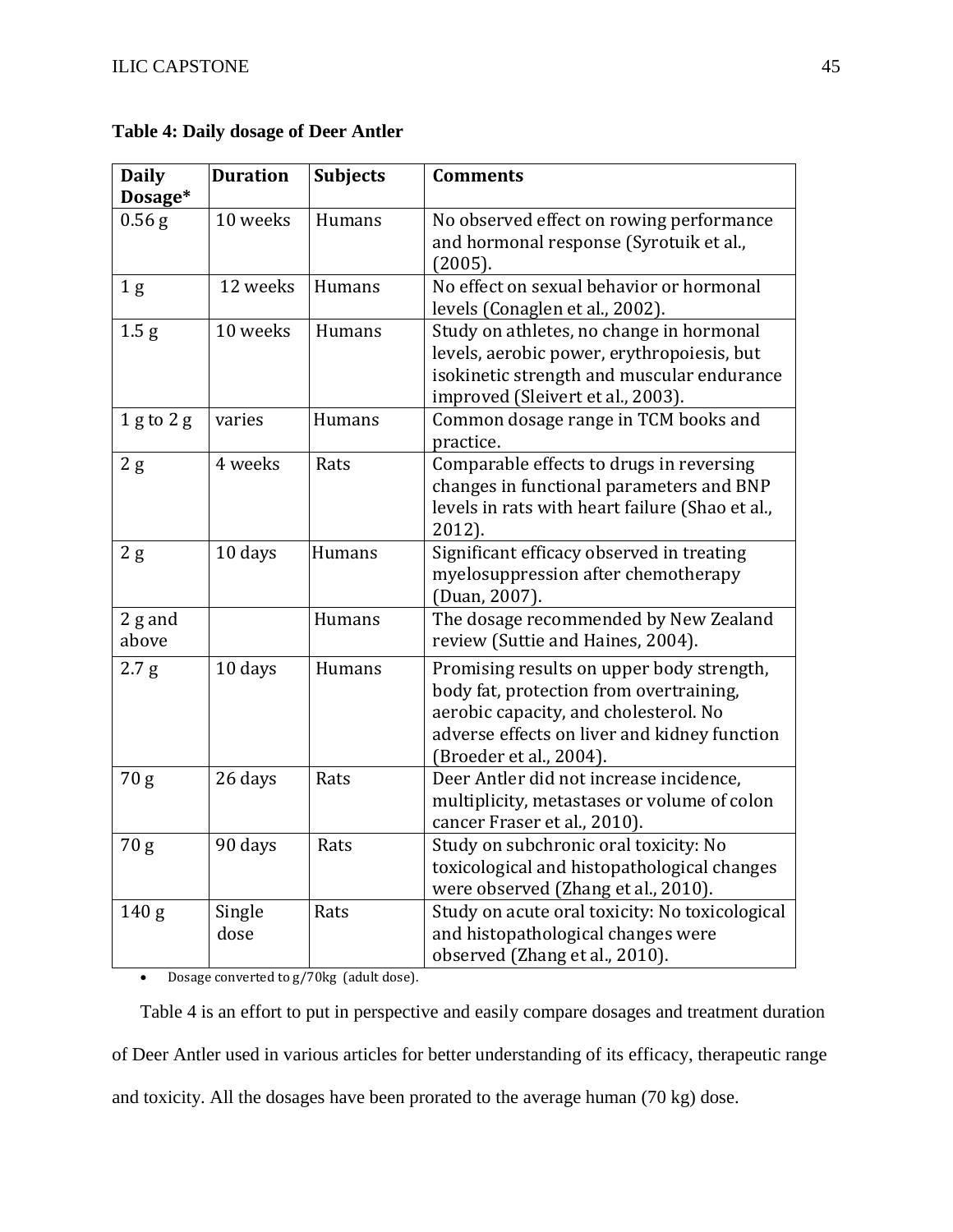## **Summary of the Main Results**

The statements listed below further summarize the most important research findings into 10 key points:

- Antlers are resistant to tumor induction in live animals.
- Deer Antler does contain growth factors, including IGF-1. The highest concentration is in the tip.
- Higher circulating levels of IGF-1 are associated with higher incidence of tumors, but do not induce tumorigenesis.
- Some exogenous IGF-1 when taken orally does get into systemic circulation.
- Deer Antler supplements seem to contain very little IGF-1.
- Certain Deer Antler products might be adulterated with pharmaceutical IGF-1.
- Oral supplementation with Deer Antler seems not to increase levels of anabolic hormones including IGF-1.
- Deer Antler promotes angiogenesis in vitro.
- Very high dosages of Deer Antler did not increase incidence, multiplicity, volume and metastases of colon cancer in rats.
- Deer Antler in vitro limits endometriotic cells migration and adhesion. There is a possibility of Deer Antler being anti-metastatic substance.
- There has been no observed acute or subchronic toxicity associated with oral intake of very high dosages of Deer Antler.

These are the distilled findings of dozens of surveyed studies. The research result on Deer Antler use and cancer risks is absent, because there is no known study on the subject available.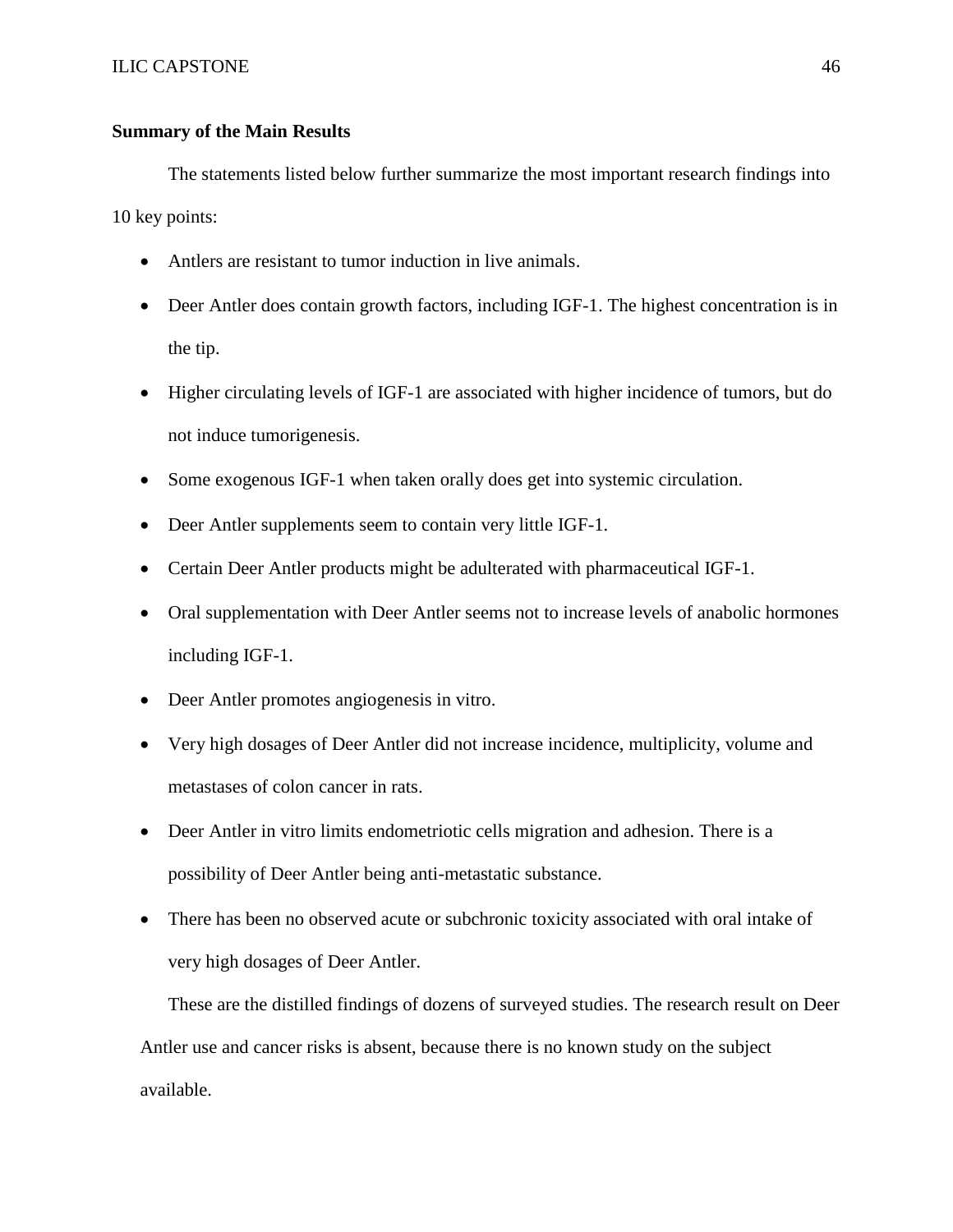#### **Chapter Five: Discussion**

#### **Limitations of the Current Study**

This literature synthesis has not produced definite answer to the research question. The main reason is that there is neither human nor even animal trial to examine directly the impact of taking Deer Antler supplements by healthy subjects on oncogenensis. It has been all circumstantial evidence that I had to rely on in the effort to elucidate the association between Deer Antler supplementation and cancer.

#### **Summary of Findings**

The IGF-1 content in Deer Antler has been the primary concern for the possibility of increased cancer risk. Deer Antler is by far much more than just IGF-1. It is a rich mixture of various growth factors and other proteins, peptides, amino acids, hormones, GAGs, lipids and minerals. This extremely complex chemistry does not produce antler cancer in nature, despite the fact that both tumors and blastema of regeneration involve undifferentiated stem cells. IGF-1 by itself has definitely been associated with cancer development although not with the induction of tumors. Reducing activity of GH/IGF-1axis has been target of anti-cancer drug research. In recent years there have been multiple preclinical studies and clinical trials on cancer treatments targeting IGF-1 receptors using antibodies or small molecule inhibitors (Puzanov and Hess, 2015). There is a consensus in longevity research community that decreasing IGF-1 and GH activity is one of the key interventions that can prolong life span and postpone age related diseases. Roughly 10 % of orally taken IGF-1 seems to get in systemic circulation, although without any observable effect on body or organ growth (Kim et al., 2006). In human studies, at least at the dosages of Deer Antler used, there was no significant increase of anabolic hormones levels upon taking Deer Antler supplements in the course of several weeks. Analysis of Deer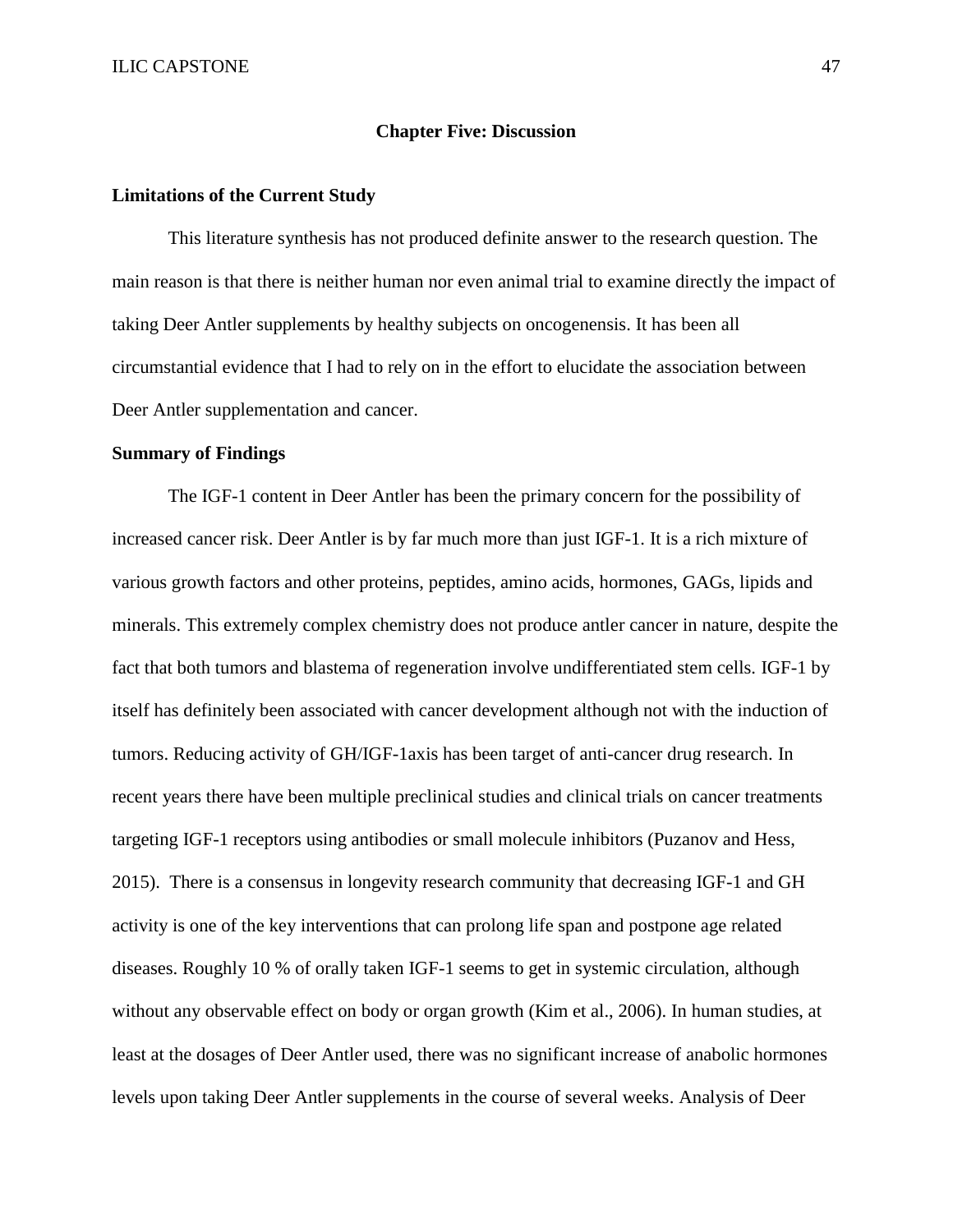Antler supplements in a New Zealand study found almost no human IGF-1. This can be explained either as inadequacy of lab tests to detect IGF-1 in the complex matrix of Deer Antler or more likely explanation is that IGFI-1 does get denatured through the extraction processes and overall handling of the products. Toxicological studies on animals showed absolutely no signs of toxicity after exposure to very high dosages of Deer Antler over the period of up to 90 days.

#### **Implications for Theory**

All these pieces of evidence, summarized above, although indirect and based on limited research do point to the conclusion that the chance that Deer Antler can increase the risk of cancer in healthy individuals is very unlikely. It appears that Deer Antler has almost opposite effect on cancer: Giving Deer Antler to rats with colon cancer reduces the number of metastases and severity of tumors. Available literature gives the impression that Chinese researchers and practitioners of traditional medicine do not have concerns about Deer Antler and possible carcinogenesis. To the contrary, Deer Antler in China is often used in integrative oncology especially for myelosuppression secondary to cancer treatments.

#### **Implications for Practice**

Since antlers contain numerous hormones, common sense dictates constrain from prescribing Deer Antler for patients with hormone dependent cancers like prostate or breast.

Possible increased risk of cancer in healthy individual taking Deer Antler products is hypothetical with no research-based evidence supporting it. Should the practitioner of Traditional Chinese medicine or anyone else prescribing or using Deer Antler supplement be cautious? The answer is definitely yes. We simply do not know enough. Proper dosing is the way to exercise caution. It seems that dosages of Deer Antler powder or the equivalent extract dosage at 2g /70 kg and higher are needed to produce desired effects. Traditionally in Korea, Deer Antler is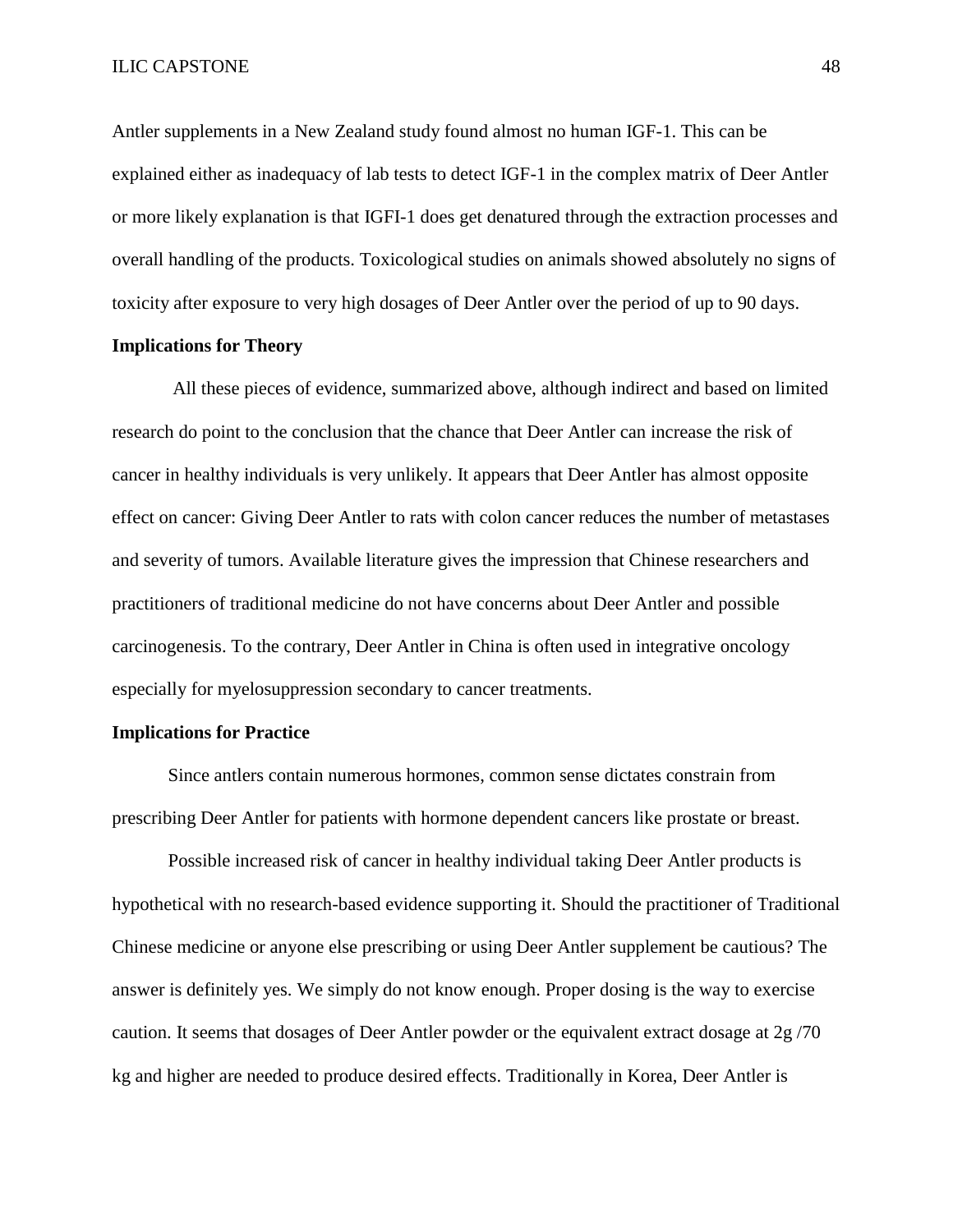usually prescribed for two weeks, 8g daily for an adult (Suttie and Haines, 2004). It is very likely that much higher dosages are safe at least if taken over period of up to 90 days. (There are no data available for possible toxicity of Deer Antler if taken over 90 days). On the other end, we do not know anything about effectiveness and safety of low dosages (500mg) if taken over long time. Based on current knowledge, it might be safer to use high doses of Deer Antler either occasionally or over relatively short period, rather than taking very small doses over many months. The possible theoretical explanation for such dosing strategy would be our current understanding of IGF-1 and cancer. IGF-1 impact on cancer is not strong, unlike estrogen for example, but that weak antiapoptotic effect, many times repeated over long time period can favor cells with damaged DNA, prevent them from dying and facilitate carcinogenesis (Jenkins et al., 2006). We definitely do not want to possibly contribute to elevated levels of IGF-1 with daily routine of taking Deer Antler supplements.

Study by Cox and Eichner (2013) on content of IGF-1 in Deer Antler supplements did find adulterated products spiked with pharmaceutical IGF-1, which is unethical, illegal and potentially dangerous practice. Some products had deceptive and false content claims on the labels. These findings are quite disturbing and potential Deer Antler users should always look for products of reputable manufactures who follow FDA's strict and comprehensive Current Good Manufacturing Practice (cGMP) in manufacturing, packaging and labeling (Guidance for Industry, 2007).

#### **Future Recommendations and Conclusion**

Rollin, (2001) raised the question over possible anesthetic residue in Deer Antlers, since the animals are anesthetized for antler collection. Concerns like this might in the future open the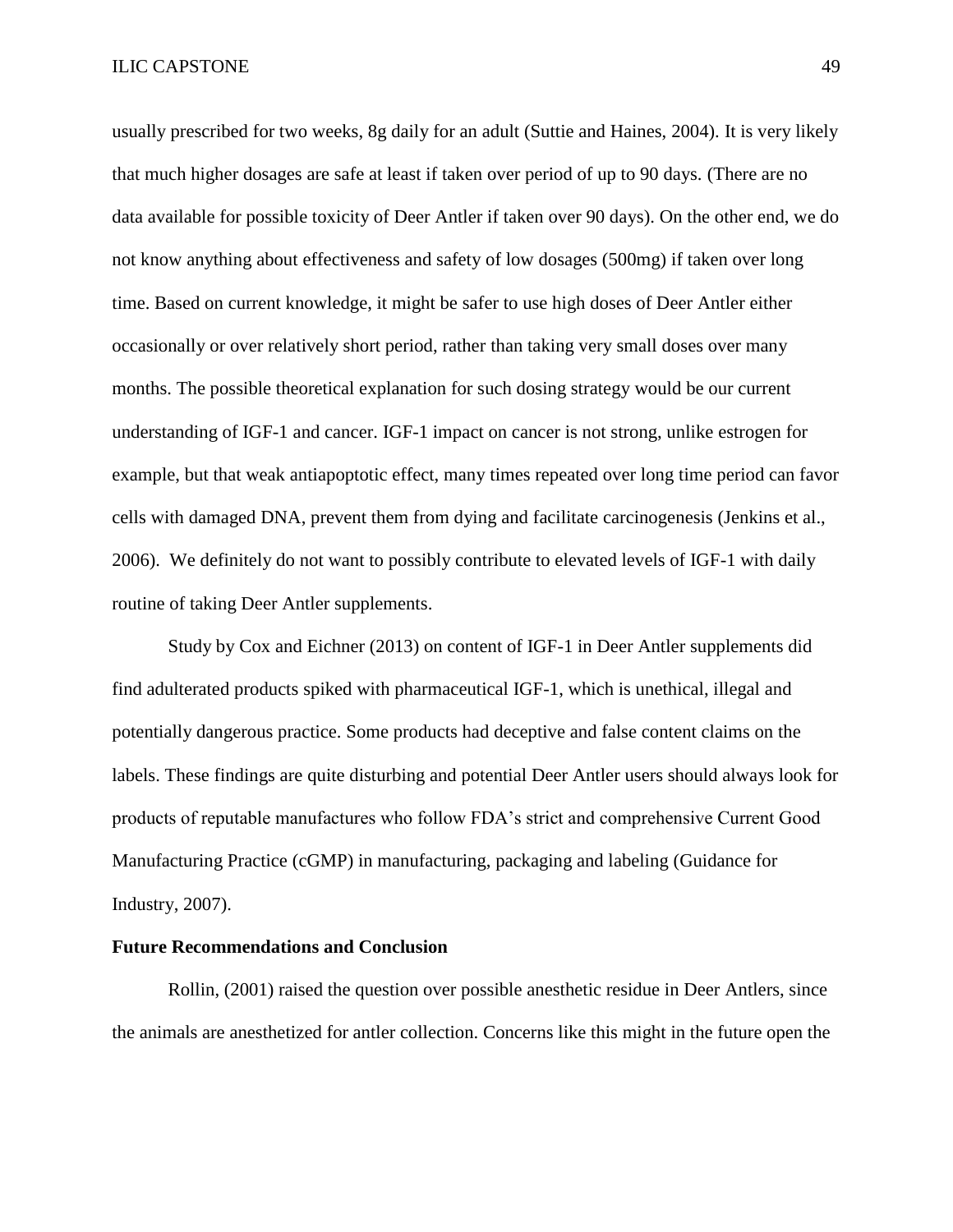whole new field of research in animal welfare and safe, organic practices in commercial deer farming and subsequently high quality, toxin free raw material for Deer Antler products.

Deer Antler is magnificent organ with a long history of use as a medicine and healthpromoting supplement in the East. In modern days its story intertwines directly or indirectly with some of the trendiest topics in biomedical science like stem cells, regenerative medicine and cancer research. In order to step out of its relative obscurity in the West, Deer Antler still needs more high quality, human trials to prove itself as a possibly efficient and safe supplement.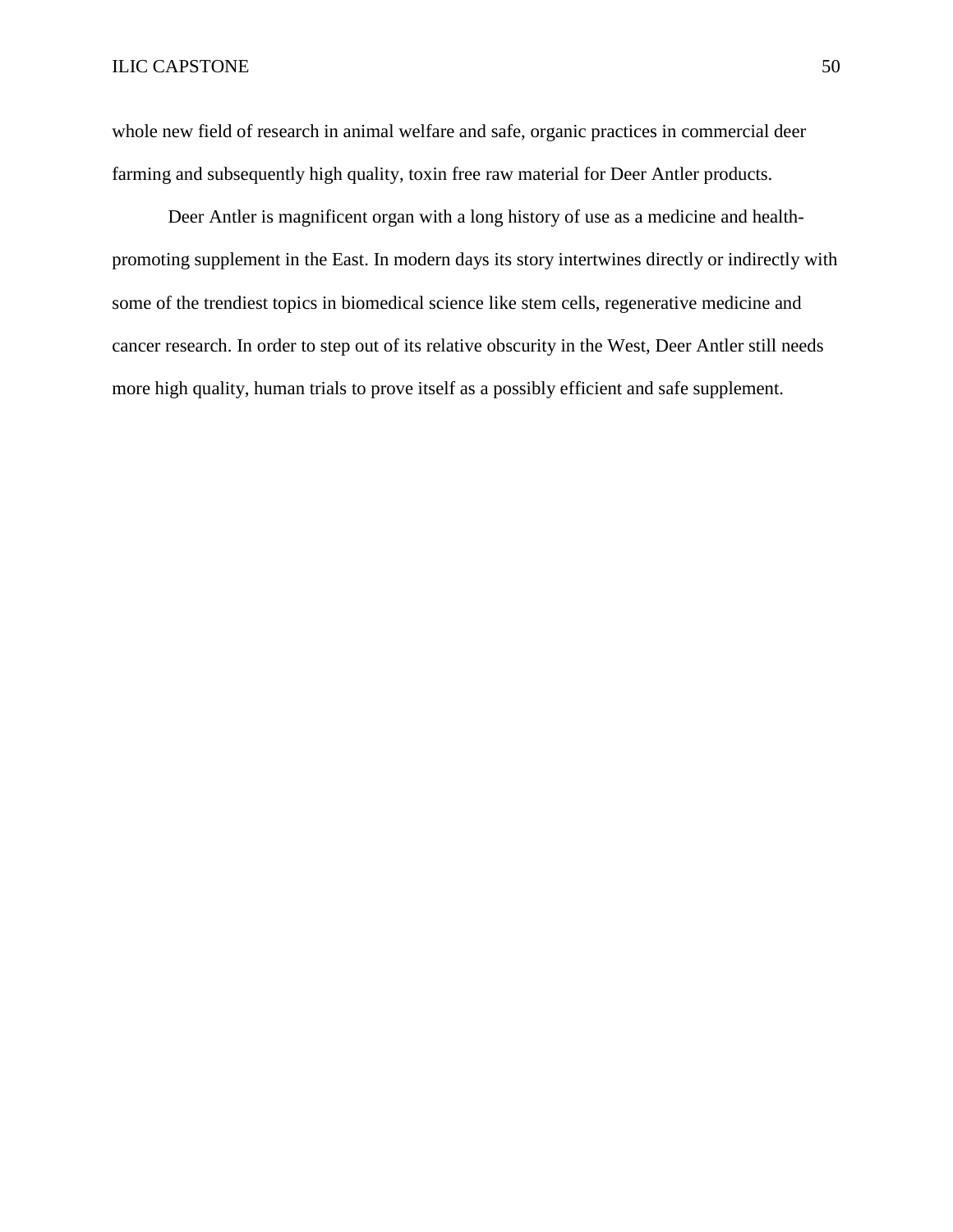#### **References:**

- Allen, M., Oberle, K., Grace, M., Russell, A., & Adewale, A. (2008, January). A Randomized clinical trial of elk velvet antler in rheumatoid arthritis. *Biological Resource for Nursing, 9* (3), 254-261.
- Antipova, I., Smirnova, I., Barabash, L., Naumov, A., & Dostovalova, O. (2014). The clinical and functional rationale for the application of the baths containing the Siberian stag velvet antler extracts in the rehabilitative treatment of the patients presenting with arterial hypertension and concomitant chronic psychoemotional overtension. *Vopr Kurortol Fizioter Lech Fiz Kult.,*1, 15-21.
- Baker, S. (2012). Paradox driven cancer research. *Disruptive Science and Technology, 1* (3).
- Bartos, L., Schams, D., & Bubenik, G. (2009, April). Testosterone, but not IGF-1, LH, prolactin or cortisol, may serve as antler-stimulating hormone in red deer stags (Cervus elaphus). *Bone, 44* (4), 691-698.
- Bensky, D., Gamble, A., & Kaptchuk, T. (1993). *Materia Medica (Revised edition)*. Seattle, WA: Eastland Press Incorporated.
- Broeder, C., Percival, R., Quindry, J., Panton, L, Wills, T., Browder, K., …Suttie, J. (2004). The effects of New Zealand deer antler velvet supplementation on body composition, strength, and maximal aerobic and anaerobic performance. *Advances in Antler Science and Product Technology*, 161-165.
- Chen, J., Chen, T. (2004). *Chinese Medical Herbology and Pharmacology*. City of Industry, CA: Art of Medicine Press.
- Chen, J., Hsiang, C., Lin, Y., & Ho, T. (2014). Deer antler extract improves fatigue effect through altering the expression of genes related to muscle strength in skeletal muscle of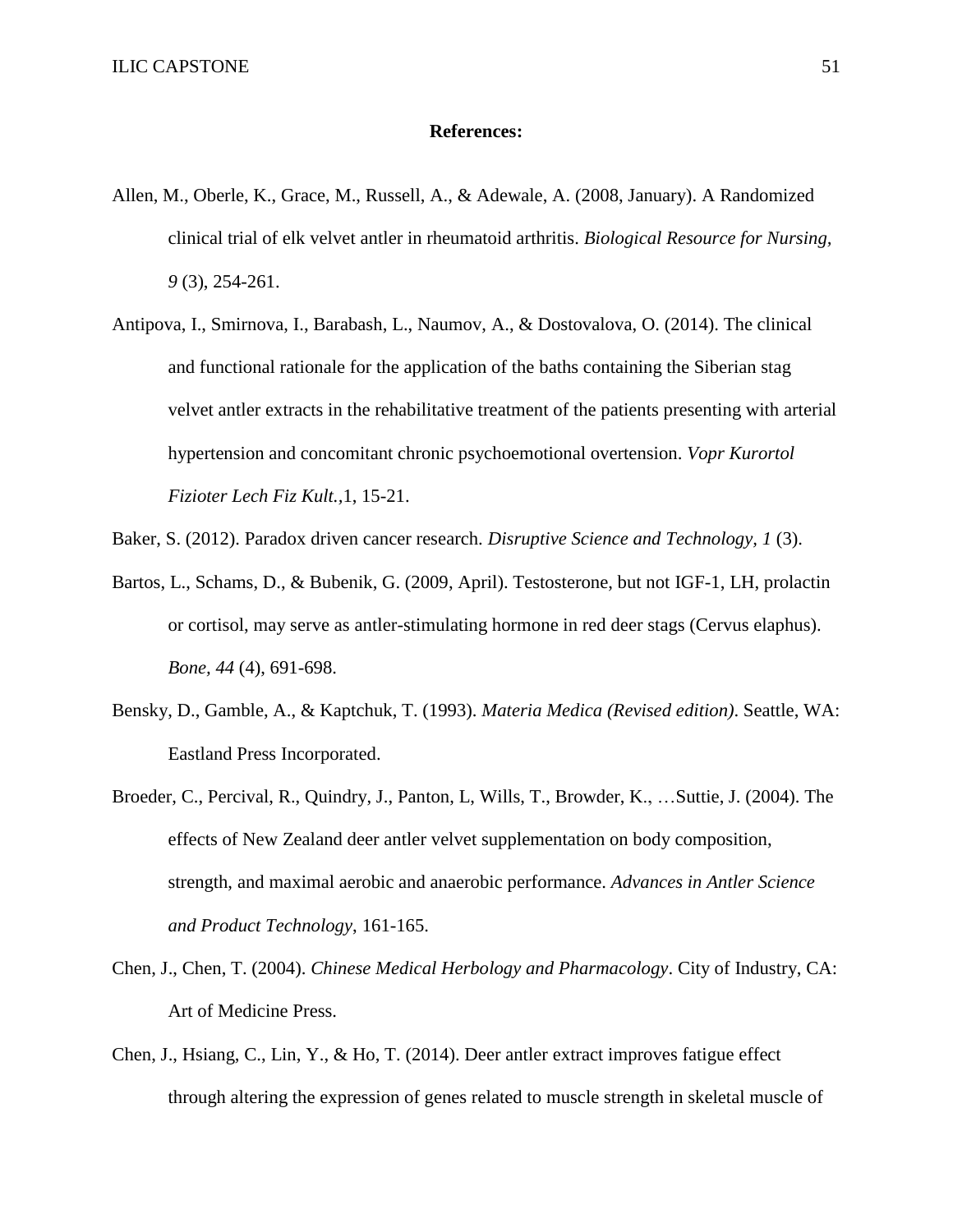mice. *Evidence Based Complementary and Alternative Medicine, Volume 2014*, Article ID 540580. DOI: [10.1155/2014/540580](http://dx.doi.org/10.1155/2014/540580)

- Chen, X., Guan, J., Song, Y., Chen, P., Zheng, H., Tang, C., & Wu, Q. (2008). IGF-1 (CA) repeat polymorphisms and risk of cancer: a meta-analysis. *The Japan Society of Human Genetics*, *53*, 227-238. DOI: [10.1007/s10038-007-0241-3](http://dx.doi.org/10.1007,s10038-007-0241-3)
- Clark, D., Haines, S., Lord, E., Wang, W., & Suttie, J.(2004). Antler and angiogenesis. *Antler Science and Product Technology*. Mosgiel, NZ: Taieri Print, 177-187.
- Clifford, D., Lee, M., Kim, C., & Lee, D. (1979). Can an extract of deer antlers alter cardiovascular dynamics? The American Journal of Chinese Medicine, 7 (4), 345-50.
- Conaglen, H., Suttie, J., & Conaglen, J. (2002). Effect of deer velvet on sexual function in men and their partners: a double blind, placebo-controlled study. *Archives of Sexual Behavior, 32* (3), 271-278.
- Cooney, A. (2001). *A review of scientific literature on the health benefits of velvet antler.* Specialized Livestock Market Research Group, Department of Agricultural Economics, University of Saskatchewan.
- Cooper, H., & Hedges, L. (2009). Chapter One: Research Synthesis as a Scientific Process. In Cooper, H., Hedges, L. & Valentine, J. (Eds.), *The Handbook of Research Synthesis and Meta Analysis* (3-16). New York, NY: Russell Sage Foundation.
- Cox, H., & Eichner, D. (2013). Detection of human insulin-like growth factor-1 in deer antler velvet supplements. *Rapid Communications in Mass Spectrometry, 27*, 2170-2178. DOI:10.1002/rcm.6678
- Dalefield, R., & Oehme, F. (1999). Deer velvet antler: some unanswered questions on toxicology. *Veterinary and Human Toxicology, 41* (1), 39-41.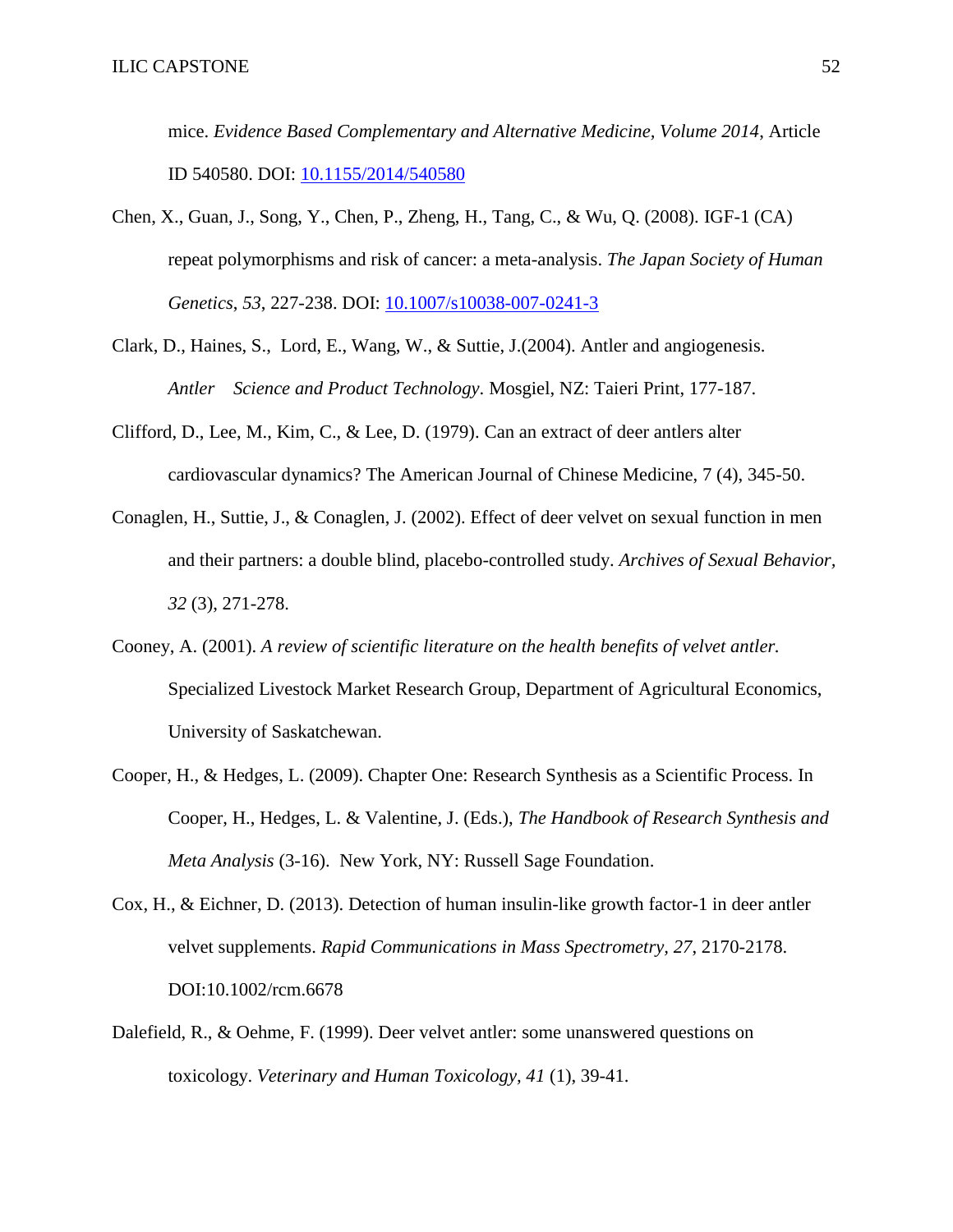- Discher, D., Mooney, D., & Zandstra, P. (2009, June 26). Science, 324 (5935), 1673-1677. DOI:10.1126/science.1171643
- Dong, W., Zhao, W., Liu, C., Zhang, X., Zhao, J., Zhang, B., & Zhao, L. (2008). Study on food safety of sika pilose antler capsule. *Special Wild Economic Animal and Plant Research*, *30* (3).
- Duan, L. (2007). Clinical investigations of deer antler extract powder in the treatment of myelosuppression after cancer chemotherapy. *Zhejiang Journal of Traditional Chinese Medicine, 42* (6).
- The Endogenous Hormones and Breast Cancer Collaborative Group. (2010). Insulin-like growth factor 1 (IGF1), IGF binding protein 3 (IGFBP3), and breast cancer risk: pooled individual analysis of 17 prospective studies. *The Lancet Oncology, 11*, 530-42. DOI:10.1016/S1470-2045(10)70095-4
- Food and Drug Administration. (2010, December). Guidance for Industry: Current Good Manufacturing Practice in Manufacturing, Packaging, Labeling, or Holding Operations for Dietary Supplements; Small Entity Compliance Guide. Retrieved from: [http://www.fda.gov/Food/GuidanceRegulation/GuidanceDocumentsRegulatoryInformati](http://www.fda.gov/Food/GuidanceRegulation/GuidanceDocumentsRegulatoryInformation/DietarySupplements/ucm238182.htm#XI) [on/DietarySupplements/ucm238182.htm#XI](http://www.fda.gov/Food/GuidanceRegulation/GuidanceDocumentsRegulatoryInformation/DietarySupplements/ucm238182.htm#XI)
- Fraser, A., Haines, S., Stuart, E., Scandlyn, M., Alexander, A., Somers-Edgar, T., & Rosengren, R. (2010). Deer velvet supplementation decreases the grade and metastasis of azoxymethane-induced colon cancer in the male rat. *Food and Chemical Toxicology, 48,* 1288-1292.
- Gilbey, A., & Perezgonzalez, J. (2012). Health benefits of deer and elk velvet antler supplements: a systematic review of randomized controlled studies. The New Zealand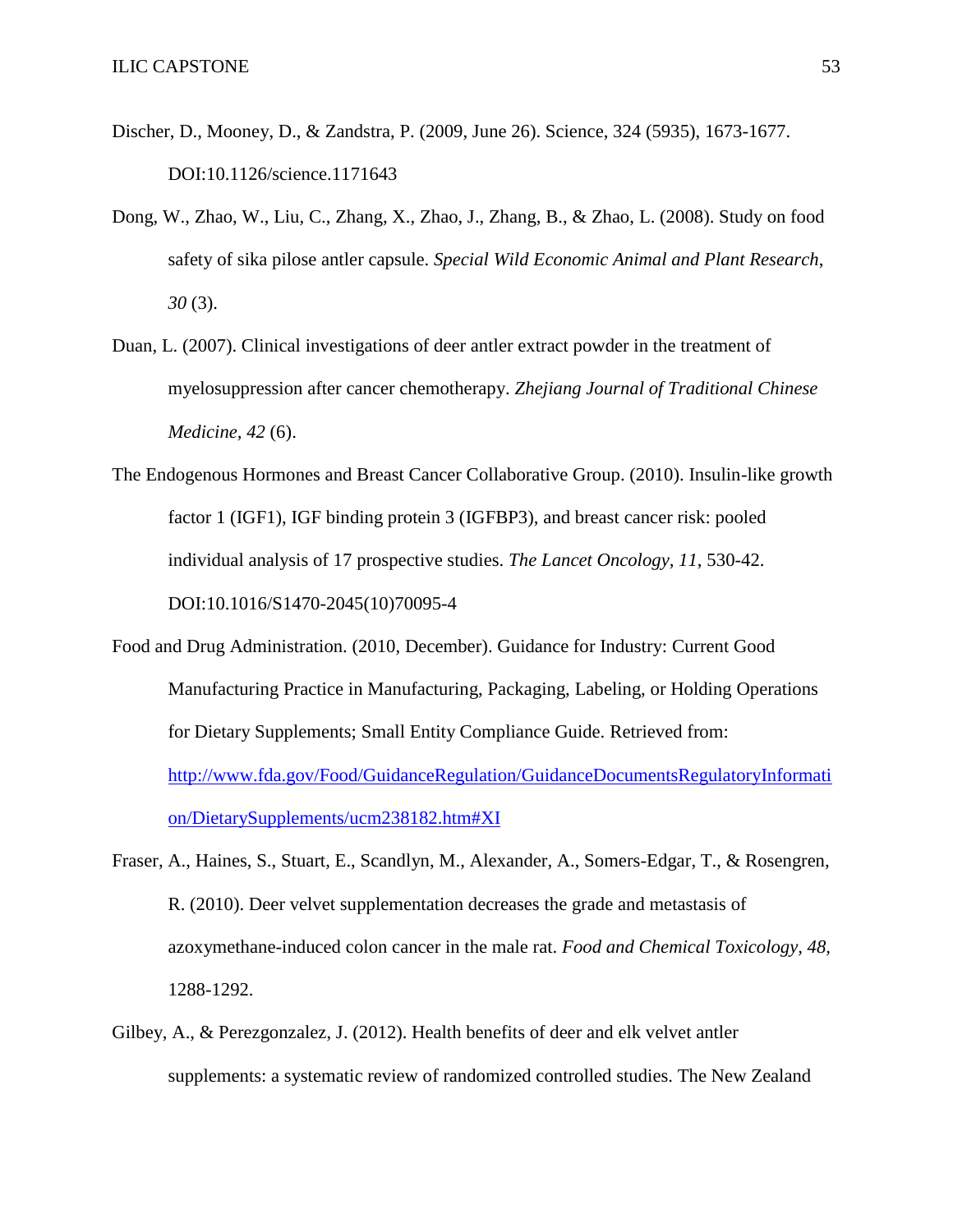Medical Journal, 125 (1367), 80-86. Retrieved from:

<http://journal.nzma.org.nz/journal/125-1367/5476/>

- Goss, R. (1990). Tumor-like growth of antlers in castrated fallow deer: an electron microscopic study. *Scanning Microscopy, 4* (3), 715-20.
- Gu, L., Mo, E., Fang, Z., Sun, B., & Sung, C. (2007). Partial purification and quantification of Insulin-like Growth Factor-1 from red deer antler. Life Science, 17 (10), 1321-1329. Retrieved from:<http://www.dbpia.co.kr/Journal/ArticleDetail/NODE00906928>

Hanahan, D., & Weinberg, R. (2000). The hallmarks of cancer. *Cell, 100*, 57-70.

- Huo, Y., Huo, H., & Zhang, J. (2014). The contribution of deer velvet antler research to the modern biological medicine. *The Chinese Journal of Integrated Traditional and Western Medicine, 20* (10), 723-728.
- Jacobs, E., Martinez, M., Alberts, D., Ashbeck, E., Gapstur, S., Lance, P., & Thompson, P. (2008). Plasma insulin-like growth factor 1 is inversely associated with colorectal adenoma recurrence: a novel hypothesis. *Cancer Epidemiology, Biomarkers & Prevention, 17 (2),* 300-305.
- Je, J., Park, P., Lim, D., Jeon, B., Kho, K., & Ahn, C. (2011). Antioxidant, antiacetylcholinesterase and composition of biochemical components of Russian deer velvet extracts. *Korean Journal for Food Science of Animal Resources, 31* (3), 349-355.
- Jenkins, P., Mukherjee, A., & Shalet, S. (2006). Does growth hormone cause cancer? *Clinical Endocrinology, 64* (2), 115-121.
- Kawtikwar, P., Bhagwat, D., & Sakarkar, D. ( 2010). Deer antlers-traditional use and future perspectives. *Indian Journal of Traditional Knowledge, 9* (2), 245-251.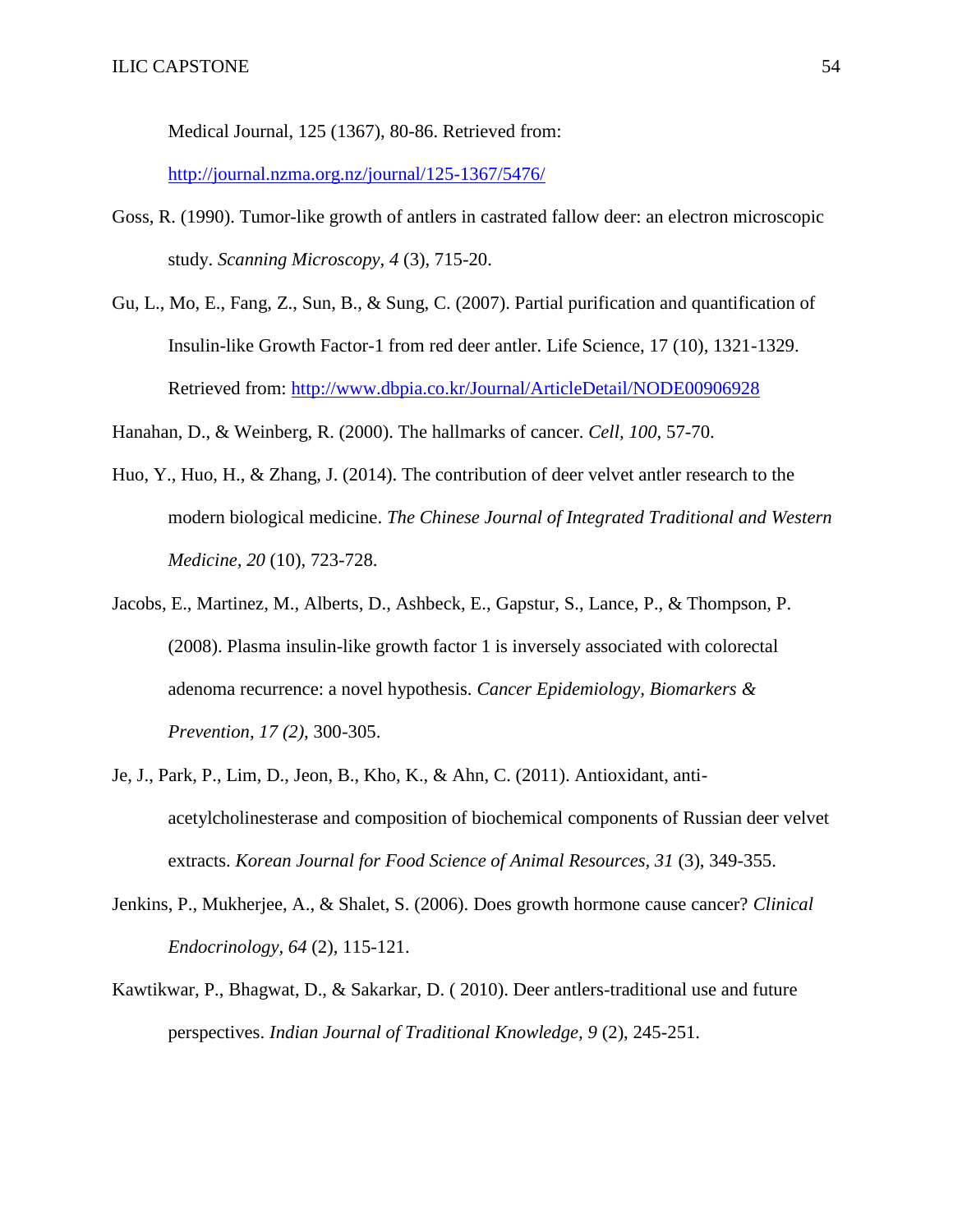- Kierdorf, U., & Kierdorf, H. (2011). Deer antlers-a model of mammalian appendage regeneration: an extensive review. *Gerontology, 57,* 53-65. DOI: 10.1159/000300565
- *of Northeast Agricultural University, 41* (6), 105-108. Kim, J., Yang, Y., Ahn, J., Lee, J., Lee, K., & Choi, J. (2012). Deer (Cervus elaphus) antler extract suppresses adhesion and migration of endometriotic cells and regulates MMP-2 and MMP-9 expression. Journal of Ethnopharmacology, 140, 391-397. DOI: 10.1016/j.jep.2012.01.032
- Kim, W., Ryu, Y., Seo, D., Lee, C., & Ko, Y. (2006). Effects of oral administration of insulin like growth factor-1 on circulating concentration of insulin-like growth factor-1 and growth of internal organs in weanling mice. *Biology of Neonate, 89*, 199-204. DOI:10.1159/000089796
- Kimura, T., Murakawa, Y., Ohno, M., Ohtani, S., & Higaki, K. (1997). Gastrointestinal absorption of recombinant human insulin-like growth factor-1 in rats. *The Journal of Pharmacology and Experimental Therapeutics, 283* (2), 611-619.
- Kyriacou, D. (2004).Evidence-based medical decision making: deductive versus inductive logical thinking. *Academic Emergency Medicine, 11* (6), 670-671.
- Lee, D., Hwangbo, M., Kwon, K., & Seo, H. (2013). Review of cervi cornu parvum pharmacopuncture in Korean Medicine. *Journal of Pharmacopuncture, 16* (2), 007-014. DOI: [10.3831/KPI.2013.16.008](http://dx.doi.org/?10.3831/KPI.2013.16.008)
- Lei, L., Ding, D., Wang, M., & Jiao, A. (2010). Analysis of hematological indicators in subchronic oral toxicity of velvet antler polypeptides. *Journal*
- Li, C., Littlejohn, R., & Suttie, J. (1999). Effects of insulin-like growth factor 1 and testosterone on the proliferation of antlerogenic cells in vitro. *Journal of Experimental Zoology, 284* (1), 82-90.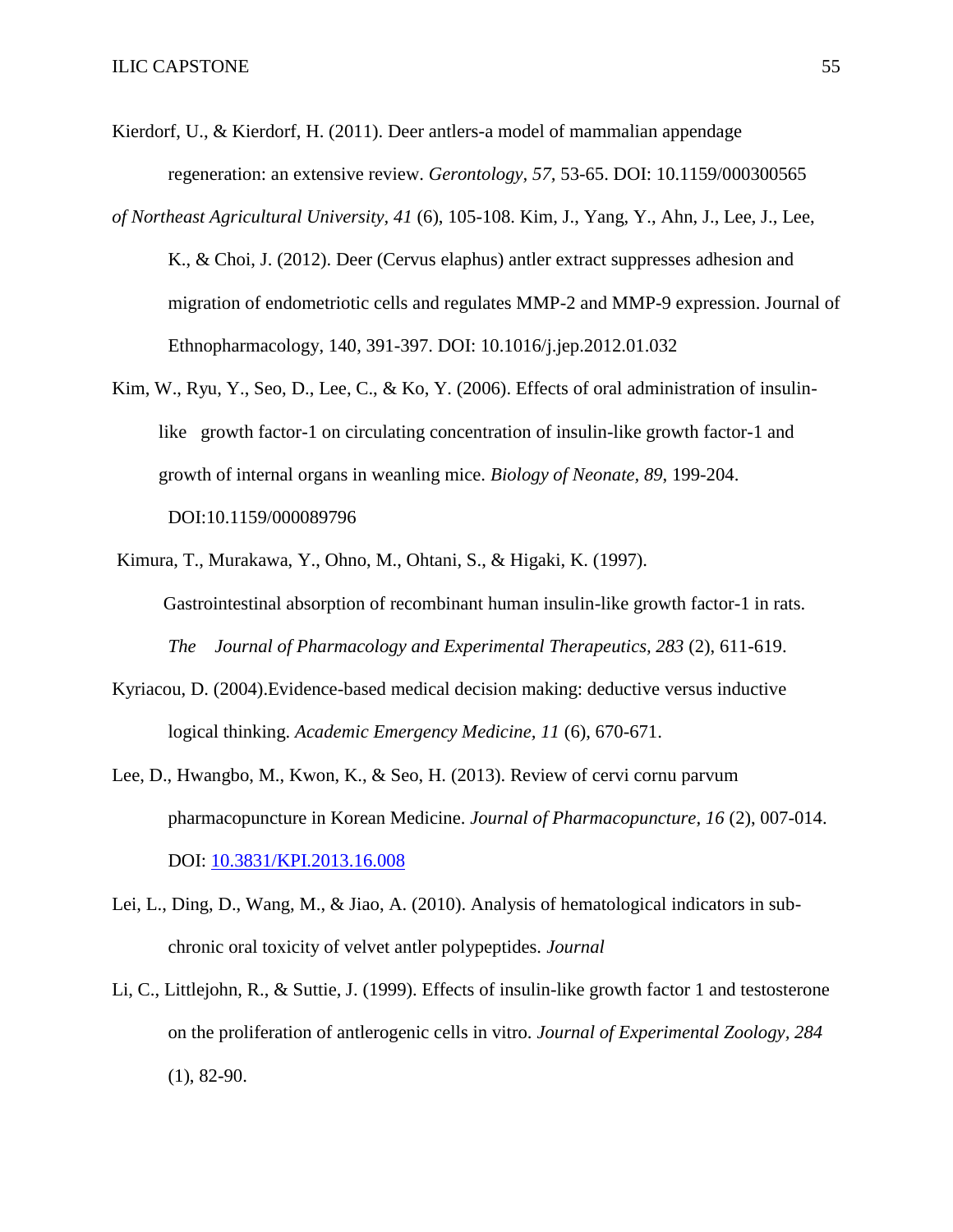- Li, F., An, S., Zhou, Y., Liang, Z., Jiao, Z., Jing, Y., Wan, P., …Tan, W. (2011). Milk and dairy consumption and risk of bladder cancer: a meta analysis. *Urology, 78* (6), 1298-1305. DOI: [10.1016/j.urology.2011.09.002](http://dx.doi.org/10.1016/j.urology.2011.09.002)
- Li, N., Hauser, R., Holford, T., Zhu, Y., Zhang, Y., Bassig, B.,…Zheng, T. (2015). Musclebuilding supplement use and increased risk of testicular germ cell cancer in men from Connecticut and Massachusetts. *British Journal of Cancer, 112,* 1247-1250. DOI: 10.1038/bcj.2015.26
- Li, P., Cheng, Z., & Du, X. (2008). *Management of Cancer with Chinese Medicine*. St. Albans, UK: Donica Publishing Ltd.
- Liu, C., Zhang, S., Li, D., & Dou, J. (2011). Detection and quantitation of insulin-like growth factor-1 in velvet antler by an enzyme-linked immunosorbent assay. *Consumer Electronics, Communications and Networks, 2011 International Conference on,* 1162- 1168. DOI:10.1109/CECNET.2011.5768437
- Longo, V., Antebi, A., Bartke, A., Barzilai, N., Brown-Borg, H., Caruso, C., …Fontana, L. (2015). Interventions to slow down aging in humans: are we ready? *Aging Cell, 14* (4), 497-510.
- Lu, C., Wang, M., Mu, J., Han, D., Bai, Y., & Zhang, H. (2013). Simultaneous determination of eighteen steroid hormones in antler velvet by gas chromatography-tandem mass spectrometry. *Food Chemistry, 141,* 1796-1806.

*Medilexicon* (n.d.). retrieved from<http://www.medilexicon.com/>

Moorman, P., & Terry, P. (2004). Consumption of dairy products and the risk of breast cancer: a review of the literature. *The American Journal of Clinical Nutrition, 80,* 5-14.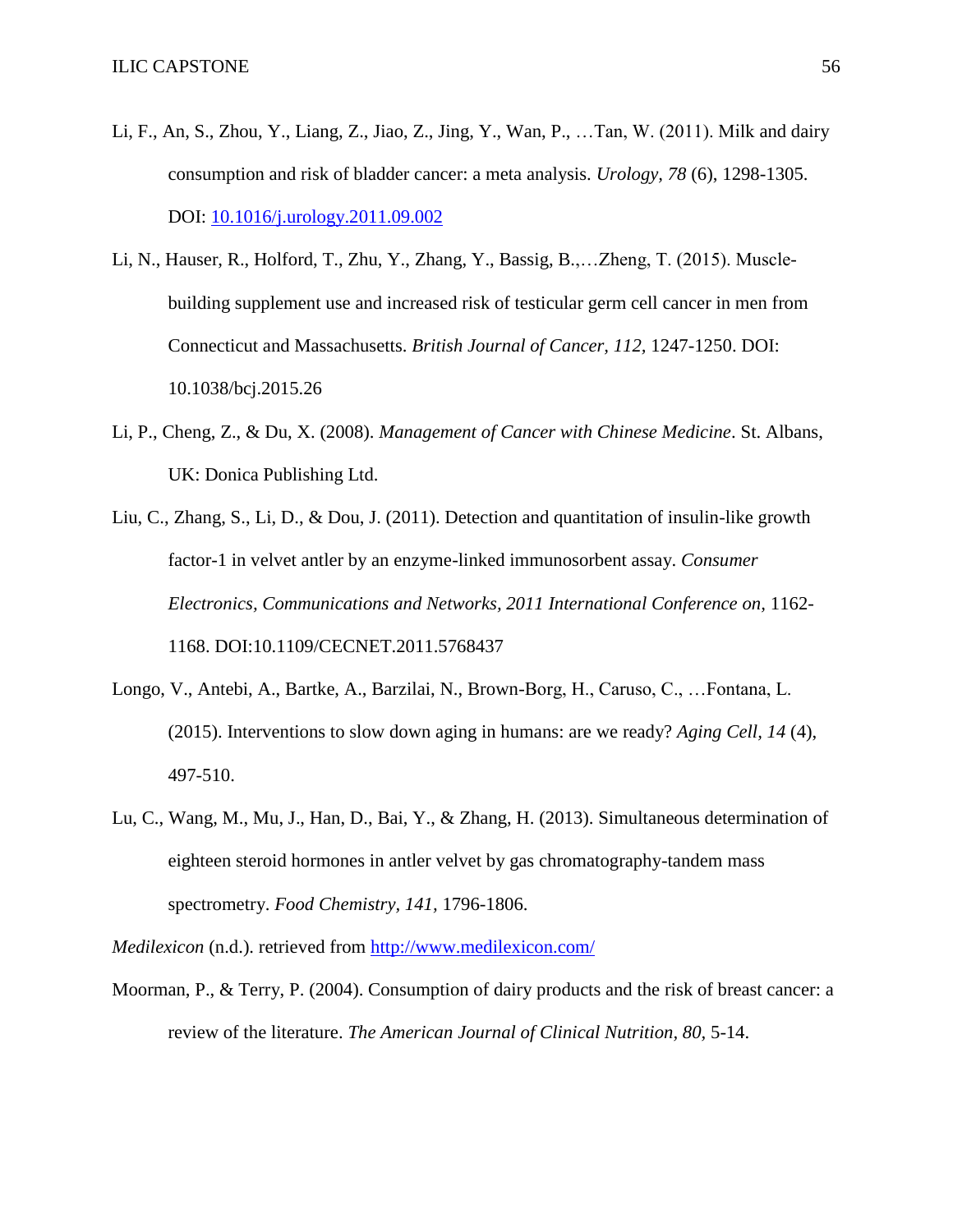Moreau, M., Dupuis, J., Bonneau, N.H., & Lecuyer, M. (2004). Clinical evaluation of a powder of quality elk velvet antler for the treatment of osteoarthrosis in dogs. *Canadian Veterinary Journal, 45* (2), 133-9.

*NCI Dictionary of Cancer Terms* (n.d.). Retrieved from:

<http://www.cancer.gov/publications/dictionaries/cancer-terms>

- Park, H., Lee, D., Park, S., Lee, S., Cho, S., Kim, H.,…Park, B.(2004). Proteome analysis of red deer antlers. *Proteomics,* 4, 3642-3653. DOI: 10.1002/pmic.200401027
- Pollak, M., Schernhammer, E., & Hankinson, S. (2004). Insuline like growth factors and neoplasia. *Nature Reviews Cancer, 4*, 505-518. DOI: http://dx.doi.org/10.1038/nrc1387
- Prehn, R. (1997). Regeneration versus neoplastic growth. *Carcinogenesis, 18* (8), 1439-1444.
- Price, J., Allen, S., Faucheux, C., Althnaian, T., & Mount, J. (2005). Deer Antlers: a zoological curiosity or the key to understanding organ regeneration in mammals? *Journal of Anatomy, 207*, 603-618.
- Puzanov, V., & Hess, A. (2015). LK or IGF1R: when selectivity hurts. *Aging, 7* (6), 342-343.
- Renehan, A., Zwahlen, M., Minder, C., O'Dwyer, S., Shalet, S., & Egger, M. (2004). Insulin-like growth factor (IGF-1), IGF binding protein-3, and cancer risk: systematic review and meta-regression analysis. The Lancet, 363 (9418), 1346-1353. DOI: [10.1016,SO140-](http://dx.doi.org/10.1016,SO140-6736(04)16044-3) [6736\(04\)16044-3](http://dx.doi.org/10.1016,SO140-6736(04)16044-3)
- Rollin, B. (2001). An ethicist's commentary on animal welfare versus food safety in collecting antler velvet. *The Canadian Veterinary Journal, 42* (5), 330-331.
- Sack, M., & Finkel, T. (2012). Mitochondrial metabolism, sirtuins, and aging. *Cold Spring Harbor Perspectives in Biology,* 2012, 4, a013102. DOI: 10.1101/cshperspect.a013102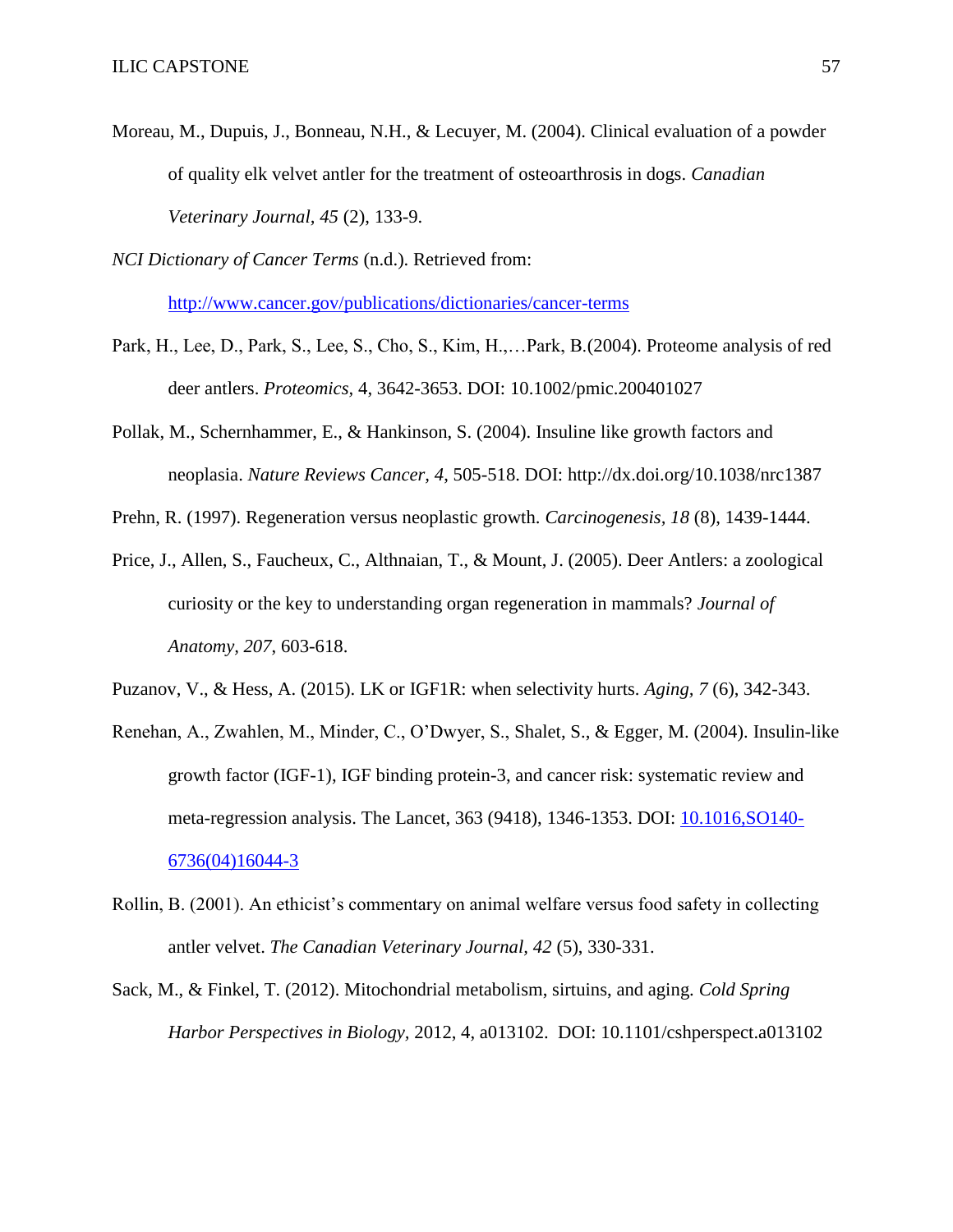Sadighi, M., Haines. S., Skottner, A., Harris, A., & Suttie, J. ( 1994). Effects of insulin-like growth factor-1 (IGF-1) and IGF-2 on the growth of antler cells in vitro. *Journal of Endocrinology, 143* (3), 461-9.

Shao, M., Wang, S., Zhao, M., LV, X., Xu, H., li, L.,…Li, H. (2012). The effects of velvet antler of deer on cardiac functions of rats with heart failure following myocardial infarction. *Evidence-Based Complementary and Alternative Medicine, 2012.*  DOI:10.1155/2012/825056

- Sui, Z., Zhang, L., Huo, Y., & Zhang,Y. (2013). Bioactive components of velvet antlers and their pharmacological properties. *Journal of Pharmaceutical and Biomedical Analysis, 87,* 229-240.
- Suttie, J., & Haines, S. (2004). A review of dose levels of deer velvet products in relation to efficacy. *Advances in antler science and product technology*, 167-175.
- Syrotuik, D., MacFayden, K., Harber, V., & Bell, G. (2005). Effect of elk velvet antler supplementation on the hormonal response to acute and chronic exercise in male and female rowers. *International Journal of Sport Nutrition and Exercise Metabolism, 15* (4), 366-85.
- Teeguarden, R., (1998). *Radiant Health.* New York, NY: Warner Books.
- Tseng, S., Sung, C., Chen, L., Lai, Y., Chang, W., Sung, H., & Wang, C. (2014). Comparison of chemical compositions and osteoprotective effects of different sections of velvet antler. Journal of Ethnopharmacology, 151, 352-360. DOI: [10.1016/j.jep.2013.10.060](http://dx.doi.org/10.1016/j.jep.2013.10.060)

*Universal Protein Resource* (n.d.). Retrieved from:<http://www.uniprot.org/>

Varma, R., Rollason, T., Gupta, J., & Maher, E. (2004). Endometriosis and the neoplastic process. *Reproduction, 127*, 293-304. DOI: 10.1530/rep.1.00020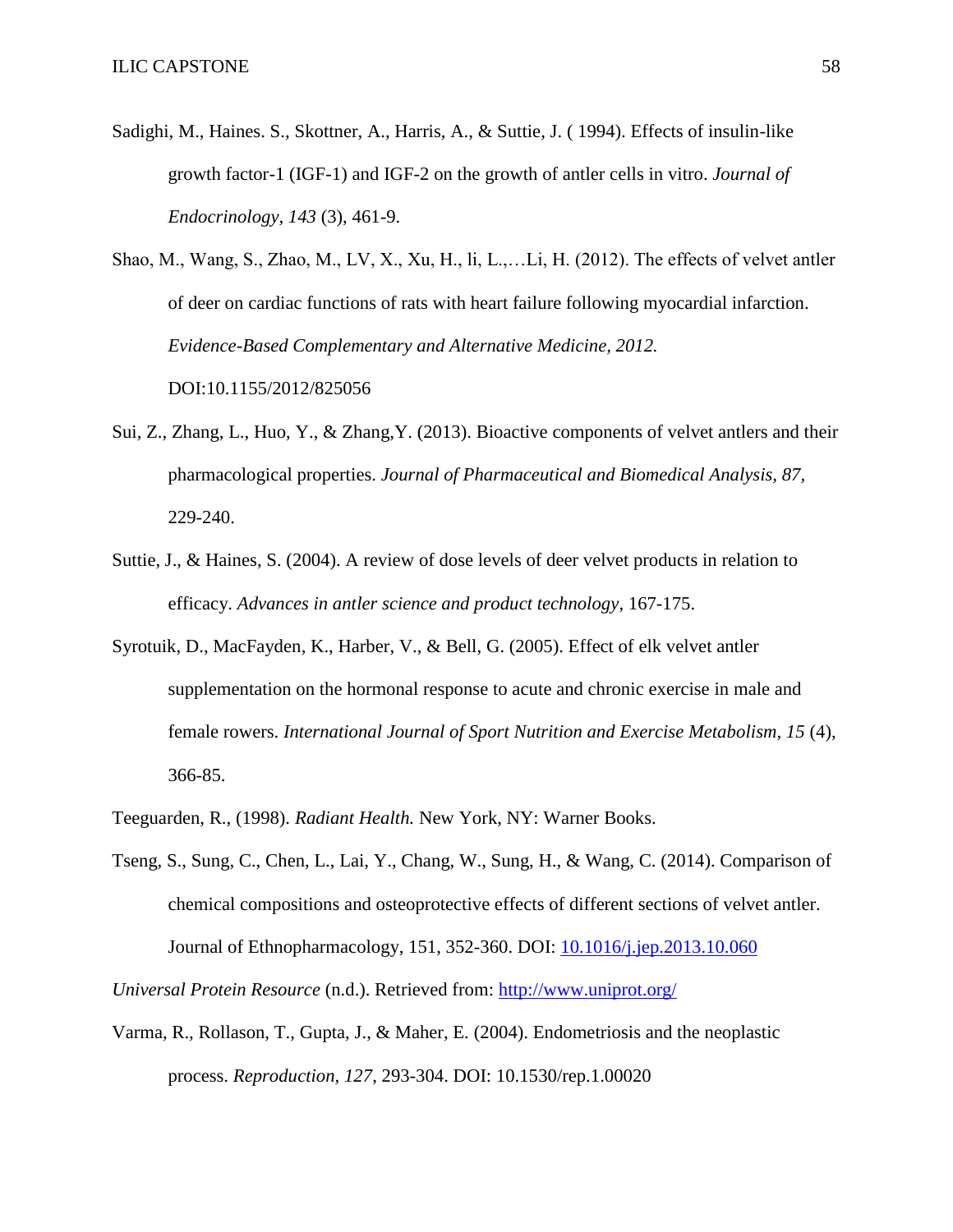- Wang, B., &Brand-Miller, J. The role of sialic acid in human nutrition. *European Journal of Clinical Nutrition, 57*, 1351-1369. DOI: 10.1038/sj.ejcn.1601704
- Wu, F., Li, H., Jin, L., Li, X., Ma, Y., You, J.,…Xu, Y. (2012). Deer antler base as a traditional Chinese medicine: a review of its traditional uses, chemistry and pharmacology. *Journal of Ethnopharmacology, 145*, 403-415. DOI: 10.1016/j.jep.2012.12.008
- Yang, D., & Leung, A. (2008). The politics of sports anti-doping in China: crisis, governance and international compliance. China: *An International Journal, 6* (1), 121-148.
- Yang, J., Jing, N., Guo, H., Sun, S., Wang, J., Yang, M., & Zhang, Y. (2014). The effects of deer antler polypeptide on tumor growth of breast cancer bone metastasis model and osteoclasts. *Chinese Journal of Gerontology.* DOI: 10.3969/j.issn.1005-9202.2014.13.081
- Yang, S. (Trans.). (2010). *Shen Nong Ben Cao Jing*. Denver, CO: Blue Poppy Press.
- Zha, E., Gao, S., Pi, Y., Li, X., Wang, Y., & Yue, X. (2012). Wound healing by a 3.2 kDa recombinant polypeptide from velvet antler of Cervus Nippon Temminck. *Biotechnology Letters, 34* (4), 789-793. DOI: 10.1007/s10529-011-0829-8